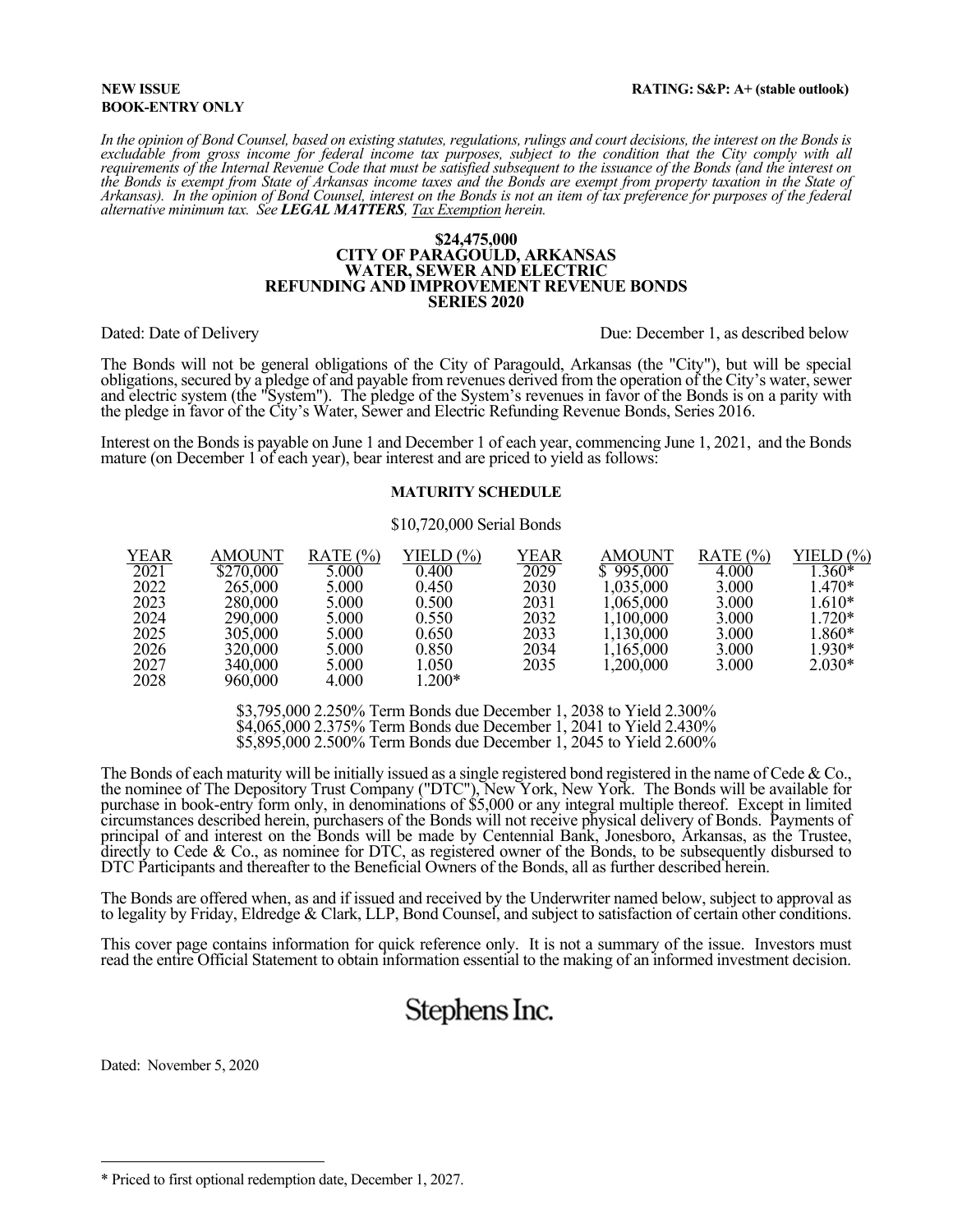No dealer, broker, salesman or any other person has been authorized by the City or the Underwriter to give any information or to make any representations other than those contained in this Official Statement in connection with the offering of the Bonds described herein and, if given or made, such information or representations must not be relied upon as having been authorized by the City. Neither the delivery of this Official Statement nor any sale hereunder shall under any circumstances create any implication that there has been no change in the business, operations or financial condition of the City since the date hereof. This Official Statement does not constitute an offer or solicitation in any state in which such offer or solicitation is not authorized, or in which the person making such offer or solicitation is not qualified to do so, or is made to any person to whom it is unlawful to make such offer or solicitation.

The Bonds have not been registered under the Securities Act of 1933, as amended, nor has the Authorizing Ordinance described herein been qualified under the Trust Indenture Act of 1939, as amended, in reliance upon certain exemptions in such laws from such registration and qualification.

### CONTENTS OF OFFICIAL STATEMENT

|                                                                                                                                                                                                                   | Page                         |
|-------------------------------------------------------------------------------------------------------------------------------------------------------------------------------------------------------------------|------------------------------|
| <b>INTRODUCTION TO THE OFFICIAL STATEMENT</b>                                                                                                                                                                     | 1                            |
| THE BONDS                                                                                                                                                                                                         | $\overline{2}$               |
| <b>Book-Entry Only System</b>                                                                                                                                                                                     | $\overline{2}$               |
| Generally                                                                                                                                                                                                         | $\overline{4}$               |
| Redemption                                                                                                                                                                                                        | $\overline{4}$               |
| Purposes for Bonds                                                                                                                                                                                                | 6                            |
| Security                                                                                                                                                                                                          | 6                            |
| COVID-19 Pandemic                                                                                                                                                                                                 | $\overline{7}$               |
| THE CITY AND THE COUNTY<br>Location<br>The Population<br>Transportation<br>Government<br><b>Medical Facilities</b><br><b>Financial Institutions</b><br>Education<br>Economy<br>Litigation<br>County Economic Data | 8<br>$\,8$<br>88999999<br>10 |
| THE SYSTEM                                                                                                                                                                                                        | 10                           |
| General                                                                                                                                                                                                           | 10                           |
| Electric System                                                                                                                                                                                                   | 11                           |
| <b>Water System</b>                                                                                                                                                                                               | 11                           |
| Sewer System                                                                                                                                                                                                      | 12                           |
| Largest Users of System                                                                                                                                                                                           | 12                           |
| Litigation                                                                                                                                                                                                        | 12                           |
| Rates                                                                                                                                                                                                             | 12                           |
| THE AUTHORIZING ORDINANCE                                                                                                                                                                                         | 12                           |
| Rates and General Covenants to Operate                                                                                                                                                                            | 13                           |
| Funds and Disposition of Revenues                                                                                                                                                                                 | 13                           |
| <b>Parity Bonds</b>                                                                                                                                                                                               | 15                           |
| <b>Accounts and Records</b>                                                                                                                                                                                       | 15                           |
| Maintenance; Insurance                                                                                                                                                                                            | 15                           |
| Defeasance                                                                                                                                                                                                        | 15                           |
| Default and Remedies                                                                                                                                                                                              | 16                           |
| Amendment of Authorizing Ordinance                                                                                                                                                                                | 17                           |
| The Trustee                                                                                                                                                                                                       | 17                           |
| Investments                                                                                                                                                                                                       | 18                           |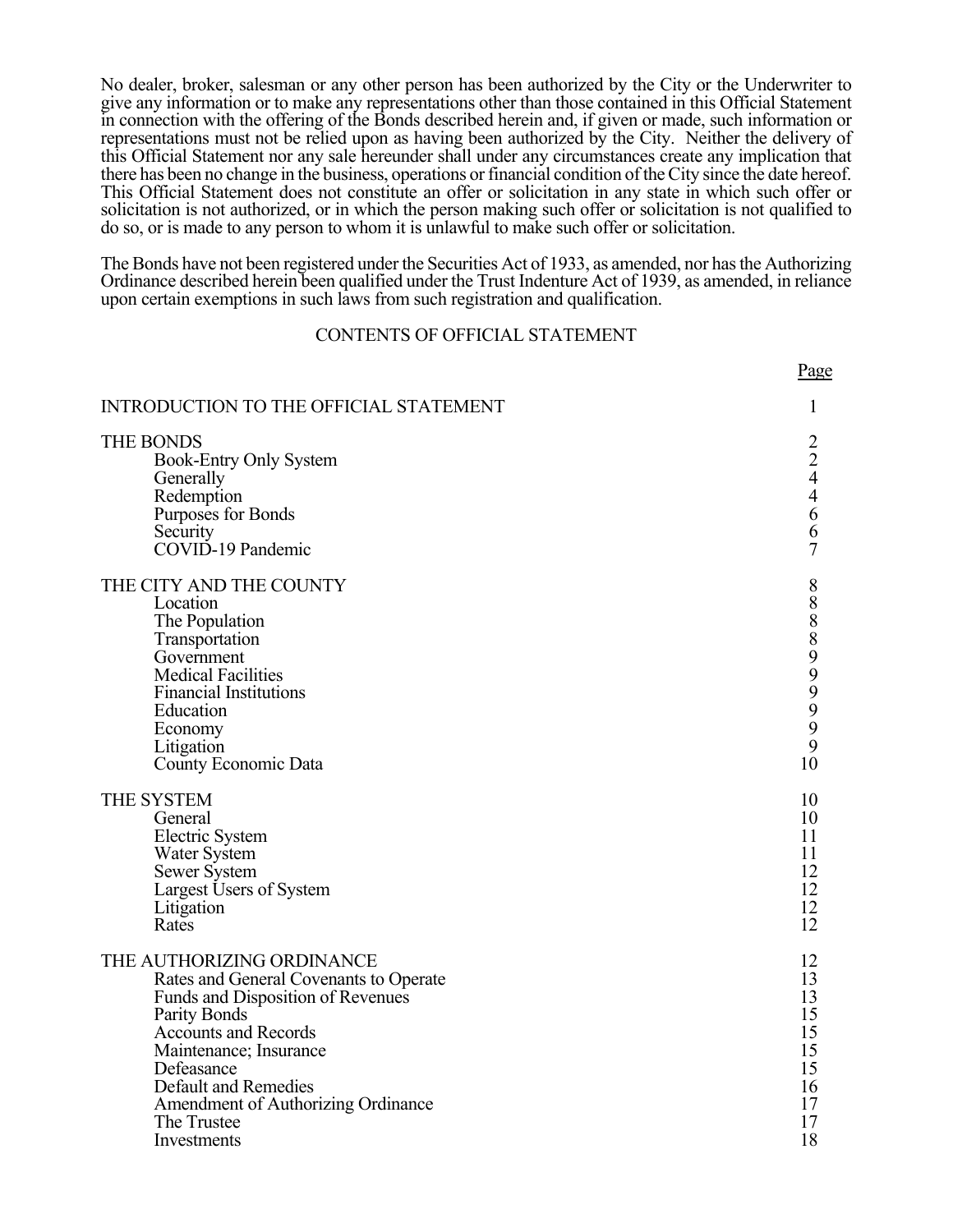| CONTINUING DISCLOSURE AGREEMENT<br>Purpose of the Continuing Disclosure Agreement<br>Definitions<br>Provision of Annual Report<br><b>Content of Annual Report</b><br>Reporting of Listed Events<br>Termination of Reporting Obligation<br>Dissemination Agent<br>Amendment; Waiver<br><b>Additional Information</b><br>Default<br>Duties of Trustee and Dissemination Agent and Right of Indemnity | 18<br>19<br>19<br>20<br>20<br>20<br>$\frac{22}{22}$<br>22<br>22<br>22<br>23<br>23<br>$2\overline{3}$ |
|----------------------------------------------------------------------------------------------------------------------------------------------------------------------------------------------------------------------------------------------------------------------------------------------------------------------------------------------------------------------------------------------------|------------------------------------------------------------------------------------------------------|
| <b>Beneficiaries</b><br><b>FINANCIAL INFORMATION</b>                                                                                                                                                                                                                                                                                                                                               | 23                                                                                                   |
|                                                                                                                                                                                                                                                                                                                                                                                                    |                                                                                                      |
| <b>DEBT SERVICE COVERAGE</b>                                                                                                                                                                                                                                                                                                                                                                       | 24                                                                                                   |
| DEBT SERVICE REQUIREMENTS                                                                                                                                                                                                                                                                                                                                                                          | 25                                                                                                   |
| <b>LEGAL MATTERS</b><br><b>Legal Proceedings</b><br>Legal Opinions<br><b>Tax Exemption</b>                                                                                                                                                                                                                                                                                                         | 26<br>26<br>26<br>26                                                                                 |
| <b>MISCELLANEOUS</b><br><b>Enforceability of Remedies</b><br>Underwriting<br>Rating<br>Information in the Official Statement                                                                                                                                                                                                                                                                       | 28<br>28<br>28<br>$28\,$<br>29                                                                       |
| <b>EXHIBIT A - Audited Financial Statements of the System for the Fiscal Year</b><br>Ended December 31, 2019                                                                                                                                                                                                                                                                                       |                                                                                                      |
| <b>EXHIBIT B -</b> Unaudited Financial Statements of the System for the Nine-<br>Month Period Ended September 30, 2020                                                                                                                                                                                                                                                                             |                                                                                                      |

- EXHIBIT C Schedule of Water and Sewer Rates
- EXHIBIT D Schedule of Electric Rates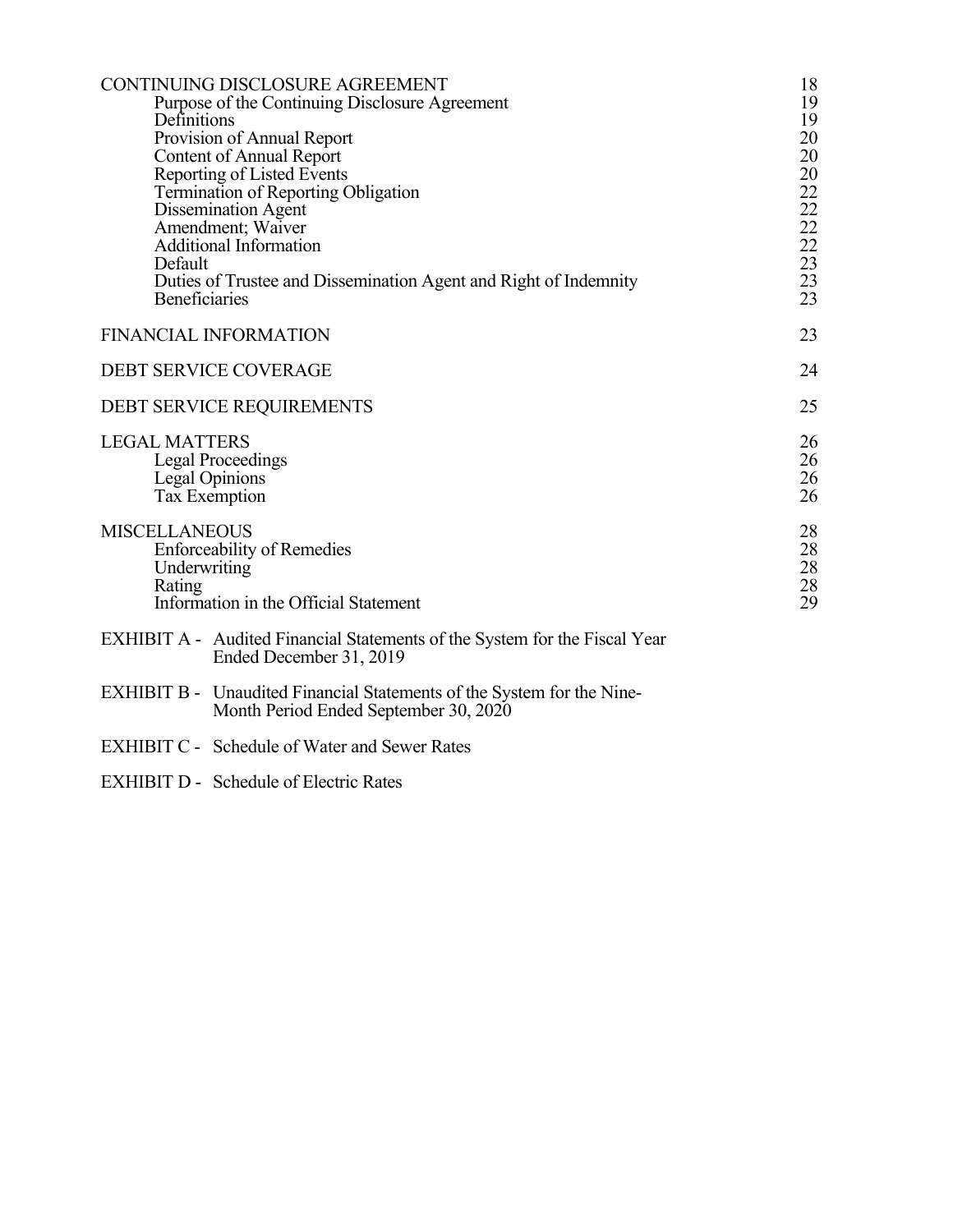#### **OFFICIAL STATEMENT**

#### **\$24,475,000 CITY OF PARAGOULD, ARKANSAS WATER, SEWER AND ELECTRIC REFUNDING AND IMPROVEMENT REVENUE BONDS SERIES 2020**

#### **INTRODUCTION TO THE OFFICIAL STATEMENT**

This Introduction is subject in all respects to the more complete information contained in this Official Statement. The offering of the Bonds to potential investors is made only by means of the entire Official Statement, including the cover page hereof and exhibits hereto. A full review should be made of the entire Official Statement, as well as the Authorizing Ordinance described herein.

This Official Statement is provided to furnish certain information in connection with the issuance by the City of Paragould, Arkansas (the "City") of its Water, Sewer and Electric Refunding and Improvement Revenue Bonds, Series 2020 in the aggregate principal amount of \$24,475,000 (the "Bonds"). The Bonds are being issued to current refund the City's Water, Sewer and Electric Refunding Revenue Bonds, Series 2013 (the "Bonds Refunded"), to finance all or a portion of the costs of betterments and improvements to the sewer facilities of the City's water, sewer and electric system (the "System"), to fund a debt service reserve, and to pay expenses of issuing the Bonds.

The City is a city of the first class organized under the laws of the State of Arkansas (the "State") located in Greene County, Arkansas (the "County") which is in northeastern Arkansas. The City is authorized and empowered under the laws of the State, including particularly Title 14, Chapter 234, Subchapter 2, Title 14, Chapter 235, Subchapter 2, Title 14, Chapter 203 and Title 14, Chapter 164, Subchapter 4 of the Arkansas Code of 1987 Annotated (the "Authorizing Legislation") to issue revenue bonds and to expend the proceeds thereof for the intended purposes. See **THE CITY AND THE COUNTY**.

The Bonds are not general obligations of the City, but are special obligations payable solely from the revenues derived from the operation of the System. The pledge of the System's revenues ("System Revenues") in favor of the Bonds is on a parity with the pledge in favor of the City's Water, Sewer and Electric Refunding Revenue Bonds, Series 2016 (the "Parity Bonds"). See **THE BONDS,** Security. The Bonds are being issued pursuant to and in full compliance with the Constitution and laws of the State, particularly the Authorizing Legislation, and Ordinance No. 93-13, adopted on April 26, 1993 and Ordinance No. 2020-21, adopted on October 26, 2020, as supplemented (collectively, the "Authorizing Ordinance"). See **THE AUTHORIZING ORDINANCE**.

The Bonds will be initially issued in book-entry form and purchasers of Bonds will not receive certificates representing their interest in Bonds purchased. See **THE BONDS**, Book-Entry Only System. The Bonds will contain such other terms and provisions as described herein. See **THE BONDS**, Generally.

The Bonds are issuable only as fully registered bonds, without coupons, in the denomination of \$5,000 or integral multiple thereof. Interest is payable June 1, 2021, and semiannually thereafter on each June 1 and December 1. Payment of principal of the Bonds will be made to the owners of the Bonds at the principal office of Centennial Bank, Jonesboro, Arkansas, as trustee and paying agent for the Bonds (the "Trustee"). Interest is payable by check mailed by the Trustee to the registered owners as of the record date for each interest payment date. The record date for payment of interest on the Bonds shall be the fifteenth day of the calendar month next preceding each interest payment date. A Bond may be transferred, in whole or in part (in integral multiples of \$5,000), but only upon delivery of the Bond, together with a written instrument of transfer, to the Trustee. See **THE BONDS,** Generally and Book-Entry Only System.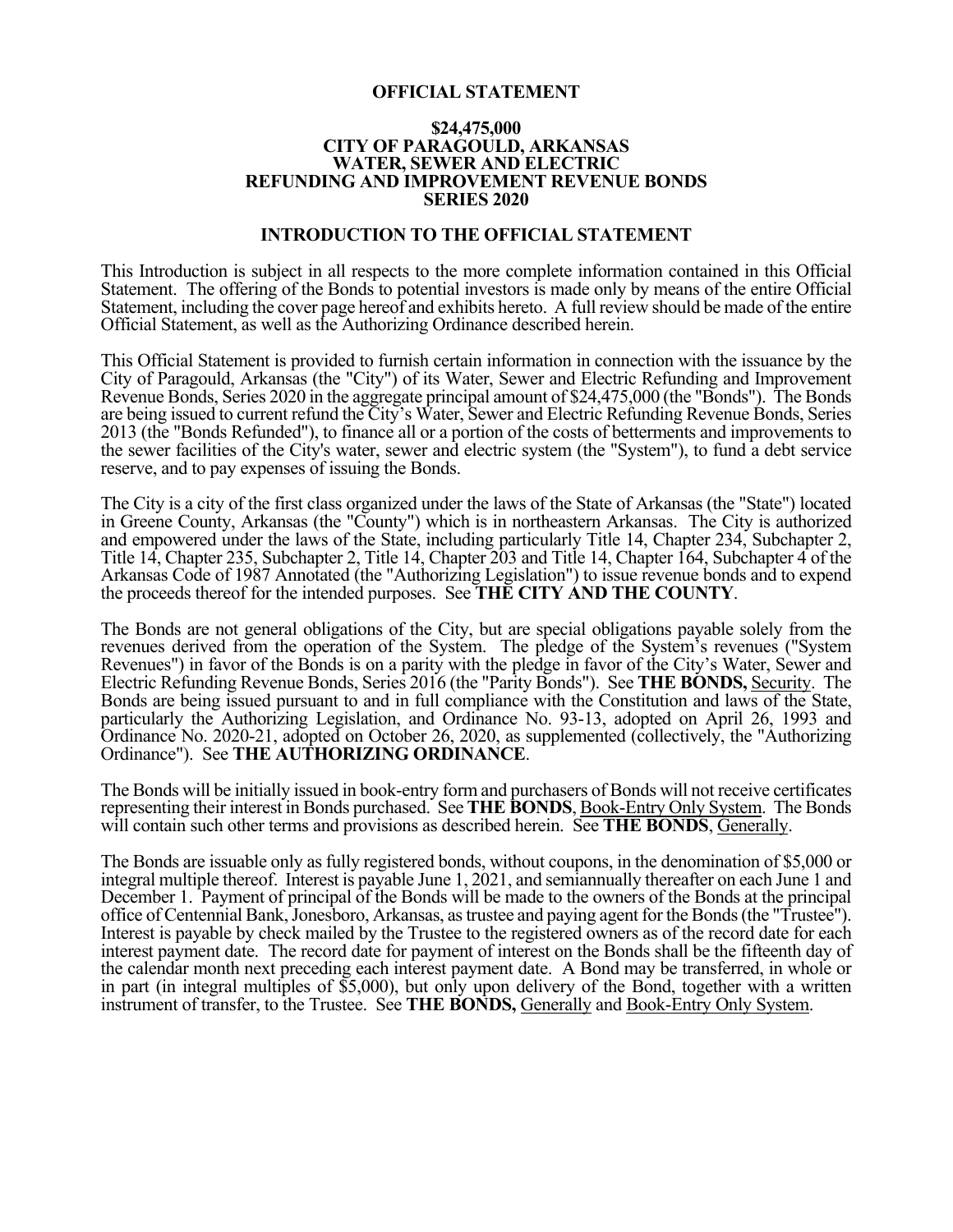The Bonds are subject to extraordinary redemption from proceeds of the Bonds not needed for the purposes intended and optional redemption on and after December 1, 2027. The Bonds maturing on December 1 in the years 2038, 2041 and 2045 are subject to mandatory sinking fund redemption as described herein. The Trustee shall give at least thirty (30) days notice of redemption. See **THE BONDS,** Redemption.

Under existing law and assuming compliance with certain covenants described herein, (i) interest on the Bonds is excludable from gross income for federal income tax purposes, (ii) interest on the Bonds is not an item of tax preference for purposes of the federal alternative minimum tax, (iii) interest on the Bonds is exempt from State income taxes and (iv) the Bonds are exempt from property taxation in the State. See **LEGAL MATTERS**, Tax Exemption.

It is expected that the Bonds will be available for delivery on or about December 10, 2020, through the facilities of The Depository Trust Company in New York, New York.

The City and the Trustee have entered into a Continuing Disclosure Agreement in order to assist the Underwriter in complying with Securities and Exchange Commission Rule 15c2-12(b)(5) (the "Continuing Disclosure Agreement"). See **CONTINUING DISCLOSURE AGREEMENT**.

This Official Statement speaks only as of its date, and the information contained herein is subject to change. Copies of the Authorizing Ordinance and the Continuing Disclosure Agreement summarized herein are available upon request from Stephens Inc., 111 Center Street, Little Rock, Arkansas 72201, Attention: Public Finance.

#### **THE BONDS**

Book-Entry Only System. The Depository Trust Company ("DTC"), New York, New York, or its successor, will act as securities depository for the Bonds. The Bonds will each be issued as fully-registered securities registered in the name of Cede & Co. (DTC's partnership nominee) or such other name as may be requested by an authorized representative of DTC. One fully-registered Bond certificate for each maturity will be issued in the principal amount of the maturity, and will be deposited with DTC.

DTC is a limited-purpose trust company organized under the New York Banking Law, a "banking organization" within the meaning of the New York Banking Law, a member of the Federal Reserve System, a "clearing corporation" within the meaning of the New York Uniform Commercial Code, and a "clearing agency" registered pursuant to the provisions of Section 17A of the Securities Exchange Act of 1934. DTC holds securities that its participants ("Direct Participants") deposit with DTC. DTC also facilitates the post-trade settlement among Direct Participants of sales and other securities transactions in deposited securities, through electronic computerized book-entry transfers and pledges between Direct Participants' accounts. This eliminates the need for physical movement of securities certificates. Direct Participants include both U.S. and non-U.S. securities brokers and dealers, banks, trust companies, clearing corporations, and certain other organizations. DTC is a wholly-owned subsidiary of The Depository Trust & Closing Corporation ("DTCC"). DTCC is the holding company for DTC, National Securities Clearing Corporation and Fixed Income Clearing Corporation, all of which are registered clearing agencies. DTCC is owned by the users of its regulated subsidiaries. Access to the DTC system is also available to others such as both U.S. and non-U.S. securities brokers and dealers, banks, trust companies and clearing corporations that clear through or maintain a custodial relationship with a Direct Participant, either directly or indirectly ("Indirect Participants"). The DTC Rules applicable to its Participants are on file with the Securities and Exchange Commission. More information about DTC can be found at www.dtcc.com.

Purchases of Bonds under the DTC system must be made by or through Direct Participants, which will receive a credit for the Bonds on DTC's records. The ownership interest of each actual purchaser of each Bond (referred to herein as "Beneficial Owner") is in turn to be recorded on the Direct and Indirect Participants' records. Beneficial Owners will not receive written confirmation from DTC of their purchase. Beneficial Owners are, however, expected to receive written confirmations providing details of the transaction, as well as periodic statements of their holdings, from the Direct or Indirect Participant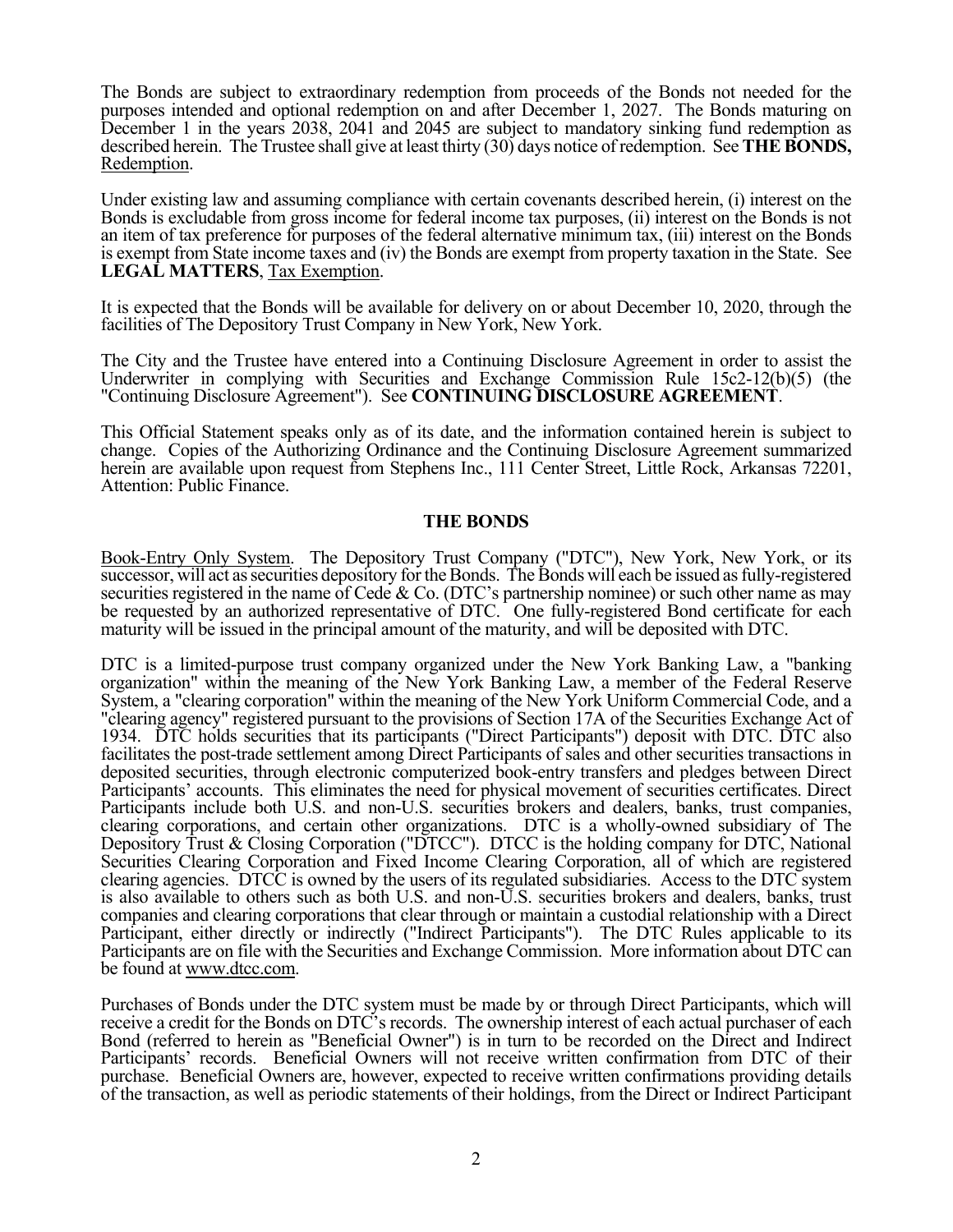through which the Beneficial Owner entered into the transaction. Transfers of ownership interests in the Bonds are to be accomplished by entries made on the books of Participants acting on behalf of Beneficial Owners. Beneficial Owners will not receive certificates representing their ownership interest in Bonds, except in the event that use of the book-entry system for the Bonds is discontinued.

To facilitate subsequent transfers, all Bonds deposited by Direct Participants with DTC are registered in the name of DTC's partnership nominee, Cede & Co. or such other name as may be requested by an authorized representative of DTC. The deposit of Bonds with DTC and their registration in the name of Cede & Co. or such other DTC nominee do not effect any change in beneficial ownership. DTC has no knowledge of the actual Beneficial Owners of the Bonds; DTC's records reflect only the identity of the Direct Participants to whose accounts such Bonds are credited, which may or may not be the Beneficial Owners. Direct and Indirect Participants will remain responsible for keeping account of their holdings on behalf of their customers.

Conveyance of notices and other communications by DTC to Direct Participants, by Direct Participants to Indirect Participants and by Direct Participants and Indirect Participants to Beneficial Owners will be governed by arrangements among them, subject to any statutory or regulatory requirements as may be in effect from time to time.

Redemption notices will be sent to Cede & Co. If fewer than all of the Bonds are being redeemed, DTC's practice is to determine by lot the amount of the interest of each Direct Participant to be redeemed.

Neither DTC nor Cede & Co. (nor any other DTC nominee) will consent or vote with respect to the Bonds unless authorized by a Direct Participant in accordance with DTC's MMI Procedures. Under its usual procedures, DTC mails an Omnibus Proxy to the Trustee as soon as possible after the record date. The Omnibus Proxy assigns Cede  $& Co.'s$  consenting or voting rights to those Direct Participants to whose accounts the Bonds are credited on the record date (identified in a listing attached to the Omnibus Proxy).

Principal, interest and premium, if any, payments on the Bonds will be made to Cede & Co., or such other nominee as may be requested by an authorized representative of DTC. DTC's practice is to credit Direct Participants' accounts upon DTC's receipt of funds and corresponding detail information from the City or Trustee, on the payable date in accordance with their respective holdings shown on DTC's records. Payments by Participants to Beneficial Owners will be governed by standing instructions and customary practices, as is the case with securities held for the accounts of customers in bearer form or registered in "street name," and will be the responsibility of such Participant and not of DTC, the Trustee, or the City, subject to any statutory or regulatory requirements as may be in effect from time to time. Payment of principal, interest and premium, if any, to Cede & Co. (or such other nominee as may be requested by an authorized representative of DTC) is the responsibility of the Trustee, disbursement of such payments to Direct Participants will be the responsibility of DTC, and disbursement of such payments to the Beneficial Owners shall be the responsibility of Direct and Indirect Participants.

DTC may discontinue providing its services as securities depository with respect to the Bonds at any time by giving reasonable notice to the City or the Trustee. Under such circumstances, in the event that a successor securities depository is not obtained, Bonds are required to be printed and delivered. The City may decide to discontinue use of the system of book-entry transfers through DTC (or a successor securities depository). In that event, Bonds will be printed and delivered.

The information concerning DTC and DTC's book-entry system set forth above has been obtained from DTC. Neither the Underwriter nor the City make any representation or warranty regarding the accuracy or completeness thereof.

**So long as the Bonds are in book-entry only form, Cede & Co., as nominee for DTC, will be treated as the sole owner of the Bonds for all purposes under the Authorizing Ordinance, including receipt of all principal of and interest on the Bonds, receipt of notices, voting and requesting or directing the Trustee to take or not to take, or consenting to, certain actions under the Authorizing Ordinance. The City and the Trustee have no responsibility or obligation to the Participants or the Beneficial Owners with respect to (a) the accuracy of any records maintained by DTC or any**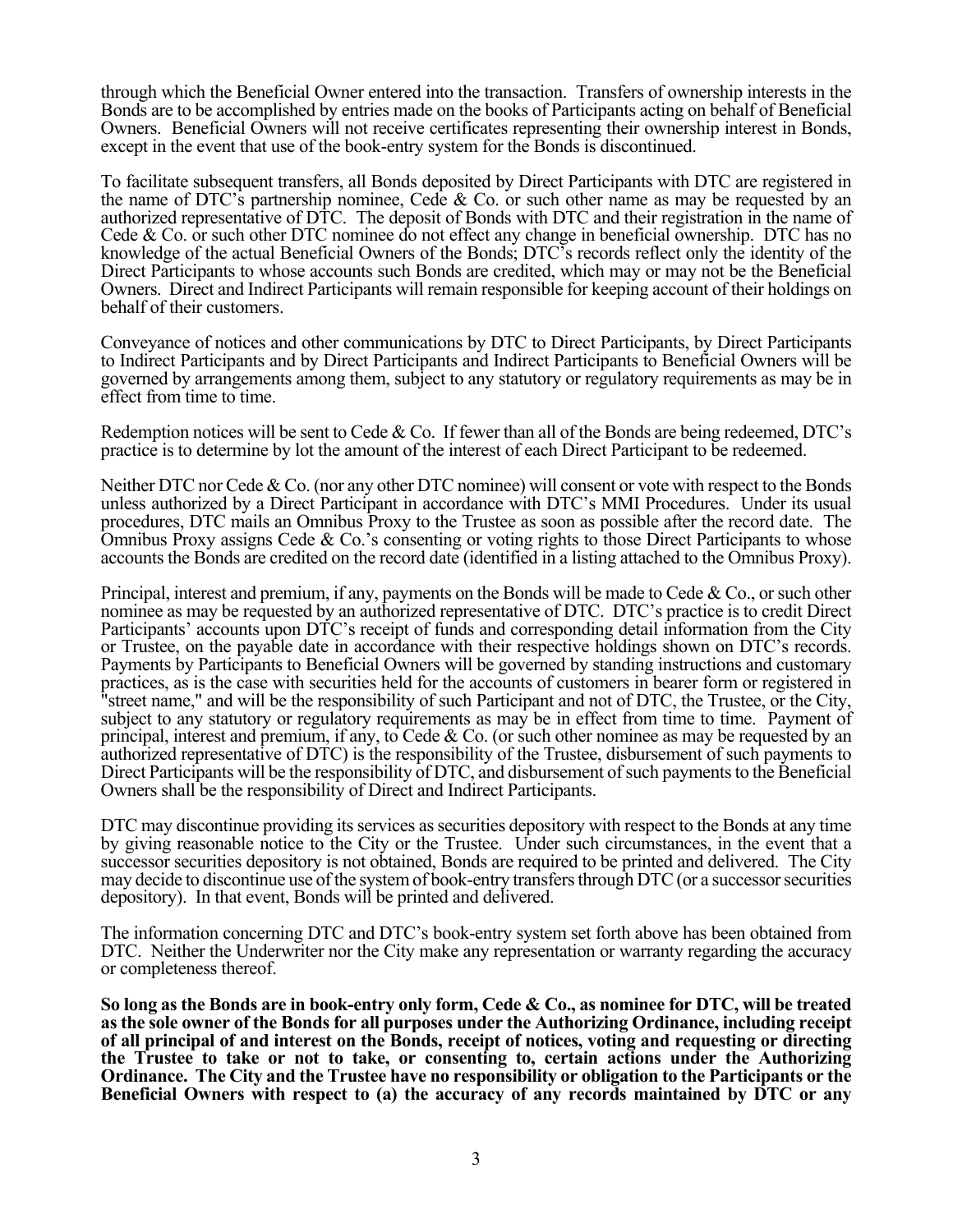**Participant; (b) the payment by any Participant of any amount due to any Beneficial Owner in respect of the principal of and interest on the Bonds; (c) the delivery or timeliness of delivery by any Participant of any notice to any Beneficial Owner which is required or permitted under the terms of the Authorizing Ordinance to be given to owners of Bonds; or (d) other action taken by DTC or Cede & Co. as owner of the Bonds.** 

Generally. The Bonds shall be dated, mature and bear interest, and interest is payable on the Bonds as set forth on the cover page hereof. The Bonds are issuable in the form of registered Bonds without coupons in the denomination of \$5,000 each or any integral multiple thereof, interchangeable in accordance with the provisions of the Authorizing Ordinance. In the event any Bond is mutilated, lost or destroyed, the City shall, if not then prohibited by law, execute and the Trustee may authenticate a new Bond in accordance with the provisions therefor in the Authorizing Ordinance.

Each Bond is transferable by the registered owner thereof or by his attorney duly authorized in writing at the principal office of the Trustee. Upon such transfer a new fully registered Bond or Bonds of the same maturity, of authorized denomination or denominations, for the same aggregate principal amount will be issued to the transferee in exchange therefor.

No charge shall be made to any owner of any Bond for the privilege of transfer or exchange, but any owner of any Bond requesting any such transfer or exchange shall pay any tax or other governmental charge required to be paid with respect thereto. Except as otherwise provided in the immediately preceding sentence, the cost of preparing each new Bond upon each exchange or transfer and any other expenses of the City or the Trustee incurred in connection therewith shall be paid by the City. The City shall not be required (1) to issue, transfer or exchange any Bond during a period beginning at the opening of business fifteen days before any selection of Bonds of that maturity for redemption and ending at the close of business on the day of the first mailing of the relevant notice of redemption, or (ii) to transfer or exchange any Bonds selected for redemption in whole or in part.

The person in whose name any Bond shall be registered shall be deemed and regarded as the absolute owner thereof for all purposes, and payment of or on account of the principal or premium, if any, or interest of any Bond shall be made only to or upon the order of the registered owner thereof or his legal representative, but such registration may be changed as hereinabove provided. All such payments shall be valid and effectual to satisfy and discharge the liability upon such Bond to the extent of the sum or sums so paid. Neither the City nor the Trustee shall be affected by any notice to the contrary.

In any case where the date of maturity of interest on or principal of the Bonds or the date fixed for redemption of any Bonds shall be a Saturday or Sunday or shall be in the State a legal holiday or a day on which banking institutions are authorized by law to close, then payment of interest or principal (and premium, if any) need not be made on such date but may be made on the next succeeding business day not a Saturday or Sunday or a legal holiday or a day upon which banking institutions are authorized by law to close with the same force and effect as if made on the date of maturity or the date fixed for redemption, and no interest shall accrue for the period after the date of maturity or date fixed for redemption.

Redemption. (1) Extraordinary Redemption. The Bonds must be redeemed from proceeds of the Bonds not needed for the purposes intended, on any interest payment date, in whole or in part, at a price equal to the principal amount being redeemed plus accrued interest to the redemption date, in inverse order of maturity (and by lot within a maturity in such manner as the Trustee may determine).

(2) Optional Redemption. The Bonds are also subject to redemption at the option of the City, from funds from any source, on and after December 1, 2027, in whole or in part at any time, at a redemption price equal to the principal amount being redeemed plus accrued interest to the redemption date. If fewer than all of the Bonds shall be called for redemption, the particular maturities to be redeemed shall be selected by the City in its discretion. If fewer than all of the Bonds of any one maturity shall be called for redemption, the particular Bonds or portion thereof to be redeemed from such maturity shall be selected by lot by the Trustee.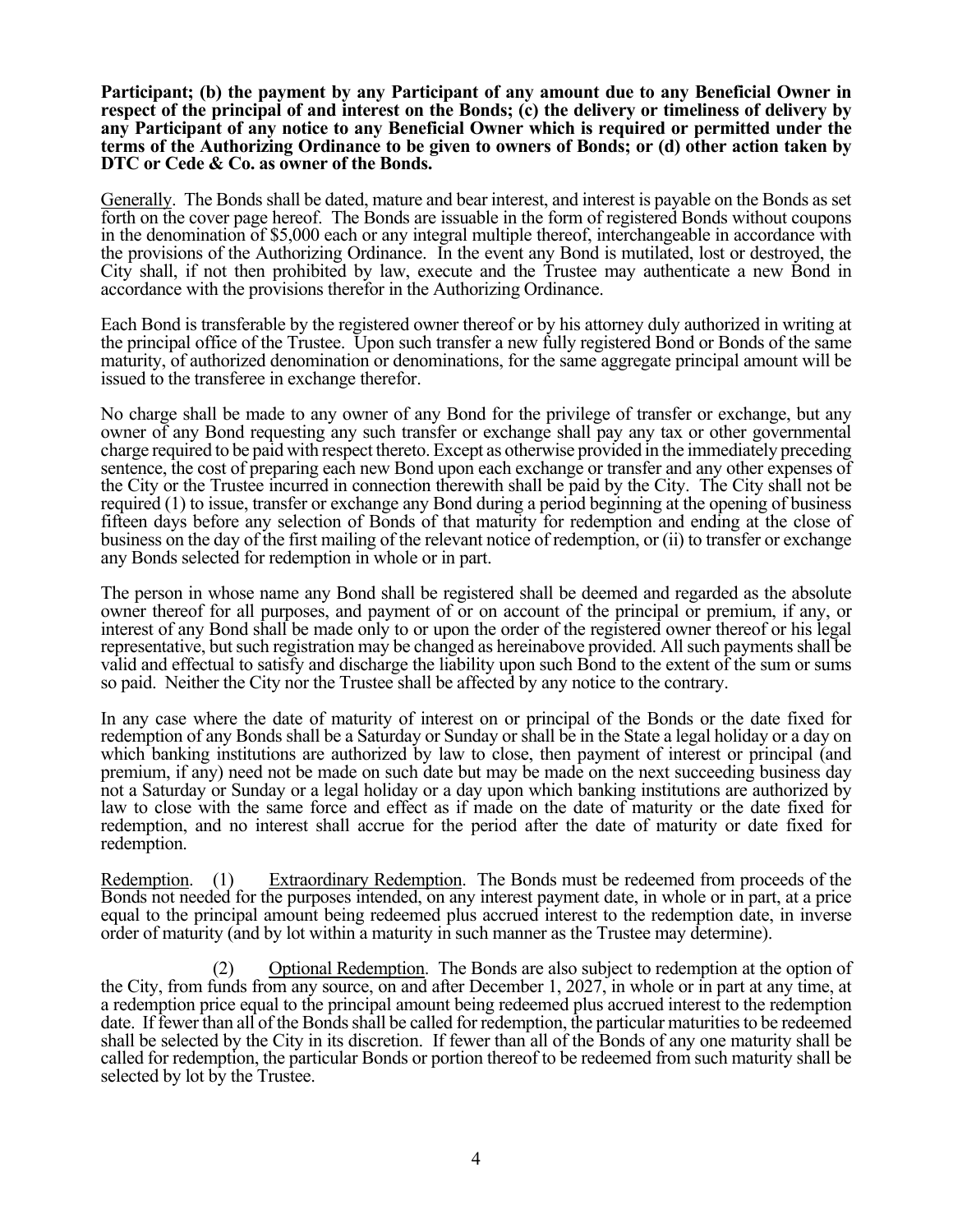(3) Mandatory Sinking Fund Redemption. To the extent not previously redeemed, the Bonds maturing on December 1 in the years 2038, 2041 and 2045 are subject to mandatory sinking fund redemption by lot in such manner as the Trustee shall determine, on December 1 in the years and in the amounts set forth below, at a redemption price equal to the principal amount being redeemed plus accrued interest to the date of redemption:

> Bonds Maturing December 1, 2038 Year (December 1) Principal Amount 2036 \$1,235,000 2037 1,265,000 2038 (maturity) 1,295,000 Bonds Maturing December 1, 2041 Year (December 1) Principal **Amount** 2039 \$1,325,000 2040 1,355,000 2041 (maturity) 1,385,000

Bonds Maturing December 1, 2045

| Year            | Principal   |
|-----------------|-------------|
| (December 1)    | Amount      |
| 2042            | \$1,420,000 |
| 2043            | 1,455,000   |
| 2044            | 1,490,000   |
| 2045 (maturity) | 1,530,000   |

The Trustee shall give notice of the call for redemption by first class mail or other standard means, including electronic or facsimile communication, placed in the mails or sent not less than thirty days prior to the date fixed for redemption, to the registered owner of any Bond called for redemption, addressed to such registered owner's registered address. Failure to mail or send an appropriate notice of any such notice to one or more registered owners of Bonds to be redeemed shall not affect the validity of the proceedings for redemption of other Bonds as to which notice of redemption is duly given. After the date specified in such call, the Bond or Bonds so called will cease to bear interest provided funds for their payment have been deposited with the Trustee.

With respect to notice of redemption of the Bonds at the option of the City, unless moneys sufficient to pay the principal of and premium, if any, and interest on the Bonds to be redeemed shall have been received by the Trustee prior to the giving of such notice, such notice shall state that redemption shall be conditional upon the receipt of such moneys by the Trustee on or prior to the date fixed for such redemption. If such moneys shall not have been so received, such notice shall be of no effect, the City shall not redeem such Bonds and the Trustee shall give notice, in the manner in which the notice of redemption was given, that such moneys were not so received.

In any selection of Bonds by lot, each \$5,000 of face value of each Bond shall be treated as a separate Bond of the denomination of \$5,000.

Notwithstanding the above, so long as the Bonds are issued in book-entry only form, if fewer than all the Bonds of an issue are called for redemption, the particular Bonds to be redeemed will be selected pursuant to the procedures established by DTC. So long as the Bonds are issued in book-entry only form, notice of redemption will be given only to Cede & Co., as nominee for DTC. **The Trustee will not give any notice of redemption to the Beneficial Owners of the Bonds.**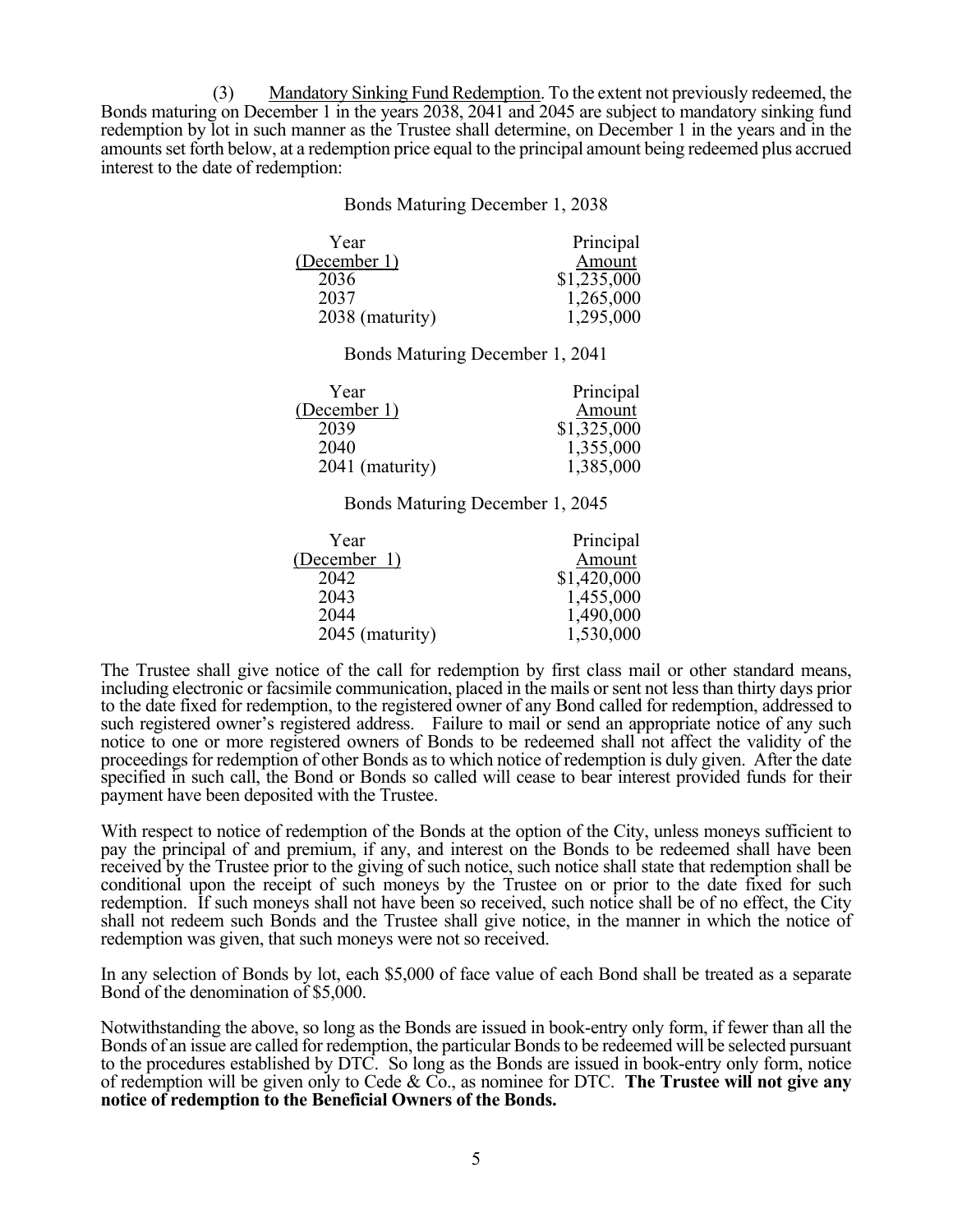Purpose for Bonds. The Bonds are being issued to current refund the Bonds Refunded (the "Refunding"), finance all or a portion of the costs of betterments and improvements to the sewer facilities of the System (the "Improvements"), fund a debt service reserve and pay costs of issuing the Bonds.

The Bonds Refunded shall be redeemed on the date the Bonds are issued, or the first practicable date thereafter, at a price of par plus accrued interest. The Bonds Refunded were issued to current refund the City's Water, Sewer and Electric Refunding Revenue Bonds, Series 2005 (the "2005 Bonds"). The 2005 Bonds were issued to advance refund the City's Water, Sewer and Electric Revenue Bonds, Series 2000, which financed the construction of extensions, betterments and improvements to the electric and sewer facilities of the System.

The Improvements consist of betterments and improvements to the headworks at the wastewater treatment plant, betterments and improvements to the wastewater collection system and upgrades to lift stations. The estimated completion date of the Improvements is December 2023.

The sources and uses of funds to accomplish the Improvements and the Refunding, fund a debt service reserve and pay expenses of issuing the Bonds are estimated by the City as follows:

#### SOURCES:

| Principal Amount of Bonds<br>Net Original Issue Premium<br>Existing Funds for Bonds Refunded                                  | \$24,475,000<br>1,071,295<br>486,678                       |
|-------------------------------------------------------------------------------------------------------------------------------|------------------------------------------------------------|
| <b>Total Sources</b>                                                                                                          | \$26,032,973                                               |
| USES:                                                                                                                         |                                                            |
| Costs of Improvements<br><b>Refunding Costs</b><br>Debt Service Reserve<br><b>Underwriter's Discount</b><br>Costs of Issuance | \$20,510,000<br>4,378,721<br>784,459<br>244,750<br>115,043 |
| <b>Total Uses</b>                                                                                                             | \$26,032,973                                               |

The payment of Underwriter's discount and the costs of issuing the Bonds relating to the payment of professional fees will be contingent on the Bonds being issued. See **MISCELLANEOUS**, Underwriting for a description of the Underwriter's discount. The City will deposit the net proceeds of the Bonds (principal amount plus any original issue premium, less any original issue discount and less Underwriter's discount, Refunding deposit, debt service reserve deposit and certain issuance costs) into a special fund established in a depository that is a member of the Federal Deposit Insurance Corporation ("FDIC") and designated "Water, Sewer and Electric Revenue Bond Construction Fund, Series 2020" (the "Construction Fund"). Moneys contained in the Construction Fund will be disbursed by the City solely for the purpose of paying costs of the Improvements, paying necessary expenses incidental thereto and paying expenses of issuing the Bonds. Disbursements shall be on the basis of checks or requisitions which shall contain at least the following information: the person to whom payment is being made; the amount of the payment; and the purpose by general classification of the payment. For a description of how the Bond proceeds are to be invested pending use and the provisions governing those investments, see **THE AUTHORIZING ORDINANCE**, Investments.

Security. The Bonds are not general obligations of the City but are special obligations, secured by a pledge of System Revenues. The lien of System Revenues securing the Bonds is on a parity with the lien on System Revenues in favor of the Parity Bonds. See **DEBT SERVICE REQUIREMENTS** for a description of the debt service due on the Parity Bonds.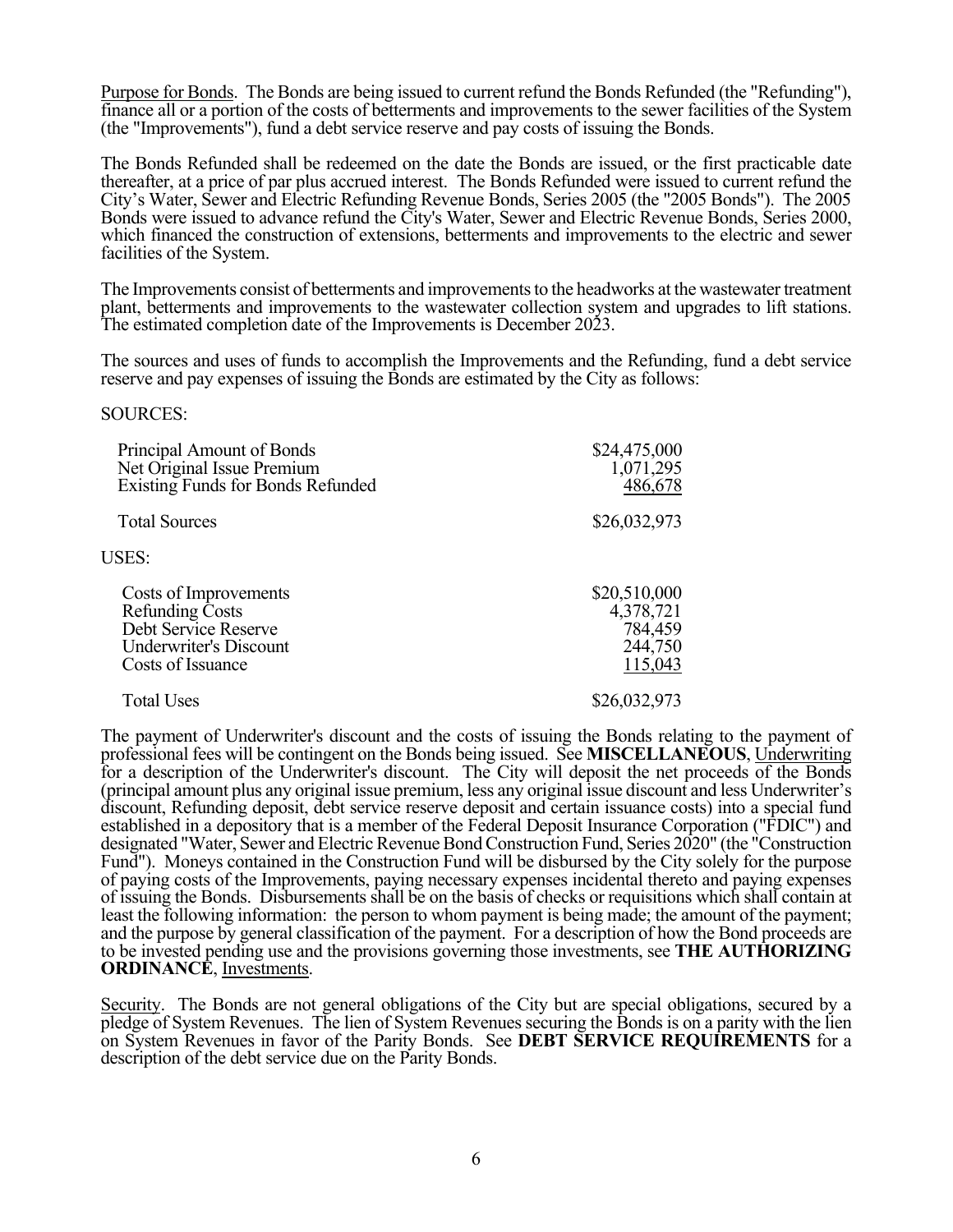There is a debt service reserve securing the Bonds and the Parity Bonds in an amount equal to (a) onehalf of the maximum annual principal and interest requirement on the Bonds plus one-half of the maximum annual principal and interest requirement on the Parity Bonds or (b) 10% of the aggregate principal proceeds of the bonds and the Parity Bonds as originally issued, whichever is lesser.

The Bonds are secured under the Authorizing Ordinance. For a summary of the terms of the Authorizing Ordinance, see **THE AUTHORIZING ORDINANCE** herein.

The City may issue additional bonds on a parity of security with the Bonds and the Parity Bonds. See **THE AUTHORIZING ORDINANCE**, Parity Bonds.

COVID-19 Pandemic. The World Health Organization has declared a pandemic following the global outbreak of COVID-19, a respiratory disease caused by a new strain of coronavirus. On March 13, 2020, President Trump declared a national emergency to unlock federal funds and assistance to help states and local governments fight the pandemic. Arkansas Governor Asa Hutchinson (the "Governor") has declared a state of emergency due to the outbreak of COVID-19 in the State. There have been significant volatility in the financial markets in the United States attributed to concerns about the duration of the pandemic and its continued economic impact. If the financial markets decline and/or market volatility continues, the ability to sell or trade securities in the financial markets could be materially constrained.

In an attempt to slow the spread of COVID-19 in the State, the Governor has taken numerous and wide-spread actions designed to mandate or encourage "social distancing." Developments with respect to COVID-19 and the State's responses to COVID-19 (including governmental mandates) continue to occur at a rapid pace, including on a daily basis, and the swift spread of the outbreak may continue to increase in severity for an unknown period of time.

*The City.* The City's current operational and financial status is strong. City revenue collections have remained fairly constant during the pandemic with two notable exceptions: park revenues declined due to the temporary closure of the City's waterpark and fine revenues declined due to a change in the District Court Clerk's calendar. The City expects that the majority of fine revenues will be collected over time, but the waterpark revenue will not.

The City officials and employees have attempted to implement the Arkansas Department of Health guidelines as they pertain to the use of face coverings, social distancing, cleanliness and other similar measures. Some unbudgeted costs were incurred for cleaning supplies, personnel costs and other COVID-19 preventative measures, but such costs did not have a material effect on the City's budget.

The City's finances have remained stable for many years, and current liquidity is expected to be adequate to fund essential services and to make timely payments to all affected parties. As of September 10, 2020, the General Fund and Street Fund balances were \$7,642,657 and \$11,032,737, respectively.

The City has received a grant in the amount of \$25,200 from the Arkansas Department of Human Services for the Fire Department and has been approved for federal grants for the Police Department and the Municipal Airport in the amounts of \$42,565 and \$30,000, respectively, in order to help defray the costs associated with the City's response to COVID-19.

*The System.* The System's revenues have not been negatively impacted in a significant way. Disconnections due to nonpayment were ceased March 14,  $2020$ . The System did resume nonpayment disconnections on June 9, 2020. Since the return of disconnections for nonpayment, the System is up to date with customers' accounts that were at one time up to three months past due. Along with an extended amount of time without disconnections for nonpayment, the System also removed late fees from customers' accounts from April 2020 until September 2020. In October the System will commence charging late fees again. It is estimated that the cost of forfeited late fees will be \$130,000.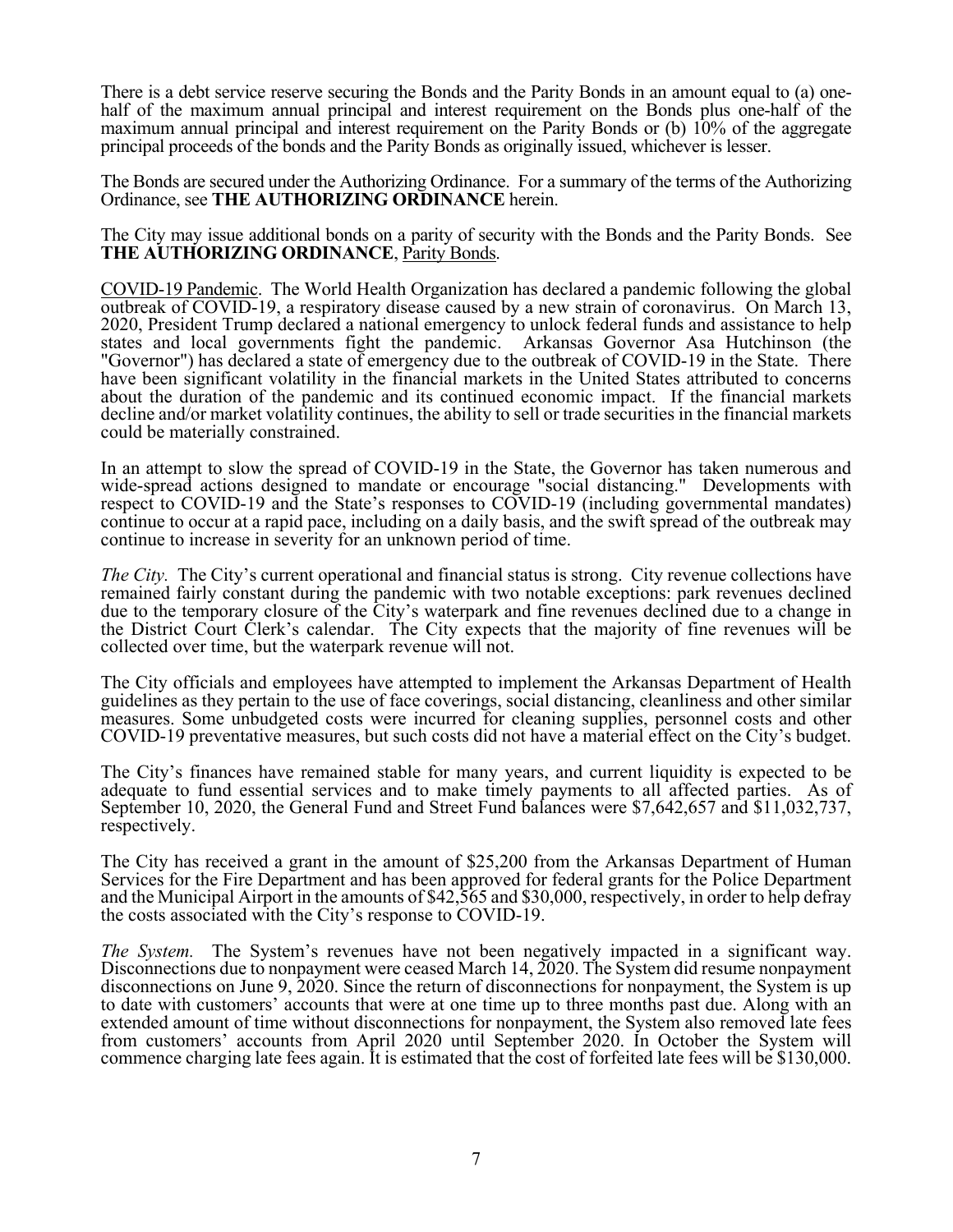The water, sewer and electric usage has been minimally impacted by the pandemic. The System saw a temporary reduction in electricity usage by industry and commercial entities, but by late summer, this usage was nearing normal. The System has been able to maintain adequate cash flow positions and has not curtailed any major projects or services. The System has operating cash on hand at the end of August that was slightly higher than its internally stated goal of 45 days operating cash on hand. No increase in water, sewer or electric rates are anticipated due to COVID-19.

The System has implemented guidelines issued by the Arkansas Department of Health and the Governor to protect customers and employees. Masks and/or social distancing is in effect for employees and System offices have been closed to the public indefinitely except for by appointment only. Services of utilities and services by customer care personnel are being provided, including nonface-to-face payment options and availability of many functions in an online capacity. Additional costs have been incurred for personal protective equipment, but these costs have not been material compared to normal operations.

### **THE CITY AND THE COUNTY**

Location. The City is a city of the first class organized and existing under the laws of the State. The City is the seat of government of the County. The City is located in the northeast part of the State approximately 158 miles northeast of Little Rock, Arkansas and 90 miles northwest of Memphis, Tennessee. The City lies within an area which is considered by a number of seismologists to be subject to major earthquake damage in the event of an earthquake along and in proximity of the New Madrid Fault. Whether an earthquake might occur while any of the Bonds are outstanding, the extent of damage to properties located within the City and the effect upon the City's ability to pay debt service cannot be predicted.

The Population. The population trends for the City and County since 1970 are set forth below:

| <u>Year</u>  | City   | County |
|--------------|--------|--------|
| $1970^{(1)}$ | 10,639 | 24,765 |
| $1980^{(1)}$ | 15,214 | 30,744 |
| $1990^{(1)}$ | 18,540 | 31,804 |
| $2000^{(1)}$ | 22,017 | 37,331 |
| $2010^{(1)}$ | 26,113 | 42,090 |
| $2019^{(2)}$ | 29,986 | 45,325 |

 $^{(1)}$ Census

 $^{(2)}$ Estimate as of July 1

Transportation. The City is served by U.S. Highways Nos. 49 and 412. Motor freight carriers and the Union Pacific Railroad make daily shipments from the City to major cities across the United States.

A municipal airport with a 4,500 foot, paved runway serves public aircrafts. Charter service is available. The nearest commercial airport is approximately 20 miles away in Jonesboro, Arkansas.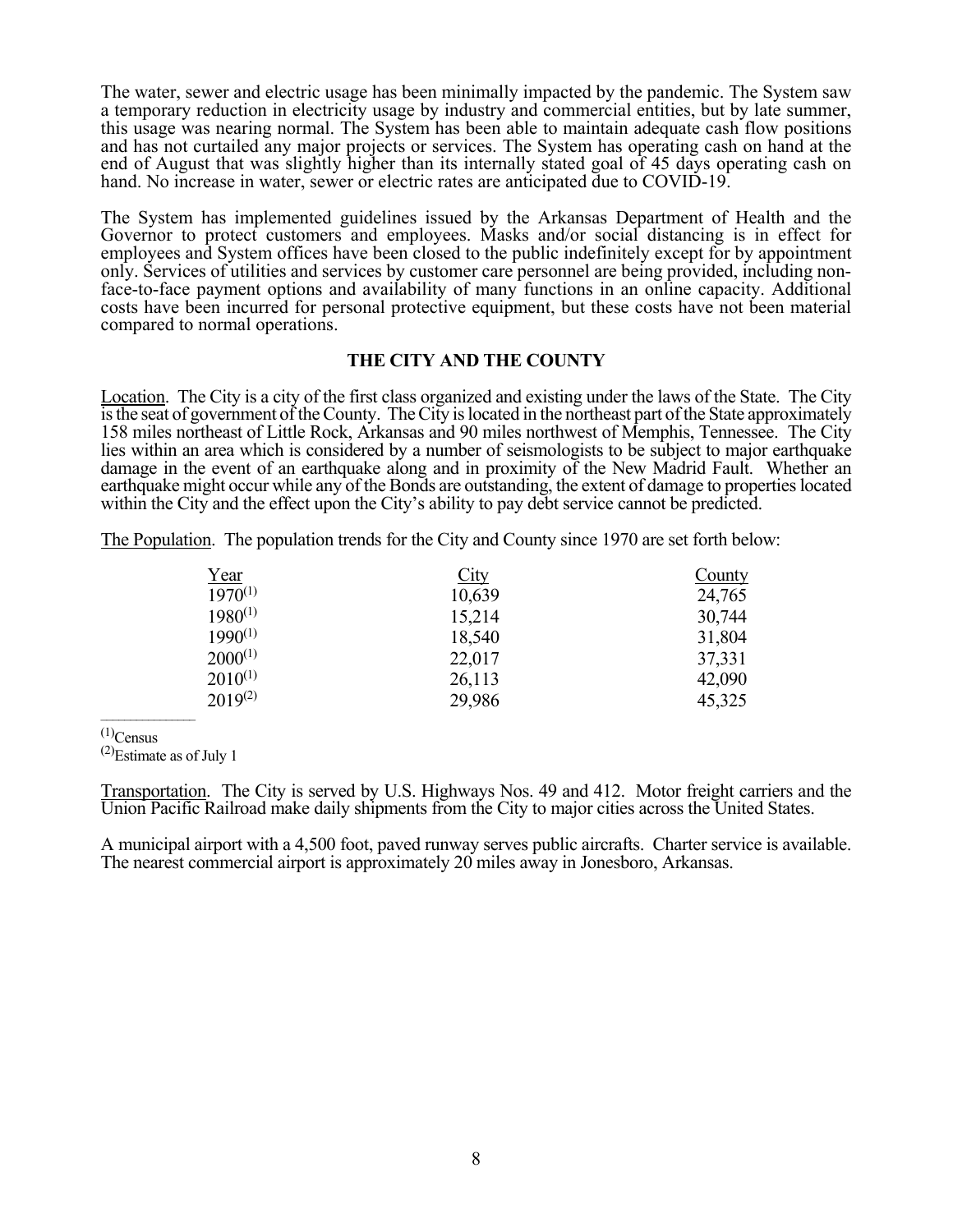Government. The government of the City operates under the Mayor-City Council form of government. The current Mayor and aldermen of the City, their principal occupations and their terms are as follows:

| Name           | Occupation                           | Term Expires                     |
|----------------|--------------------------------------|----------------------------------|
| Mike Gaskill   | Mayor                                | December $\overline{31}$ , 2022* |
| Randy Aden     | Retired                              | December 31, 2020                |
| Josh Agee      | Self-Employed                        | December 31, 2020                |
| Jackie Branch  | Flower Shop Network                  | December 31, 2020                |
| Farrell Gibson | Self-Employed                        | December 31, 2020                |
| Charles Long   | CPA                                  | December 31, 2020                |
| Mark Rowland   | Professional Credit Management, Inc. | December 31, 2020                |
| Jeremy Biggs   | <b>CASA</b>                          | December 31, 2020                |
| Susan Williams | Dental Hygienist                     | December 31, 2020                |
|                |                                      |                                  |

\*On June 27, 2020, Mayor Gaskill announced his resignation effective December 31, 2020. The City Council of the City has called a special election to be held on November 3, 2020 to fill the unexpired term of the office of Mayor, beginning January 1, 2021 and ending on December 31, 2022.

Medical Facilities. The City is served by one hospital (with approximately 129 beds).

Financial Institutions. The City is served by First National Bank which has its principal offices in the City. The following banks have branch offices in the City: BancorpSouth Bank, Centennial Bank, Regions Bank, Simmons Bank, Southern Bank and Unico Bank.

Education. Primary and secondary education for the City's inhabitants are provided by two public school systems. Located within the City, there are ten public elementary schools and four public middle schools/high schools. There are also two parochial school systems within the City. Crowley's Ridge College is also located in the City. Arkansas State University, Black River Technical College and Arkansas Northeastern College have branch campuses in the City.

Economy. The economy of the City is a mixture of industry, agriculture and commercial trade. The principal crops grown in the County are soybeans, wheat, rice and cotton. Set forth below are the characteristics of the major employers in the City.

|                                      | Number of  |                                     |
|--------------------------------------|------------|-------------------------------------|
| Company                              | Employees  | <b>Product or Service</b>           |
| <b>American Railcar Industries</b>   | 1,450      | Rail Cars                           |
| Tenneco Automotive                   | 1,350      | <b>Shock Absorbers</b>              |
| Anchor Packaging                     | 725        | <b>Plastic Food Containers</b>      |
| Arkansas Methodist Hospital          | 700        | Health Care                         |
| <b>Utility Trailer Manufacturing</b> | 680        | <b>Truck Trailers</b>               |
| L.A. Darling Co.                     | 225        | <b>Custom Store Fixtures</b>        |
| Nidec                                | <b>200</b> | <b>Electric Motors and Parts</b>    |
| Martin Sprocket & Gear               | 200        | Sprockets and Gears                 |
| Prestolite Wire Corp./General Cable  | 185        | <b>Auto Wires Cable</b>             |
| Teleflora Florist Service            | 175        | Flower Wire Service                 |
| Allen Engineering                    | 130        | <b>Concrete Finishing Equipment</b> |
| Garlock Rubber Technologies          | 90         | <b>Rubber Conveyor Belts</b>        |

Litigation. There are no lawsuits or regulatory proceedings pending or, to the knowledge of the City, threatened against the City, in which claims of damage are made which, individually or in the aggregate, create a financial exposure which would substantially impair the financial solvency of the City.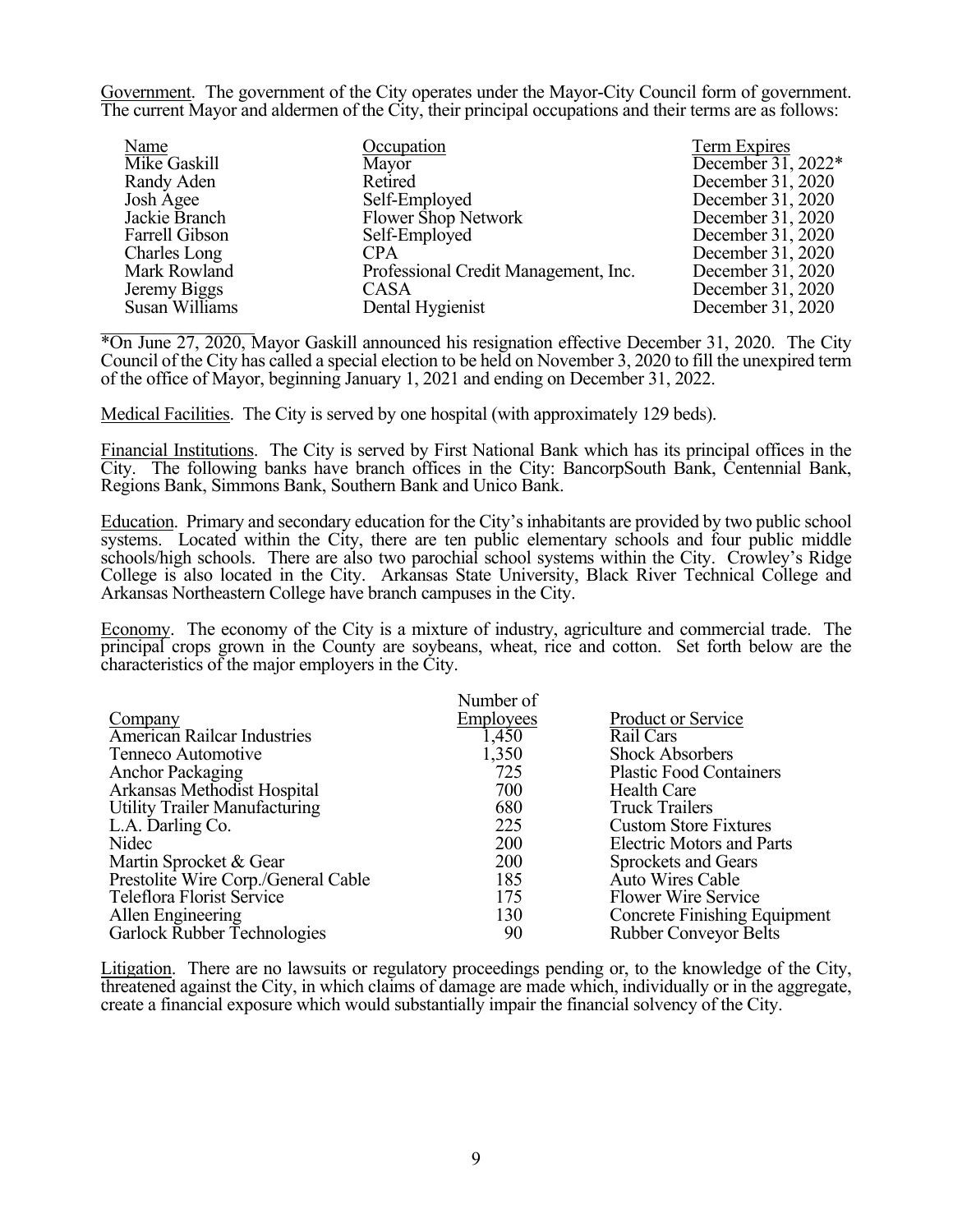County Economic Data. Per capita personal income estimates for the County are as follows<sup> $(1)$ </sup>:

|      | Per Capita      |
|------|-----------------|
| Year | Personal Income |
| 2014 | \$31,797        |
| 2015 | 32,025          |
| 2016 | 32,299          |
| 2017 | 33,696          |
| 2018 | 34,895          |

Total personal income estimates for the County are as follows<sup> $(1)$ </sup>:

|      | Total           |
|------|-----------------|
| Year | Personal Income |
| 2014 | \$1,392,285,000 |
| 2015 | 1,418,662,000   |
| 2016 | 1,444,738,000   |
| 2017 | 1,515,565,000   |
| 2018 | 1,581,614,000   |

Set forth below are the annual average unemployment rates for the State and the County since 2015 according to the Arkansas Department of Workforce Services.

|                   | Annual Average Unemployment Rate (%) |              |
|-------------------|--------------------------------------|--------------|
| Year              | County                               | <b>State</b> |
| $20\overline{15}$ | 5.2                                  | 5.0          |
| 2016              | 4.3                                  | 4.0          |
| 2017              | 3.7                                  | 3.7          |
| 2018              | 3.4                                  | 3.6          |
| 2019              | 3.5                                  | 3.5          |
| 2020              | $7.1*$                               | $7.4**$      |
|                   |                                      |              |

\*Preliminary as of July

 $\overline{a}$ 

\*\*Preliminary as of August

### **THE SYSTEM**

General. The System, consisting of electric, water and sewer utilities, is owned by the City and operated under the direct control of the Paragould Light and Water Commission (the "Commission"). The names and occupations of members of the Commission and the year in which their terms expire are as follows:

| <b>Name</b>            | Occupation                           | Term Expires      |
|------------------------|--------------------------------------|-------------------|
| Dr. Mack Shotts        | <b>Medical Doctor</b>                | December 31, 2021 |
| <b>Bobby Kasserman</b> | <b>Banker</b>                        | December 31, 2020 |
| David Neighbors        | <b>Utility Trailer Plant Manager</b> | December 31, 2020 |
| Kelly Wright           | Retired                              | December 31, 2023 |
| Mark Miller            | Business Owner/Insurance Agent       | December 31, 2021 |

Operation and management of the System is provided by a utility staff under the direction of a general manager. Darrell Phillips currently serves as the General Manager and Chief Executive Officer of the System, a position he has held since April 2013. Prior to April 2013, Mr. Phillips served as Chief Operating Officer of the System for 26 years.

<sup>(1)</sup> Source: Bureau of Economic Analysis, United States Department of Commerce, Regional Economic Accounts; data for 2019 is not yet available.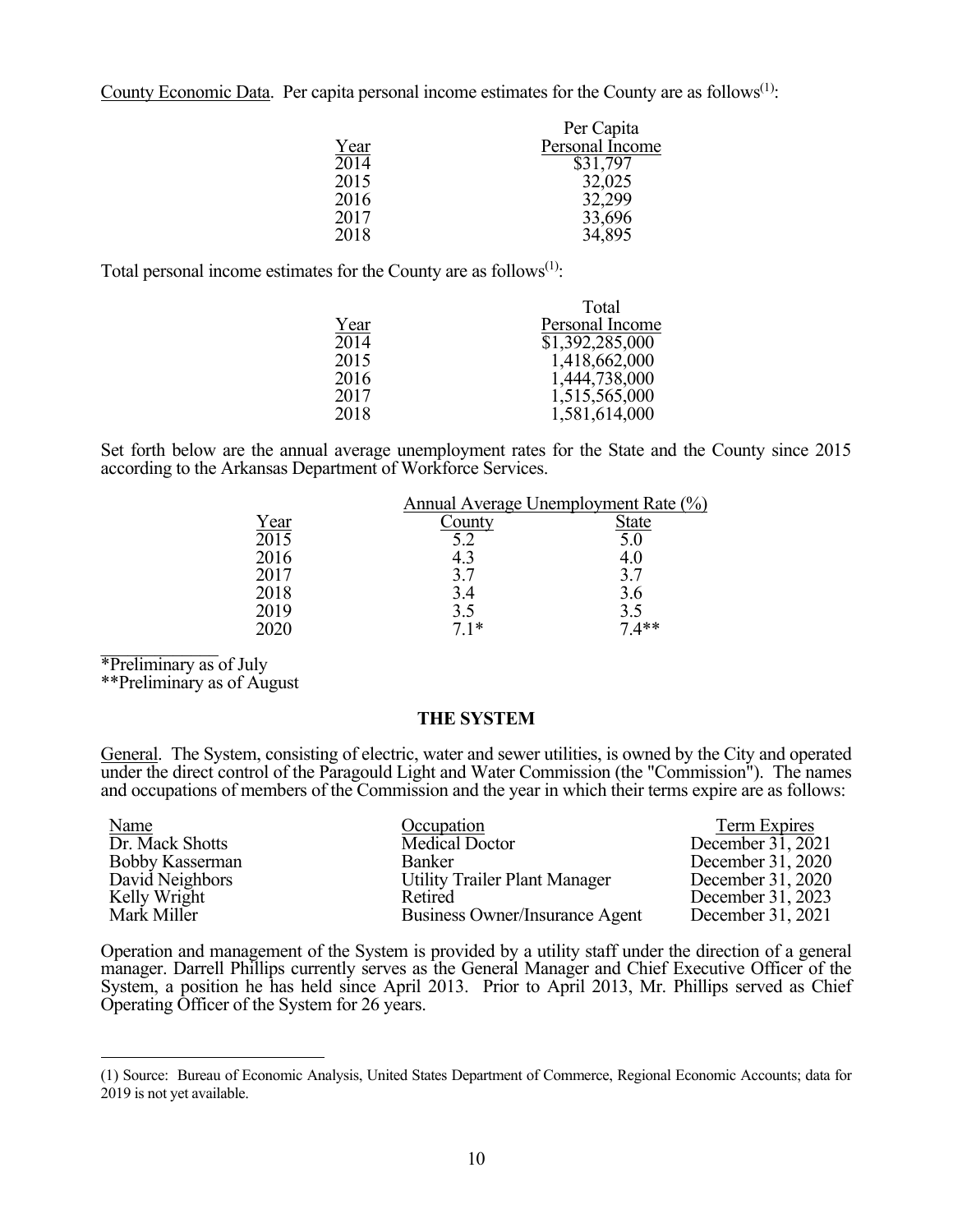The System employs approximately 136 persons. The names and positions of the key employees and how long each has served in such capacity are set forth below:

| <b>Name</b>      | Position                                    | Time Served in Position  |
|------------------|---------------------------------------------|--------------------------|
| Darrell Phillips | General Manager and Chief Executive Officer | / years                  |
| Janet Chronister | Director of Finance                         | 2.5 years <sup>(1)</sup> |

 $<sup>(1)</sup>$ Prior to taking the position of Director of Finance, Ms. Chronister served as the Accounting Department</sup> Manager for 20 years.

Electric System. The electric system was established in 1938. The peak load for 2015 was 131 MW. The distribution lines are 13,200 KVA. The electric system is meter connected with the Southwestern Power Administration and balances real-time load with Southwest Power Pool. The electric system has eight electrical substations, a 19 megawatt generating plant and a 16 megawatt generating plant for peaking purposes.

The City purchases all of the power for its electric facilities from Southwestern Power Administration ("SPA") and the Grand River Dam Authority ("GRDA") under power sales contracts. The contract with SPA terminates on March 31, 2027. The contract with GRDA terminates on June 30, 2038. Under its contract, SPA has agreed to sell to the City up to 50,500 KW of hydroelectric power. GRDA has agreed to sell the City up to 80,000 KW of power. The City believes that the power sales contracts, together with its generating plant, provide adequate assurance of sufficient power for its reasonably foreseeable needs.

The City serves electric users within the City limits. As of December 31, 2019, there were approximately 13,822 electric users. The year end number of electric users by category for each of the past five (5) years is as follows:

|                     | Residential | Commercial | Industrial | Total  |
|---------------------|-------------|------------|------------|--------|
| $\frac{Year}{2019}$ | 11,903      | 1,880      | 39         | 13,822 |
| 2018                | 11,817      | 1,863      | 39         | 13,719 |
| 2017                | 11,692      | 1,834      | 40         | 13,566 |
| 2016                | 11,591      | 1,837      | 40         | 13,468 |
| 2015                | 1,466       | 1,828      | 39         | 13,333 |

Water System. The System's water supply is obtained from eight artesian wells that are 400-500 feet deep. The water is pumped back to an iron removal treatment plant. Chlorine and fluoride are added.

The City serves water users within the City limits and approximately 479 water users outside the City limits. As of December 31, 2019, there were approximately 11,914 water users. The year end number of water users by category for each of the past five  $(5)$  years is as follows:

|                     | Residential | Commercial | Industrial | Total  |
|---------------------|-------------|------------|------------|--------|
| $\frac{Year}{2019}$ | 10,629      | .247       | 38         | 11.914 |
| 2018                | 10,535      | 1,235      | 37         | 11,807 |
| 2017                | 10,426      | 241        | 37         | 11,704 |
| 2016                | 10,303      | 1,239      | 34         | 11,576 |
| 2015                | 10,173      | ,221       | 35         | 11,429 |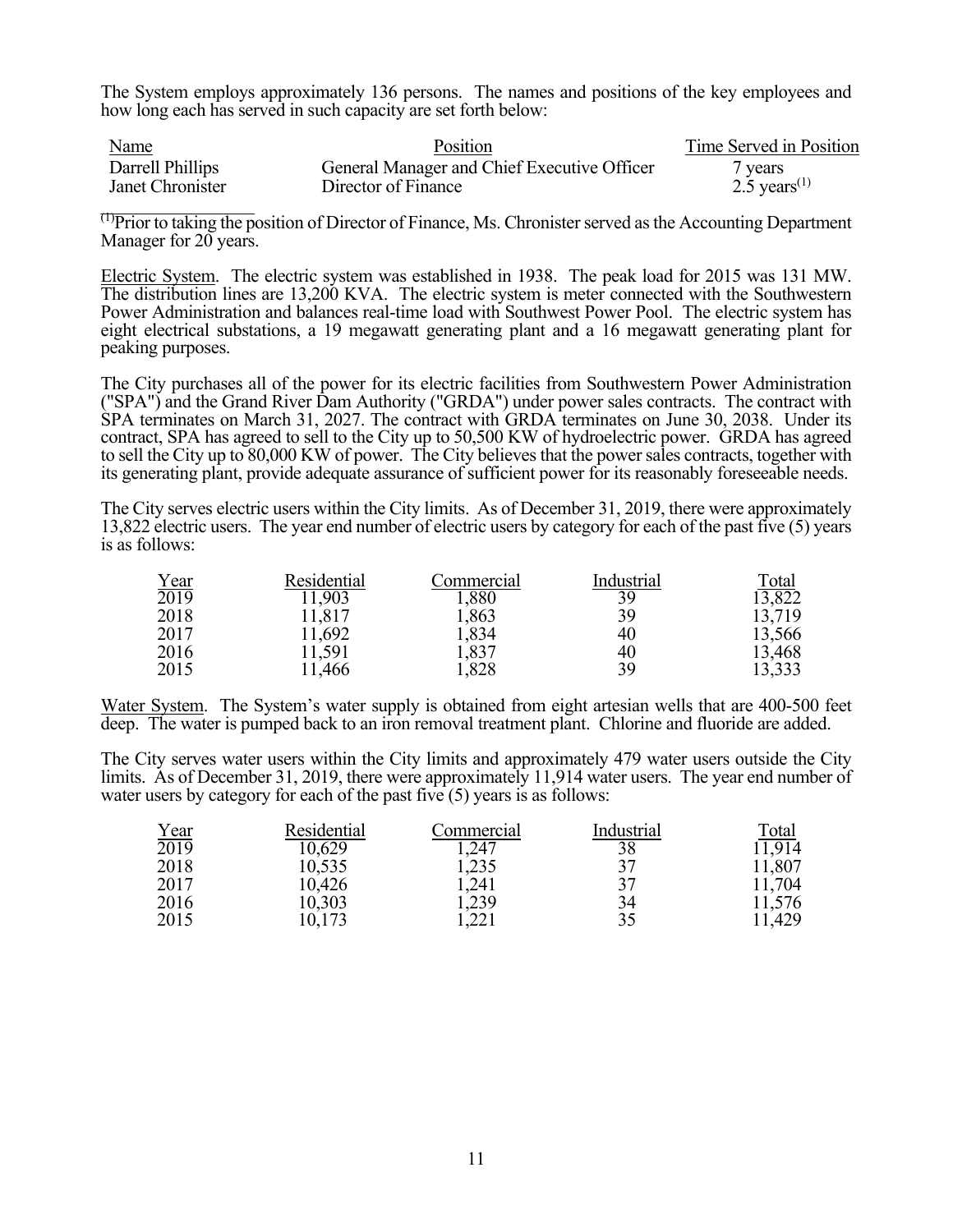The average daily water use in gallons, the maximum daily water use in gallons and the total water use for the year in gallons for each of the past five (5) years is as follows:

|      | Average Daily        | Maximum Daily        | <b>Total Water</b><br>Use for Year |
|------|----------------------|----------------------|------------------------------------|
| Year | Water Use in Gallons | Water Use in Gallons | in Gallons                         |
| 2019 | 3,026,303            | 3,793,000            | 1,105,057,904                      |
| 2018 | 3,160,301            | 4,393,000            | 1,154,310,572                      |
| 2017 | 3,036,333            | 4,166,000            | 1,108,983,000                      |
| 2016 | 3, 247, 242          | 4,567,000            | 1,185,268,952                      |
| 2015 | 3,133,087            | 4,131,000            | 1,143,635,939                      |

Sewer System. The sanitary sewer system provides service inside the corporate boundaries of the City. The sewage is collected through a collection system consisting of 64 pumping stations which pump the sewage to a 6.0 mgd activated sludge plant. The plant has two 18 acre lagoons; one is for sludge and the other is a flow equalization basin for wastewater retention.

The City serves sewer users within the City limits and one sewer use located outside the City limits. As of December 31, 2019, there were approximately 10,936 users. The year end number of sewer users by category for each of the past five  $(5)$  years is as follows:

| $\frac{Year}{2019}$ | Residential | Commercial | Industrial | Total  |
|---------------------|-------------|------------|------------|--------|
|                     | 9,743       | 1,158      | 35         | 10,936 |
| 2018                | 9,646       | 1,158      | 35         | 10,839 |
| 2017                | 9,538       | 1,163      | 35         | 10,736 |
| 2016                | 9,426       | 1,156      | 33         | 10,615 |
| 2015                | 9,287       | 1,147      | 34         | 10,468 |

Largest Users of System. The following users of the System accounted for more than 5% of gross System Revenues for the fiscal year ended December 31, 2019:

|                         | Percentage of           |
|-------------------------|-------------------------|
|                         | <b>Total Gross</b>      |
| Company                 | System Revenues $(\% )$ |
| <b>Anchor Packaging</b> | $10.3\%$                |

The following are the top five users of the System:

- 1. Anchor Packaging
- 2. Tenneco Automotive
- 3. American Railcar Industries
- 4. General Cable
- 5. Nidec

Litigation. There is no litigation pending, or to the knowledge of the City, threatened against the System in which claims of damages are made which, individually or in the aggregate, would have a material adverse effect on the operation of the System or the System Revenues.

Rates. Set forth in Exhibit C are the water and sewer rates currently in effect. A schedule of the electric rates currently in effect is attached hereto as Exhibit D.

#### **THE AUTHORIZING ORDINANCE**

The Bonds are being issued and secured pursuant to the Authorizing Ordinance, to which reference may be had in its entirety for a detailed statement of its provisions, the description set forth below being a summary of certain provisions. The City will covenant as set forth below in the Authorizing Ordinance.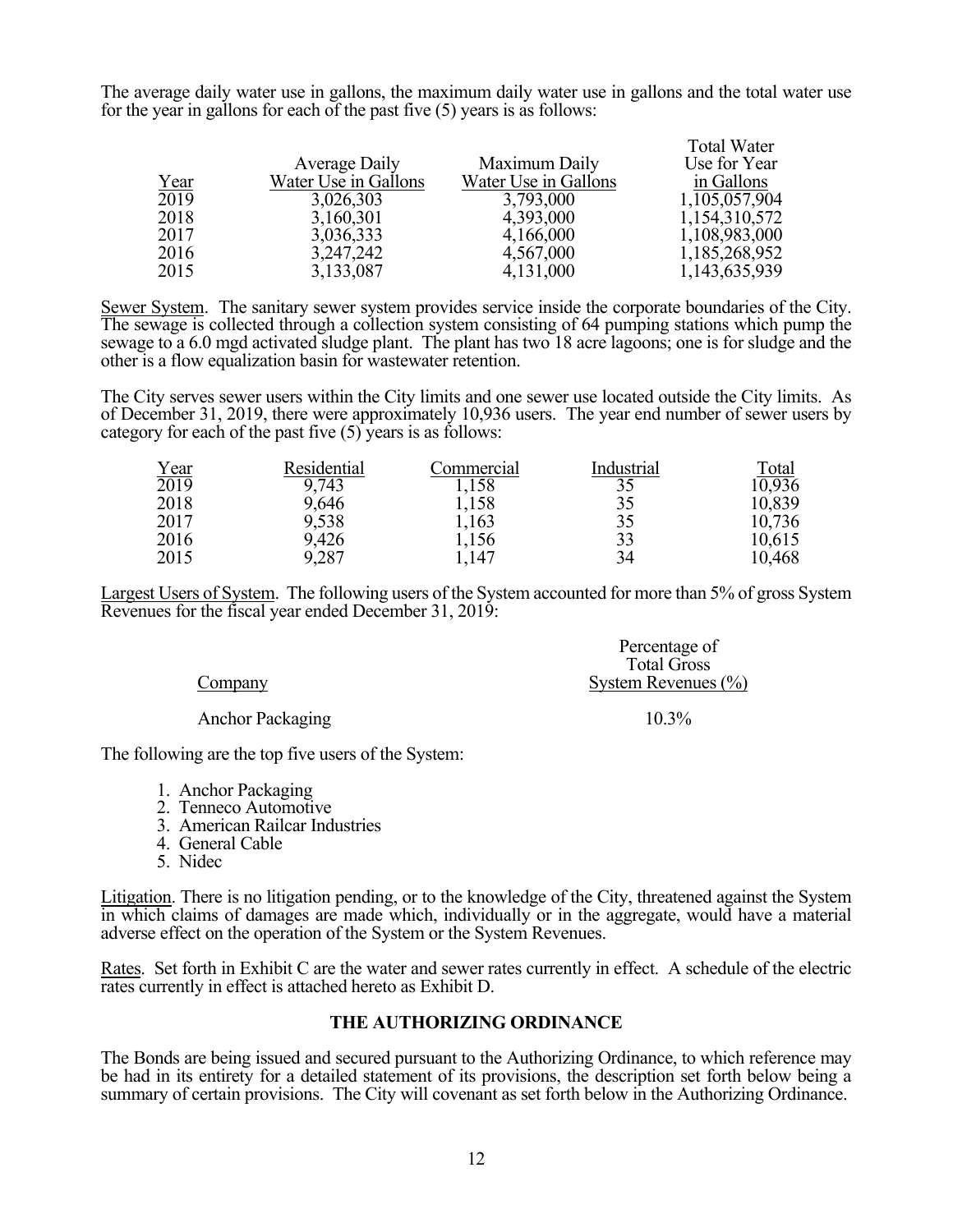Rates and General Covenants to Operate. (a) The rates charged for services of the System heretofore fixed by ordinances of the City and the conditions, rights and obligations pertaining thereto, as set out in those ordinances, are ratified, confirmed and continued. None of the facilities or services afforded by the System shall be furnished without a charge being made therefor.

The City covenants that the rates shall never be reduced while any of the Bonds are outstanding unless there is obtained from an independent certified public accountant ("Accountant") a certificate that the net revenues of the System (net revenues being defined as gross System Revenues less the expenses of operation and maintenance of the System, including all expense items properly attributable to the operation and maintenance of the System under generally accepted accounting principles applicable to municipal electric, water and sewer facilities other than depreciation, interest and amortization of deferred bond discount expenses), with the reduced rates, will always be equal to the amount required to be set aside for the Depreciation Fund (described below) and leave a balance equal to at least 140% of the average annual principal and interest requirements on all outstanding bonds to which System Revenues are pledged ("System Bonds"). The City further covenants that the rates shall, if and when necessary from time to time, be increased in such manner as will produce net revenues at least equal to 120% of the average annual principal and interest requirements on all System Bonds, which net revenues shall also be sufficient to deposit the amounts required to be paid into the Depreciation Fund in accordance with the Authorizing Ordinance.

 (b) The System shall be continuously operated as a revenue producing undertaking, and all moneys received from its operation shall be deposited in such depository or depositories for the City as may be lawfully designated from time to time by resolution of the Commission, subject, however, to the giving of security as now or as hereafter may be required by law, and provided that such depositories shall hold membership in the Federal Deposit Insurance Corporation ("FDIC").

Funds and Disposition of Revenues. (a) All System Revenues shall be paid into a special fund designated "Water, Sewer and Electric Fund" (the "Revenue Fund"). The revenues in the Revenue Fund shall be applied to the payment of the reasonable and necessary expenses of operation and maintenance of the System, to the payment of the principal of and interest on the System Bonds, to the providing of the Depreciation Fund, to the maintenance of debt service reserves and otherwise as described in the Authorizing Ordinance.

 (b) There shall be first paid from the Revenue Fund into a fund designated "Water, Sewer and Electric Operation and Maintenance Fund" (the "Operation and Maintenance Fund"), on the first business day of each month, an amount sufficient to pay the reasonable and necessary monthly expenses of operation, repair and maintenance of the System for such month and from which disbursements shall be made only for those purposes. Fixed annual charges such as insurance premiums and the cost of major repair and maintenance expenses may be computed and set up on an annual basis, and one-twelfth (1/12) of the amount thereof may be paid into the Operation and Maintenance Fund each month.

If in any month for any reason there shall be a failure to transfer and pay the required amount into the Operation and Maintenance Fund, the amount of any deficiency shall be added to the amount otherwise required to be transferred and paid therein during the next succeeding month. If any surplus shall be accumulated in the Operation and Maintenance Fund over and above the amount which shall be necessary to defray the reasonable and necessary costs of operation, repair and maintenance of the System during the remainder of the then current fiscal year and the next ensuing fiscal year, such surplus may be transferred to the Depreciation Fund.

 (c) There shall next be paid from the Revenue Fund into a special fund designated "1993 Water, Sewer and Electric Revenue Bond Fund" (the "Bond Fund") on the first business day of each month the sums in the amounts for the purpose of providing funds for the payment of the principal of and interest on the Bonds and Parity Bonds as they become due, with fees of the Trustee and the trustee for the Parity Bonds in connection therewith.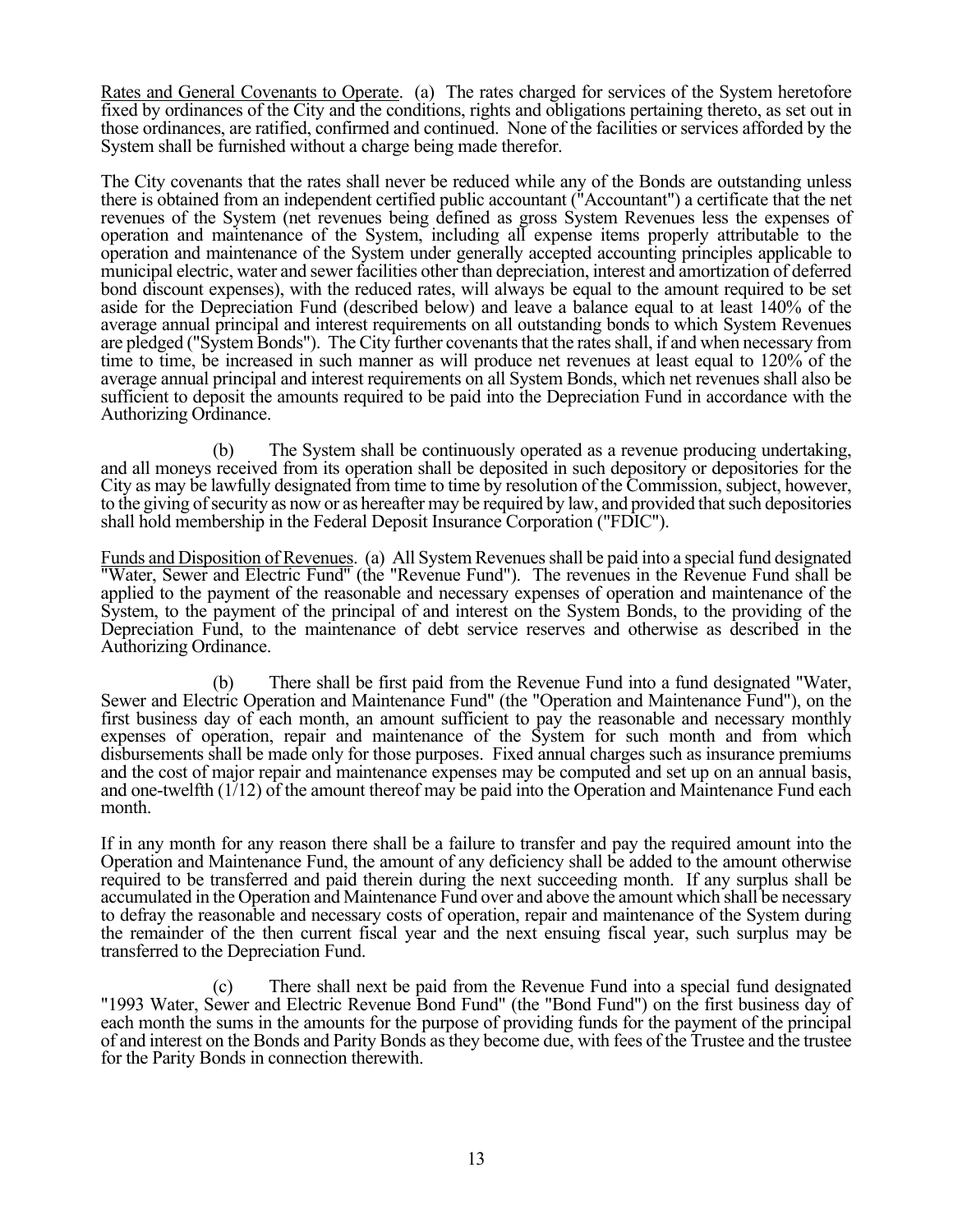There shall be paid into the Bond Fund on the first business day of each month, commencing January 2021 until all outstanding Bonds, with interest thereon, have been paid in full or provision made for such payment the sums necessary to pay the principal of and interest on the Bonds and the Parity Bonds as follows: a sum equal to 1/6 of the next installment of interest due on the Bonds and the Parity Bonds, plus 1/12 of the next installment of principal of the Bonds and the Parity Bonds; provided, however that the monthly payments into the Bond Fund shall be increased in order to make the interest payment on the Bonds due June 1, 2021 and the principal payment on the Bonds due December 1, 2021.

The City shall also pay into the Bond Fund such additional sums as necessary to provide for the Trustee's fees and expenses, fees and expenses of the trustee for the Parity Bonds and any arbitrage rebate payment due to be paid to the United States Treasury under Section 148(f) of the Code. The City shall receive a credit against monthly deposits into the Bond Fund for all interest earnings on moneys in the Bond Fund, for transfers into the Bond Fund derived from earnings on the Debt Service Reserve during the preceding month, and for transfers from funds held in connection with the Bonds Refunded.

There is created, as a part of the Bond Fund, a Debt Service Reserve which shall be maintained by the City in an amount equal to (a) one-half of the maximum annual principal and interest requirements on the Bonds plus one-half of the maximum annual principal and interest requirements on the Parity Bonds or (b) 10% of the aggregate principal proceeds of the Bonds and the Parity Bonds as originally issued, whichever is lesser (the "Required Level"). Should the Debt Service Reserve become impaired or be reduced below the Required Level, the City shall make additional monthly payments from the Revenue Fund until the impairment or reduction is corrected within a twenty-four month period.

If for any reason the City should fail at any time to make any of the required payments into the Bond Fund, any sums then held in the Debt Service Reserve shall be used to the extent necessary for the payment of principal of or interest on the Bonds and the Parity Bonds, but the Debt Service Reserve shall be reimbursed from the Revenue Fund before any moneys in the Revenue Fund shall be used for any other purpose other than the making of payments required to be made into the Operation and Maintenance Fund and the Bond Fund.

If System Revenues are insufficient to make the required payment on the first business day of the following month into the Bond Fund, then the amount of any such deficiency in the payment made shall be added to the amount otherwise required to be paid into the Bond Fund on the first business day of the next month.

If a surplus shall exist in the Bond Fund over and above the amount required for making all principal and interest payments during the next succeeding twelve month period, and in excess of the Required Level for the Debt Service Reserve such surplus shall either be applied to the redemption of the Bonds or the Parity Bonds that may be called for redemption prior to maturity or transferred to the Revenue Fund.

There shall be withdrawn from the Bond Fund at least five (5) business days before the due date for the principal and/or interest on any Bond or Parity Bond, at maturity or redemption prior to maturity, and deposited with the Trustee or the trustee for the Parity Bonds, as applicable, an amount equal to the amount of such Bond or Parity Bond or interest due thereon for the sole purpose of paying the same, together with the fees of the Trustee and the trustee for the Parity Bonds. There shall also be withdrawn and paid to the United States Treasury any arbitrage rebate due at the times and in the amounts in accordance with Section 148(f) of the Code.

 (d) There shall next be paid from the Revenue Fund into a fund designated "Water, Sewer and Electric Depreciation Fund" (the "Depreciation Fund"), on the first business day of each month while any of the Bonds are outstanding, 2% of the gross System Revenues for the preceding month. The moneys in the Depreciation Fund shall be used solely for the purpose of paying the cost of replacements made necessary by the depreciation of the System.

 (e) Any surplus in the Revenue Fund after making all disbursements and providing for all funds described may be used, at the option of the City, for any lawful municipal purpose authorized by the City.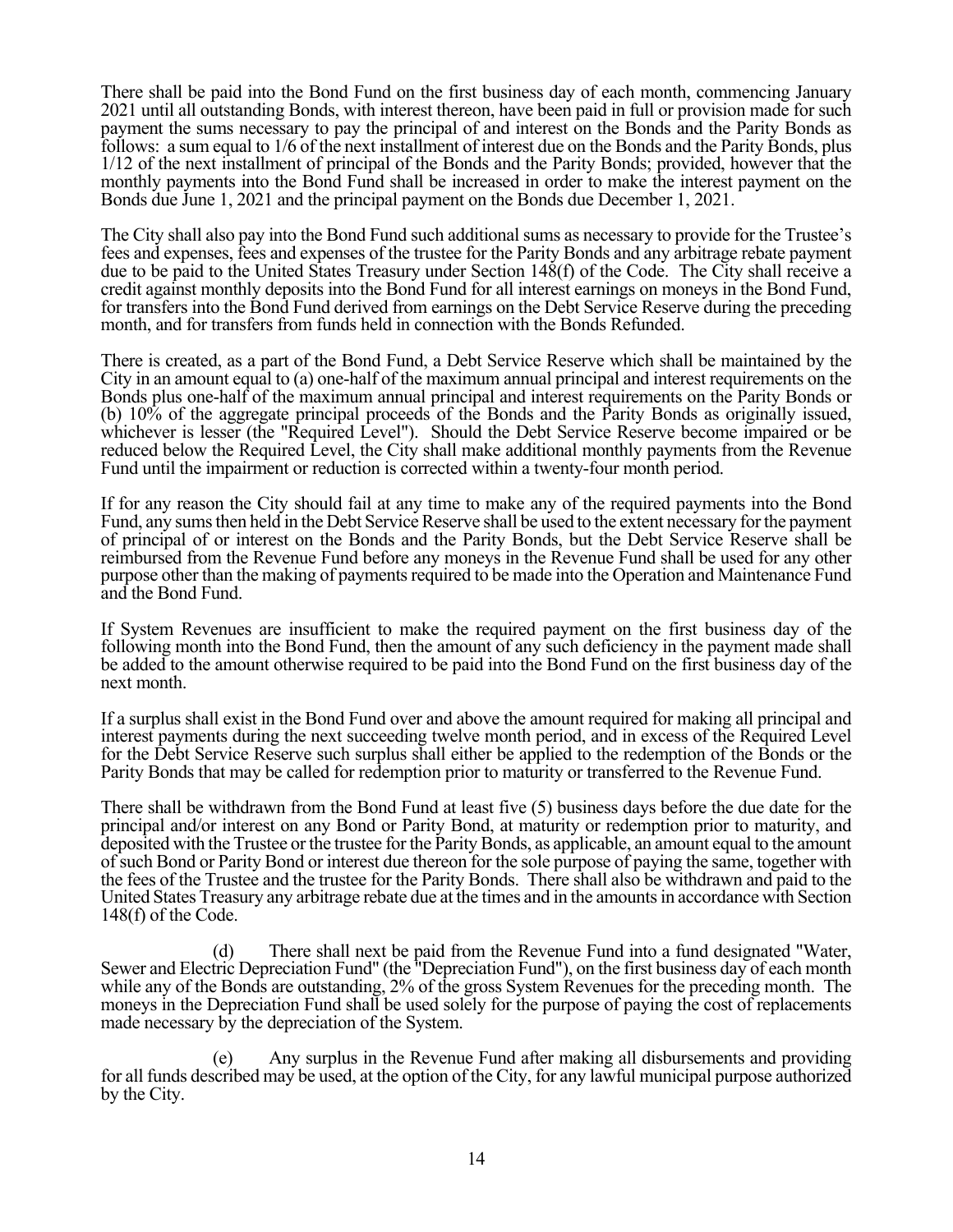Parity Bonds. So long as any of the Bonds are outstanding, the City shall not issue or attempt to issue any bonds claimed to be entitled to a priority of lien on System Revenues over the lien securing the Bonds.

The City reserves the right to issue additional bonds to finance or pay the cost of making any future extensions, betterments or improvements to the System, or to refund bonds issued for such purposes, but the City shall not authorize or issue any such additional bonds ranking on a parity with the Bonds unless and until there have been procured and filed with the City Clerk and the Trustee a statement by an Accountant reciting the opinion, based upon necessary investigation, that the net revenues of the System for the fiscal year immediately preceding the fiscal year in which it is proposed to issue such additional bonds shall equal not less than 120% of the average annual principal and interest requirements on all the then outstanding System Bonds and the additional bonds then proposed to be issued. The term "net revenues" means gross System Revenues less operation and maintenance expenses other than depreciation, interest and amortization of deferred bond discount expenses, determined in accordance with generally accepted accounting principles. In making the computation set forth above, the City, and the Accountant, on behalf of the City may, based upon the opinion or report of a registered professional engineer not in the regular employ of the City, treat any increase in rates for the System enacted subsequent to the first day of such preceding fiscal year as having been in effect during or throughout such fiscal year and may include in gross System Revenues for such fiscal year the amount that would have been received, based on such opinion or report, had the increase been in effect during or throughout such fiscal year.

Accounts and Records. The City will keep proper books of accounts and records (separate from all other records and accounts) in which complete and correct entries shall be made of all transactions relating to the operation of the System, and such books shall be available for inspection by the registered owner of any of the Bonds at reasonable times and under reasonable circumstances. The City agrees to have these records audited by an Accountant at least once each year, and a copy of the audit shall be delivered to the Trustee and made available to registered owners requesting the same in writing. In the event that the City fails or refuses to make the audit, the Trustee or any registered owner of the Bonds may have the audit made, and the cost thereof shall be charged against the Operation and Maintenance Fund.

Maintenance; Insurance. The City covenants and agrees that it will maintain the System in good condition and operate the same in an efficient manner and at reasonable cost. While any of the Bonds are outstanding, the City agrees that it will insure and at all times keep insured, in the amount of the full insurable value thereof, in a responsible insurance company or companies selected by the Commission and authorized and qualified under the laws of the State of Arkansas to assume the risk thereof, properties of the System, to the extent that such properties would be covered by insurance by private companies engaged in similar types of businesses, against loss or damage thereto from fire, lightning, tornados, winds, riot, strike, civil commotion, malicious damage, explosion, extended coverage and against any other loss or damage from any other causes customarily insured against by private companies engaged in similar types of business. The insurance policies are to carry a clause making them payable to the Trustee as its interest may appear, and are either to be placed in the custody of the Trustee or satisfactory evidence of said insurance shall be filed with the Trustee. In the event of loss, the proceeds of such insurance shall be applied solely toward the reconstruction, replacement or repair of the System, and in such event the City will, with reasonable promptness, cause to be commenced and completed the reconstruction, replacement and repair work. If such proceeds are more than sufficient for such purposes, the balance remaining shall be deposited to the credit of the Revenue Fund, and if such proceeds shall be insufficient for such purposes the deficiency shall be supplied first from moneys in the Depreciation Fund and second from moneys in the Operation and Maintenance Fund and third from surplus moneys in the Revenue Fund. Nothing shall be construed as requiring the City to expend any moneys for operation and maintenance of the System or for premiums on its insurance which are derived from sources other than the operation of the System, but nothing shall be construed as preventing the City from doing so.

Defeasance. Any Bond shall be deemed to be paid within the meaning of the Authorizing Ordinance when payment of the principal of and interest on such Bond (whether at maturity or upon redemption, or otherwise), either (i) shall have been made or caused to be made in accordance with the terms thereof, or (ii) shall have been provided for by irrevocably depositing with the Trustee, in trust and irrevocably set aside exclusively for such payment (1) cash sufficient to make such payment and/or (2) direct obligations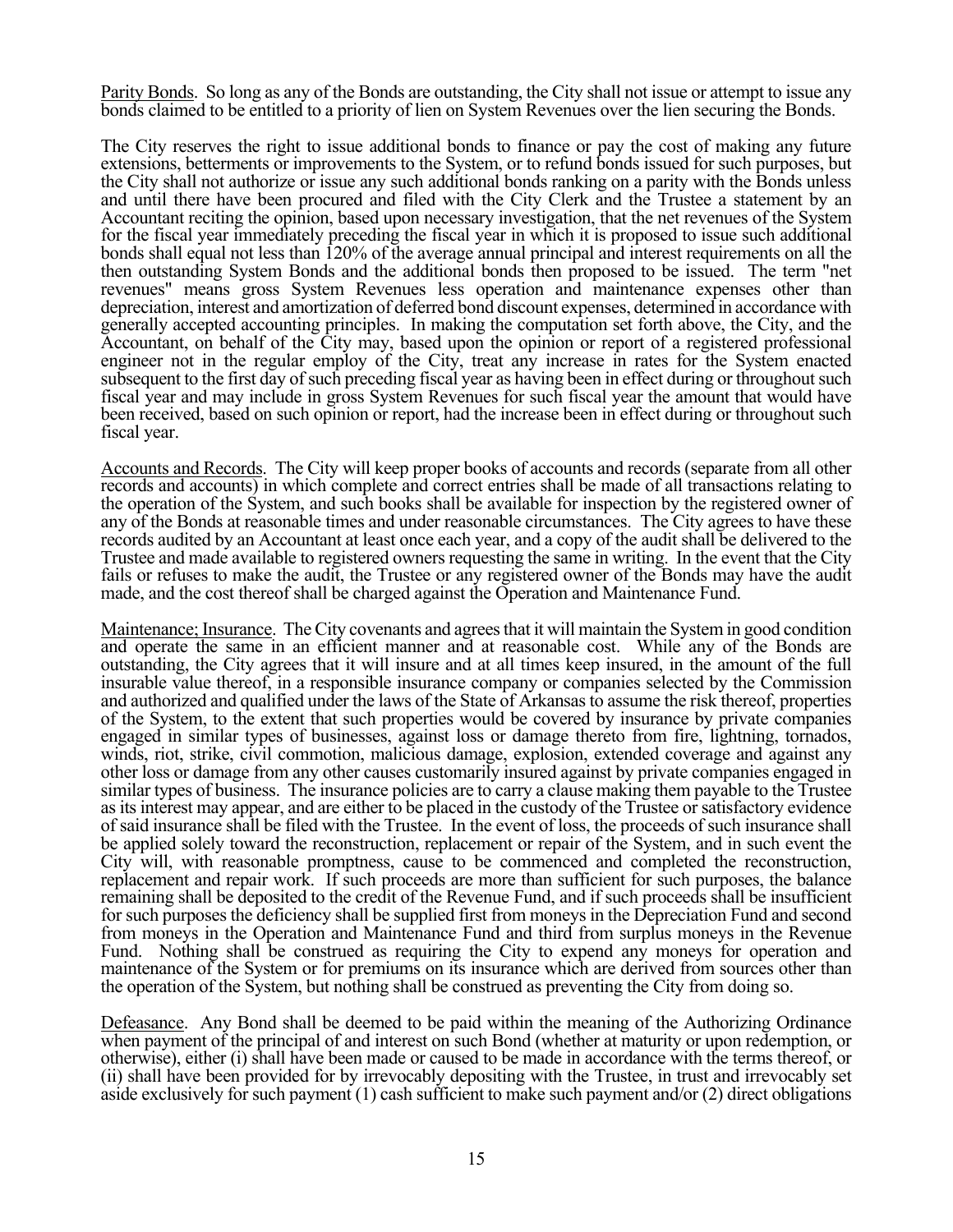of or obligations fully guaranteed by (including obligations issued or held in book entry form on the books of) the Department of the Treasury of the United States of America ("Government Securities") (provided that such deposit will not affect the tax exempt status of the interest on any of the Bonds or cause any of the Bonds to be classified as "arbitrage bonds" within the meaning of Section 148 of the Code), maturing as to principal and interest in such amounts and at such times as will provide sufficient moneys to make such payment, and all necessary and proper fees, compensation and expenses of the Trustee pertaining to the Bonds with respect to which such deposit is made shall have been paid or the payment thereof provided for to the satisfaction of the Trustee. In determining the sufficiency of the deposit of Government Securities there will be considered the principal amount of such Government Securities and interest to be carried thereon until the maturity of such Government Securities.

On the payment of any Bonds within the meaning of the Authorizing Ordinance, the Trustee shall hold in trust, for the benefit of the owners of such Bonds, all such moneys and/or Government Securities.

When all the Bonds shall have been paid within the meaning of the Authorizing Ordinance, if the Trustee has been paid its fees and expenses and if any arbitrage rebate due the United States Treasury under Section 148(f) of the Code has been paid or provided for to the satisfaction of the Trustee, the Trustee shall take all appropriate action to cause (i) the pledge and lien of the Authorizing Ordinance to be discharged and cancelled, and (ii) all moneys held by it pursuant to the Authorizing Ordinance and which are not required for the payment of such Bonds to be paid over or delivered to or at the direction of the City.

Default and Remedies. (a) If there be any default in the payment of the principal of or interest on any of the Bonds, or if the City defaults in any Bond Fund requirements or in the performance of any of the other covenants contained in the Authorizing Ordinance, the Trustee may, and upon the written request of the owners of not less than ten percent  $(10%)$  in principal amount of the Bonds then outstanding shall, by proper suit, compel the performance of the duties of the officials of the City under the laws of Arkansas. And, in the case of a default in the payment of the principal of and interest on any of the Bonds, the Trustee may, and upon the written request of the owners of not less than ten percent  $(10\%)$  in principal amount of the Bonds then outstanding shall, apply in a proper action to a court of competent jurisdiction for the appointment of a receiver to administer the System on behalf of the City and the owners of the Bonds, with power to charge and collect (or by mandatory injunction or otherwise to cause to be charged and collected) rates sufficient to provide for the payment of the expenses of operation, maintenance and repair and to pay any Bonds and interest outstanding and to apply the revenues in conformity with the laws of the State and with the Authorizing Ordinance. When all defaults in principal and interest payments have been cured, the custody and operation of the System shall revert to the City.

 (b) No registered owner of any of the outstanding Bonds shall have any right to institute any suit, action, mandamus or other proceeding in equity or at law for the protection or enforcement of power or right under the Authorizing Ordinance or under the laws of the State unless such owner previously shall have given to the Trustee written notice of the default on account of which such suit, action or proceeding is to be taken, and unless the owners of not less than ten percent (10%) in principal amount of the Bonds then outstanding shall have made written request of the Trustee after the right to exercise such power or right of action, as the case may be, shall have accrued, and shall have afforded the Trustee a reasonable opportunity either to proceed to exercise the powers granted to the Trustee, or to institute such action, suit or proceeding in its name, and unless, also, there shall have been offered to the Trustee reasonable security and indemnity against the costs, expenses and liabilities to be incurred therein or thereby and the Trustee shall have refused or neglected to comply with such request within a reasonable time. Such notification, request and offer of indemnity are, at the option of the Trustee, conditions precedent to the execution of any remedy. No one or more registered owners of the Bonds shall have any right in any manner whatever by his or their action to affect, disturb or prejudice the security of the Authorizing Ordinance, or to enforce any right thereunder except in the manner described in the Authorizing Ordinance. All proceedings at law or in equity shall be instituted, had and maintained in the manner herein described and for the benefit of all registered owners of the outstanding Bonds.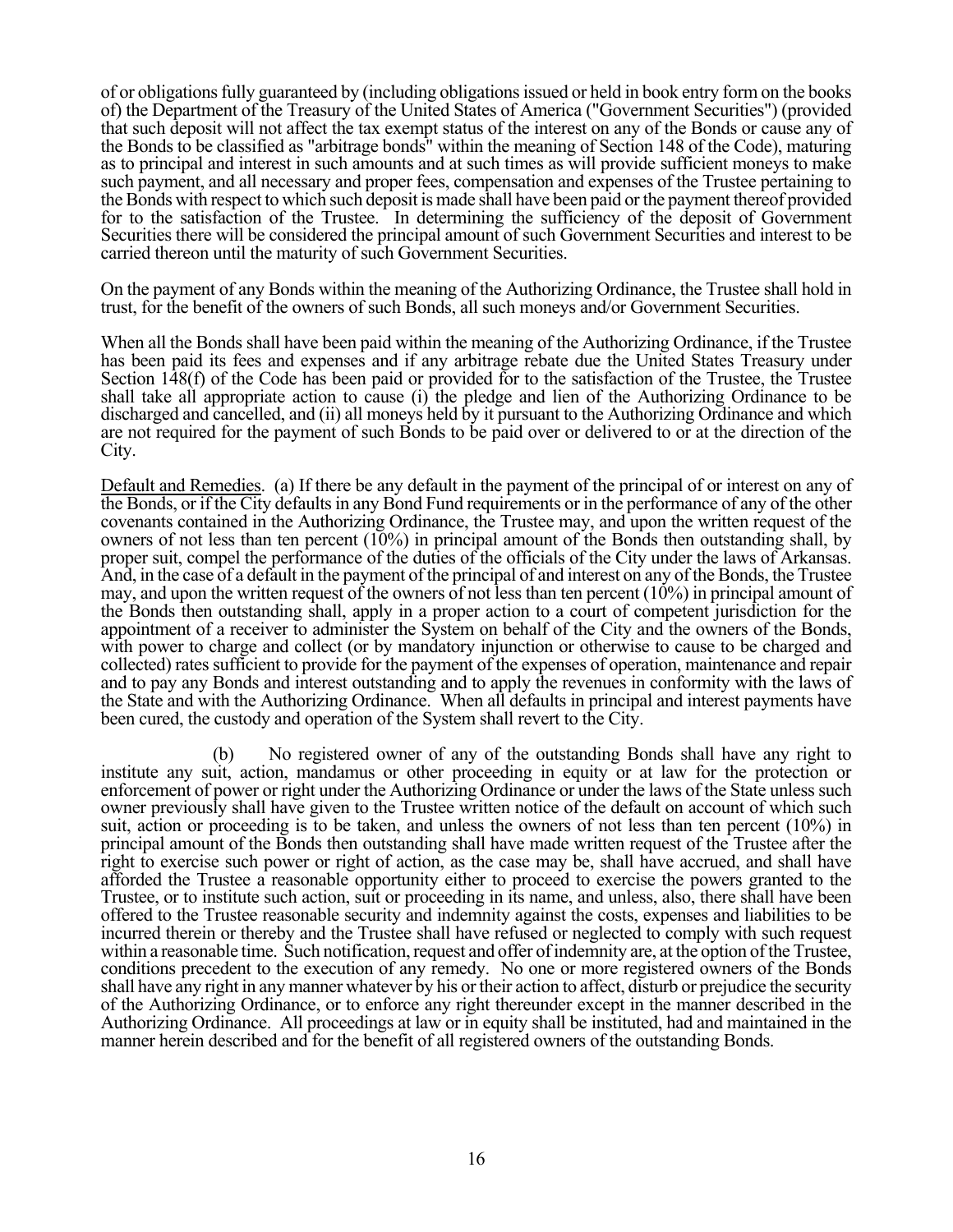(c) No remedy conferred upon or reserved to the Trustee or to the registered owners of the Bonds is intended to be exclusive of any other remedy or remedies, and every such remedy shall be cumulative and shall be in addition to every other remedy given under the Authorizing Ordinance or by law.

 (d) The Trustee may, and upon the written request of the registered owners of not less than a majority in principal amount of the Bonds then outstanding shall, waive any default which shall have been remedied before the entry of final judgment or decree in any suit, action or proceeding instituted under the provisions of the Authorizing Ordinance or before the completion of the enforcement of any other remedy, but no such waiver shall extend to or affect any other existing or any subsequent default or defaults or impair any rights or remedies consequent thereon.

In any proceeding to enforce the provisions of the Authorizing Ordinance, the Trustee or any plaintiff bondholder shall be entitled to recover costs of such proceeding, including reasonable attorneys' fees.

Amendment of Authorizing Ordinance. The terms of the Authorizing Ordinance constitute a contract between the City and the owners of the Bonds and no variation or change in the undertaking set forth in the Authorizing Ordinance shall be made while any of the Bonds are outstanding, except as hereinafter set forth below.

The Trustee may consent to any variation or change in the Authorizing Ordinance to cure any ambiguity, defect or omission therein or any amendment thereto or any other change or variation that the Trustee determines is not to the material prejudice of the owners of the Bonds without the consent of the owners of the outstanding Bonds.

The owners of not less than seventy-five percent (75%) in aggregate principal amount of the Bonds then outstanding shall have the right, from time to time, anything contained in the Authorizing Ordinance to the contrary notwithstanding, to consent to and approve, the adoption by the City of such ordinance supplemental hereto as shall be necessary or desirable for the purpose of modifying, altering, amending, adding to or rescinding, in any particular, any of the terms or provisions contained in the Authorizing Ordinance or in any supplemental ordinance; provided, however, that nothing contained in the Authorizing Ordinance shall permit or be construed as permitting (a) an extension of the maturity of the principal of or the interest on any Bond, or (b) a reduction in the principal amount of any Bond or the rate of interest thereon, or (c) the creation of a lien or pledge superior to the lien and pledge created by the Authorizing Ordinance, or (d) a privilege or priority of any Bond or Bonds over any other Bond or Bonds, or (e) a reduction in the aggregate principal amount of the Bonds required for consent to such supplemental ordinance.

The Trustee. The Trustee shall only be responsible for the exercise of good faith and reasonable prudence in the execution of its trust. The Trustee shall not be required to take any action as Trustee unless it shall have been requested to do so in writing by the registered owners of not less than ten percent (10%) in principal amount of the Bonds then outstanding and shall have been offered reasonable security and indemnity against the costs, expenses and liabilities to be incurred therein or thereby. The Trustee may resign at any time by giving sixty (60) days' notice in writing to the City Clerk and the registered owners of the Bonds, and the majority in value of the registered owners of the outstanding Bonds or the City, so long as the City is not in default under the Authorizing Ordinance, at any time, with or without cause, may remove the Trustee. In the event of a vacancy in the office of Trustee, either by resignation or by removal, the City shall forthwith designate a new Trustee by a written instrument filed in the office of the City Clerk. The original Trustee and any successor Trustee shall file a written acceptance and agreement to execute the trusts imposed upon it or them but only upon the terms and conditions set forth in the Authorizing Ordinance and subject to the provisions of the Authorizing Ordinance, to all of which the respective registered owners of the Bonds agree. Any successor Trustee shall have all the powers granted to the original Trustee.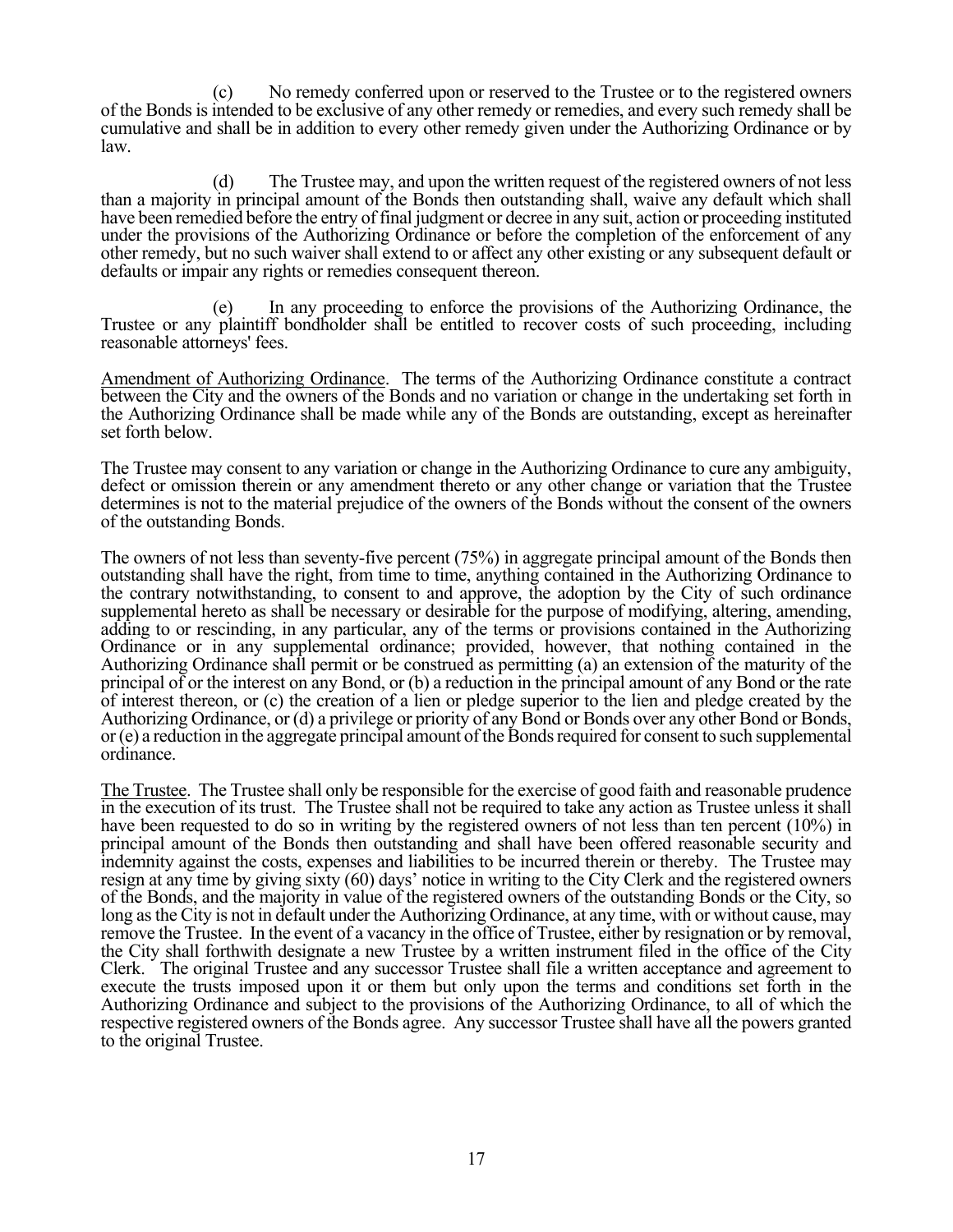Investments. (a) Moneys held for the credit of the Bond Fund (other than for the Debt Service Reserve therein) shall be invested and reinvested in Permitted Investments (as hereinafter defined), all of which shall mature, or which shall be subject to redemption by the holder thereof, at the option of such holder, not later than the next payment date for interest or principal and interest on the Bonds.

 (b) Moneys held for the credit of the Construction Fund may be continuously invested and reinvested by the City in Permitted Investments or other investments as may from time to time be permitted by law, which shall mature, or which shall be subject to redemption by the holder thereof, at the option of such holder, not later than the date or dates when the moneys held for the credit of the Construction Fund will be required for the purposes intended.

 (c) Moneys held for the credit of the Debt Service Reserve shall be invested and reinvested in Permitted Investments, all of which shall mature, or which shall be subject to redemption by the holder thereof, at the option of such holder, not later than five (5) years after the date of investment or the final maturity date of the Bonds, whichever is earlier.

 (d) Moneys held for the credit of any other fund may be invested and reinvested in Permitted Investments or other investments as may, from time to time, be permitted by law, which shall mature, or which shall be subject to redemption by the holder thereof, at the option of such holder, not later than the date or dates when the moneys held for the credit of the particular fund will be required for purposes intended.

 (e) Obligations so purchased as an investment of moneys in any fund shall be deemed at all times to be a part of such fund and the interest accruing thereon and any profit realized from such investments shall be credited to such fund, and any loss resulting from such investment shall be charged to such fund, except that interest earnings and profits on investments of moneys in the Debt Service Reserve which increase the amount thereof above the Required Level shall to the extent of any such excess be transferred into the Bond Fund and used as a credit against the monthly Bond Fund payments due.

 (f) "Permitted Investments" are defined as (i) direct or fully guaranteed obligations of the United States of America (including any such securities issued or held in bookentry form on the books of the Department of the Treasury of the United States of America) ("Government Securities"), (ii) direct obligations of any agency, instrumentality or governmentsponsored enterprise created by an act of the United States Congress and authorized to issue securities or evidences of indebtedness, regardless of whether the securities or evidences of indebtedness are guaranteed for repayment by the United States Government, (iii) demand deposits or certificates of deposit of banks, including the Trustee, which are insured by the FDIC, or, if in excess of insurance coverage, collateralized by Government Securities or other securities authorized by State law to secure public funds, or (iv) money market funds comprised exclusively of investments described in  $(i)$  or  $(ii)$  above.

### **CONTINUING DISCLOSURE AGREEMENT**

Over the last five years, the City has been a party to certain continuing disclosure agreements in connection with its outstanding bonds. Such agreements require the City to file annual reports with the Municipal Securities Rulemaking Board on its Electronic Municipal Market Access system ("EMMA") within the time periods set forth in the agreements. The following summarizes a non-exhaustive discussion of the City's compliance with its continuing disclosure obligations over the past five years.

As part of each annual report, the City has been obligated to file audited financial statements on EMMA. The City timely filed on EMMA all required audited financial statements for each of the past five years; however, the audited financial statements of the System for the years ended December 31, 2017, 2018 and 2019 were not uploaded to the CUSIPs assigned to the Bonds Refunded. A notice concerning such failures was not filed on EMMA.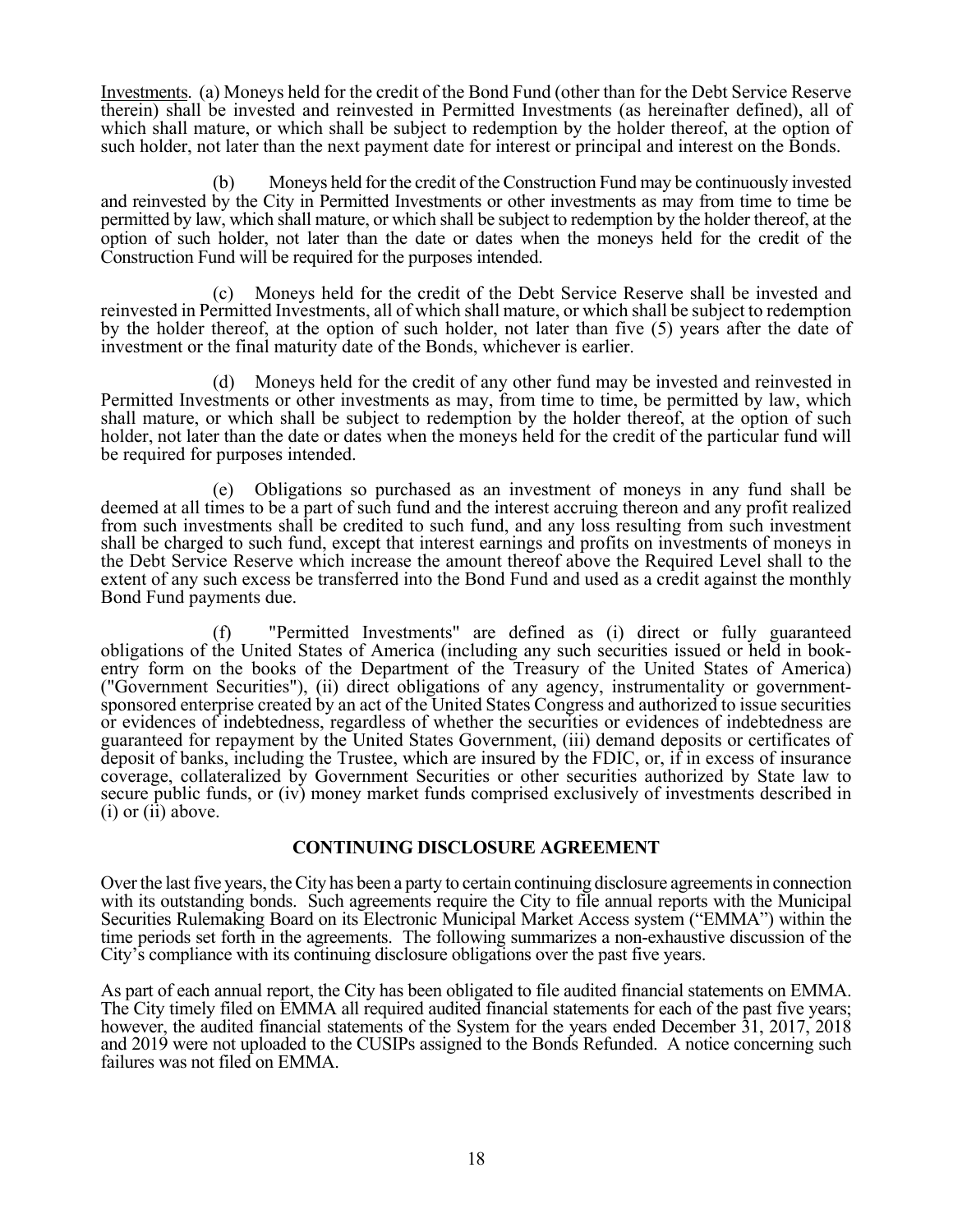All continuing disclosure agreements also required that certain supplemental financial and operating data be provided as part of the annual report. The supplemental data to be provided varies depending on the type of bond issue and how each is secured.

Supplemental data to be provided was included in the audited financial statements of the System. Accordingly, supplemental data was timely filed on EMMA during the past five years; however, the supplemental data for the years ended December 31, 2017, 2018 and 2019 was not uploaded to the CUSIPs assigned to the Bonds Refunded. A notice concerning such failures was not filed on EMMA. In addition, the City failed to file all supplemental financial and operating data due each year. In the report for the fiscal year ended December 31, 2015, the City failed to include System rates in effect during the fiscal year ended December 31, 2014. Additionally, in the reports for the fiscal years ended December 31, 2016 through 2019, the City failed to report the top five users of the System and any user who accounted for 5% or more revenues of the System in such fiscal year.

The continuing disclosure agreements also obligated the City to file a notice of the occurrence of any event listed in Securities and Exchange Commission, Rule 15c2-12(b)(5)(i)(C). The City has timely filed all notices of the occurrence of listed events during the past five years.

Set forth below is a summary of certain portions of the Continuing Disclosure Agreement to be executed in connection with the Bonds. This summary does not purport to be comprehensive and reference is made to the full text of the Continuing Disclosure Agreement for a complete description of its provisions.

Purpose of the Continuing Disclosure Agreement. The Continuing Disclosure Agreement is executed and delivered by the City and the Trustee for the benefit of the Beneficial Owners of the Bonds and in order to assist the Underwriter in complying with the Securities and Exchange Commission, Rule 15c2-  $12(b)(5)$ .

Definitions. In addition to the definitions set forth in this Official Statement, the following capitalized terms shall have the following meanings:

 "Annual Report" shall mean any annual report provided by the City pursuant to, and as described in, the Continuing Disclosure Agreement.

 "Beneficial Owner" of a Bond shall mean any person who has or shares the power, directly or indirectly, to make investment decisions concerning ownership of any Bonds (including persons holding Bonds through nominees, depositories or other intermediaries).

 "Dissemination Agent" shall mean the Trustee, acting in its capacity as Dissemination Agent, or any successor Dissemination Agent designated in writing by the City and which has filed with the Trustee a written acceptance of such designation.

 "EMMA" shall mean the Electronic Municipal Market Access system as described in 1934 Act Release No. 59062 and maintained by the MSRB for purposes of the Rule.

"Financial Obligation" shall mean a

(A) debt obligation;

(B) derivative instrument entered into in connection with, or pledged as security or a source of payment for, an existing or planned debt obligation; or

 $(C)$  guarantee of obligations described in  $(A)$  or  $(B)$ .

The term Financial Obligation shall not include municipal securities as to which a final official statement has been provided to the MSRB consistent with the Rule.

"Listed Events" shall mean any of the events listed hereunder.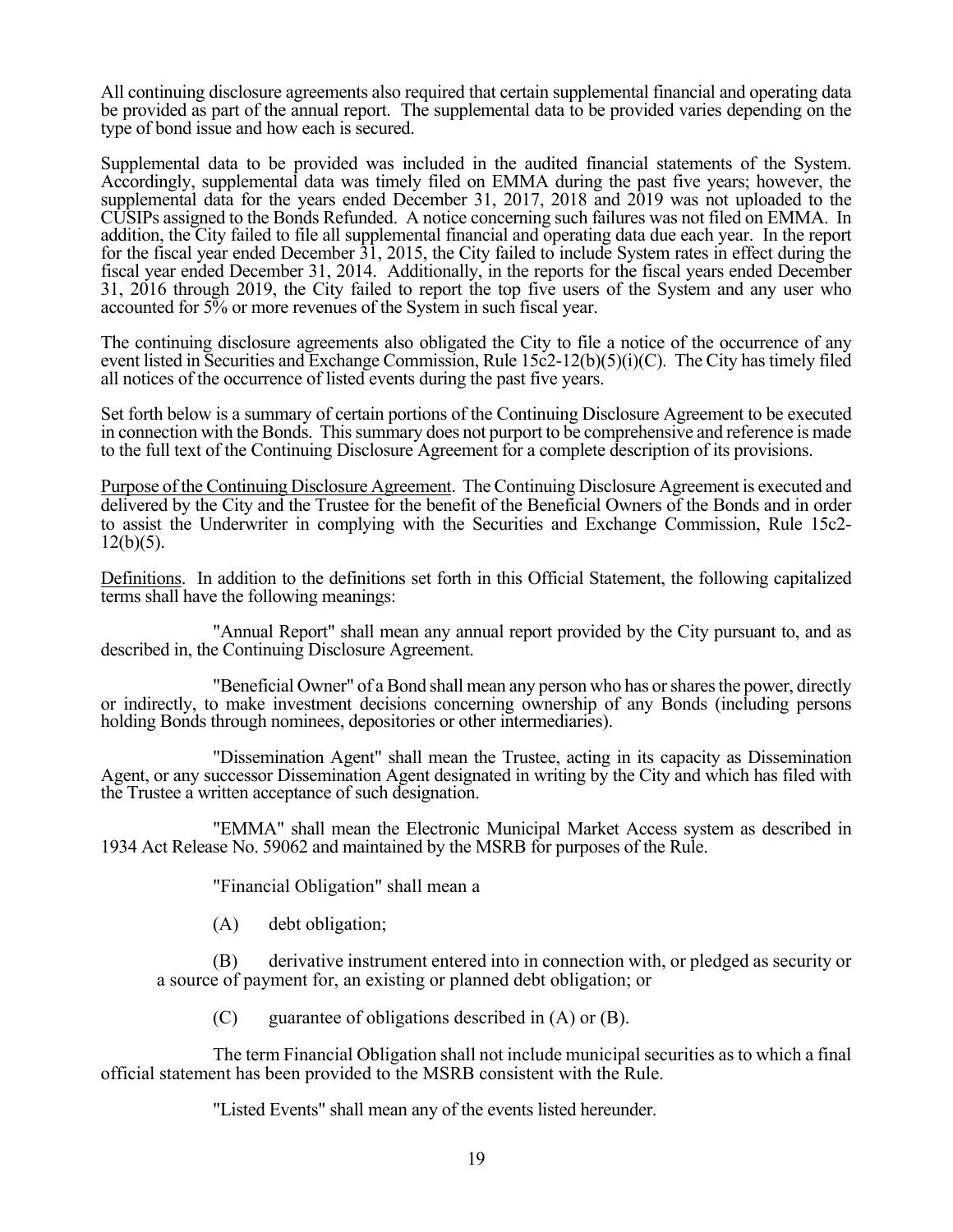#### "MSRB" shall mean the Municipal Securities Rulemaking Board.

 "Rule" shall mean Rule 15c2-12(b)(5) adopted by the Securities and Exchange Commission under the Securities Exchange Act of 1934, as the same may be amended from time to time.

Provision of Annual Report. (a) The City shall, or cause the Dissemination Agent to, not later than one hundred eighty (180) days after the end of the System's fiscal year (presently December 31), commencing with the report after the end of the 2020 fiscal year, provide to the MSRB, through its continuing disclosure service portal provided through EMMA at http://www.emma.msrb.org or any similar system acceptable to the Securities and Exchange Commission, an Annual Report which is consistent with the requirements of the Continuing Disclosure Agreement. The Annual Report shall be in electronic format as prescribed by the MSRB and shall be accompanied by identifying information as prescribed by the MSRB. The Annual Report may be submitted as a single document or as separate documents comprising a package and may cross-reference other information as provided in the Continuing Disclosure Agreement; provided that the audited financial statements of the System may be submitted separately from the balance of the Annual Report and later than the date required above for the filing of the Annual Report if they are not available by that date, but, in such event, such audited financial statements shall be submitted within (30) days after receipt thereof by the City. If the System's fiscal year changes, it shall give notice of such change in the manner as for a Listed Event.

 (b) Not later than fifteen (15) days prior to the date specified in subsection (a) for providing the Annual Report to the MSRB, the City shall provide the Annual Report to the Dissemination Agent and the Trustee (if the Trustee is not the Dissemination Agent). If by such date, the Trustee has not received a copy of the Annual Report, the Trustee shall contact the City and the Dissemination Agent to determine if the City is in compliance with the first sentence of this subsection (b).

 (c) If the Trustee is unable to verify that an Annual Report (containing the information required in (1) under Content of Annual Report, below) has been provided to the MSRB by the date required in subsection (a), the Trustee shall file a notice to the MSRB.

Content of Annual Report. The City's Annual Report shall contain or incorporate by reference the following:

 (1) (a) Information of the type set forth in this Official Statement under the caption **THE SYSTEM** with respect to (i) average daily water use in gallons, maximum daily water use in gallons and total annual water use in gallons for the preceding fiscal year and the previous four fiscal years, (ii) the number of water, sewer and electric users by category for the fiscal year then ended and the four previous fiscal years and (iii) the top five users of the System for the previous fiscal year and a statement as to which users, if any, accounted for 5% or more of System Revenues for the preceding fiscal year; and (b) the water, sewer and electric rates for the fiscal year then ended.

 (2) The annual financial statements of the System prepared using accounting principles generally accepted in the United States of America, which shall be audited in accordance with auditing standards generally accepted in the United States of America.

Any or all of the items above may be included by specific reference to other documents, including official statements of debt issues of the City or related public entities, which are available to the public on the MSRB's website or filed with the Securities and Exchange Commission. The City shall clearly identify each such other document so incorporated by reference.

Reporting of Listed Events. (a) This caption describes the giving of notices of the occurrence of any of the following events:

1. Principal and interest payment delinquencies.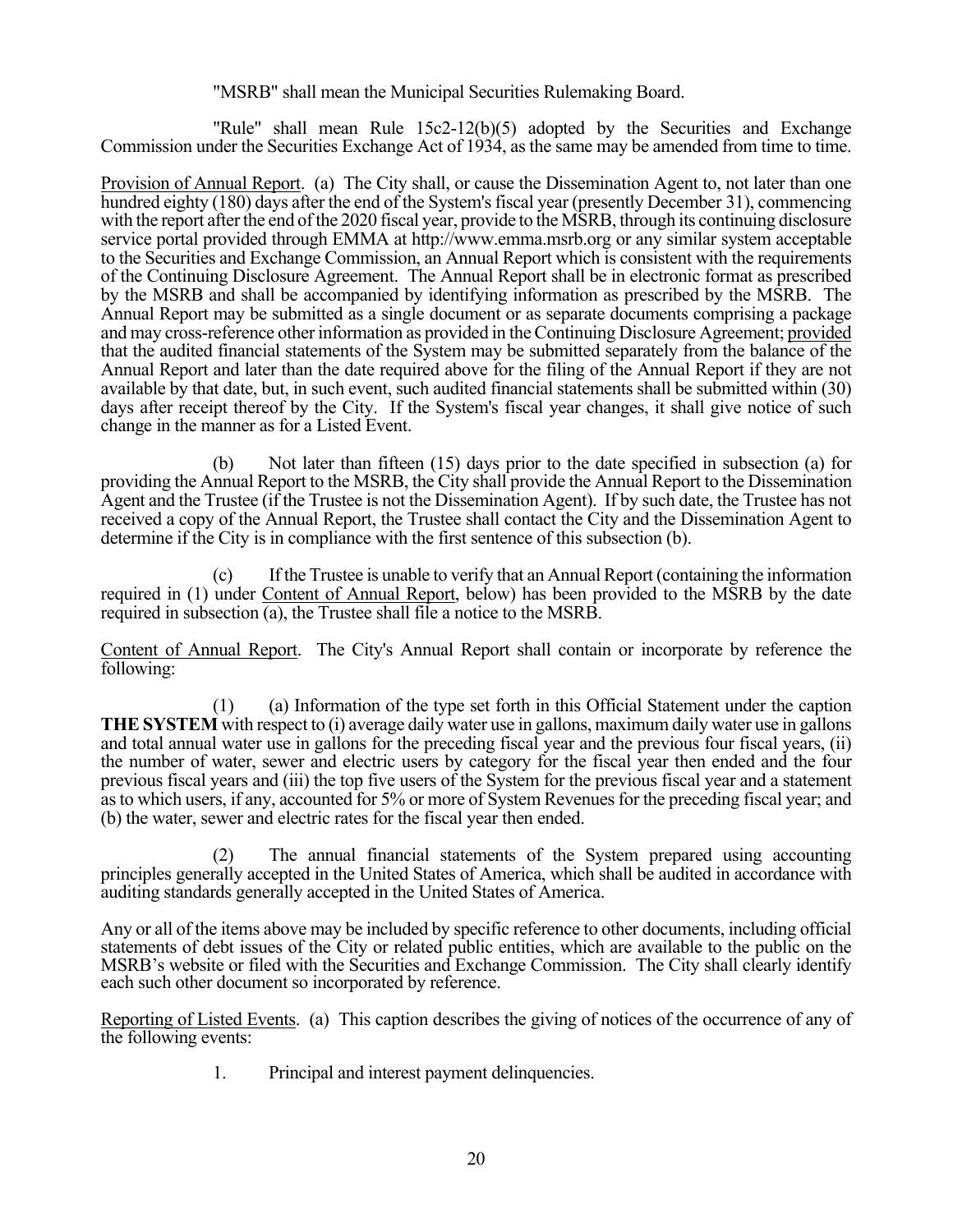- 2. Non-payment related defaults, if material.
- 3. Unscheduled draws on debt service reserves reflecting financial difficulties.
- 4. Unscheduled draws on credit enhancements reflecting financial difficulties.
- 5. Substitution of credit or liquidity providers, or their failure to perform.

6. Adverse tax opinions, the issuance by the Internal Revenue Service of proposed or final determinations of taxability, Notices of Proposed Issue (IRS Form 5701-TEB) or other material notices or determinations with respect to the tax status of the security, or other material events affecting the tax-exempt status of the security.

- 7. Modifications to rights of security holders, if material.
- 8. Bond calls (excluding mandatory sinking fund redemptions), if material.
- 9. Defeasances and tender offers.

10. Release, substitution, or sale of property securing repayment of the securities, if material.

- 11. Rating changes.
- 12. Bankruptcy, insolvency, receivership or similar event of the obligated person.

13. The consummation of a merger, consolidation or acquisition involving an obligated person or the sale of all or substantially all of the assets of the obligated person, other than in the ordinary course of business, the entry into a definitive agreement to undertake such action or the termination of a definitive agreement relating to any such actions, other than pursuant to its terms, if material.

 14. Appointment of a successor or additional trustee or the change of name of a trustee, if material.

15. Incurrence of a Financial Obligation of the City, if material, or agreement to covenants, events of default, remedies, priority rights, or other similar terms of a Financial Obligation of the City, any of which affect security holders, if material.

16. Default, event of acceleration, termination event, modification of terms, or other similar events under the terms of a Financial Obligation of the City, any of which reflect financial difficulties.

 (b) After the occurrence of a Listed Event (excluding an event described in (a)(8) above), the City shall promptly notify the Dissemination Agent (if other than the City) in writing. Such notice shall instruct the Dissemination Agent to report the occurrence.

(c) After the occurrence of a Listed Event (excluding an event described in  $(a)(8)$ above), whether by notice from the Trustee or otherwise, the City shall file (or shall cause the Dissemination Agent to file), in a timely manner not in excess of ten (10) business days after the occurrence of such Listed Event, a notice of such occurrence with the MSRB, through its continuing disclosure service portal provided through EMMA at http://www.emma.msrb.org or any other similar system that is acceptable to the Securities and Exchange Commission, with a copy to the Trustee (if the Trustee is not the Dissemination Agent). Each notice of the occurrence of a Listed Event shall be filed in electronic format as prescribed by the MSRB and shall be accompanied by identifying information as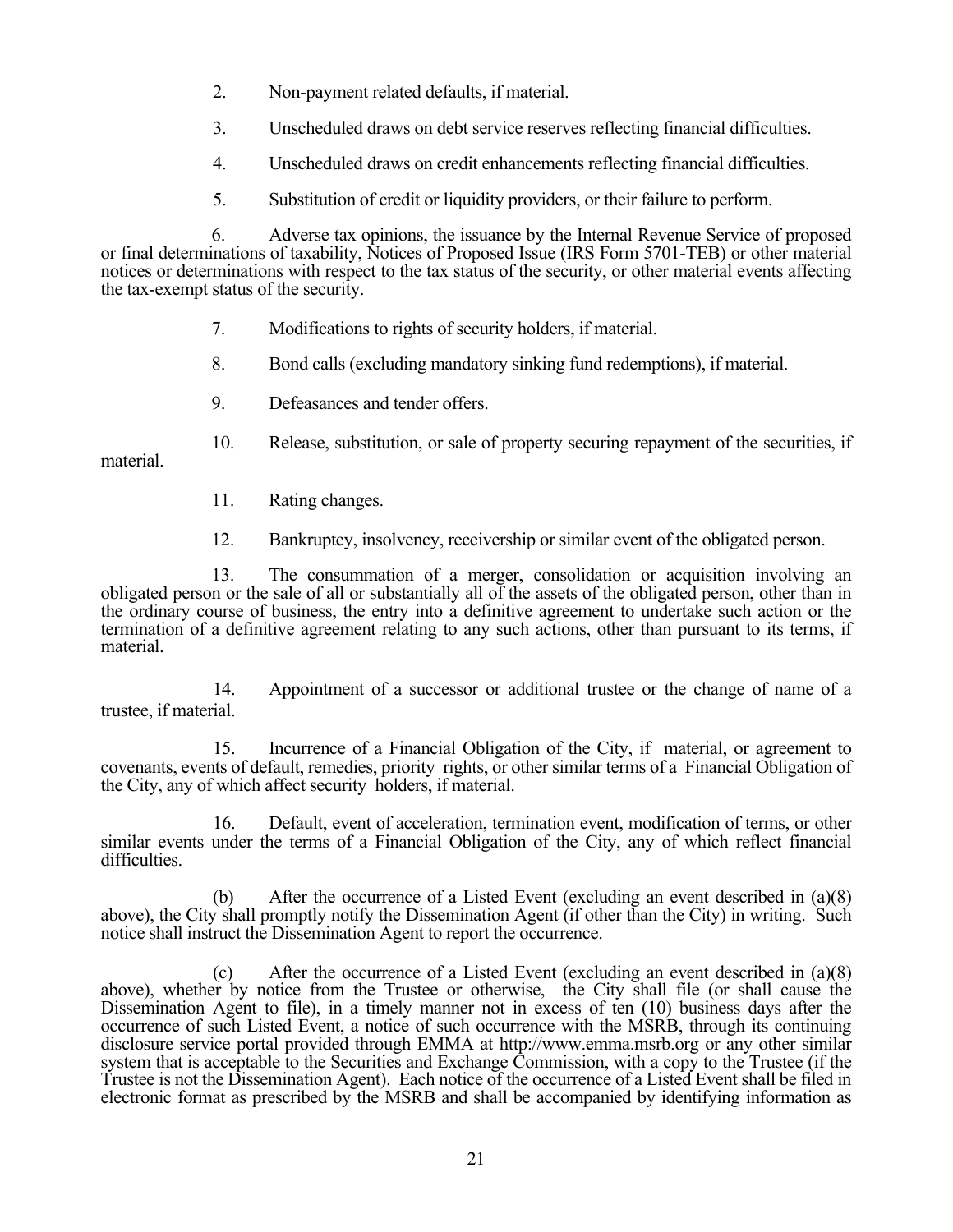prescribed by the MSRB. In the event of a Listed Event described in (a)(8) above, the Trustee shall make the filing in a timely manner not in excess of ten (10) business days after the occurrence of such Listed Event.

Termination of Reporting Obligation. The City's obligations under the Continuing Disclosure Agreement shall terminate upon the defeasance, prior redemption or payment in full of all the Bonds.

Dissemination Agent. The City may, from time to time, appoint or engage a Dissemination Agent to assist it in carrying out its obligations under the Continuing Disclosure Agreement, and may discharge any such Agent, with or without appointing a successor Dissemination Agent. The Dissemination Agent shall not be responsible in any manner for the content of any notice or report prepared by the City pursuant to the Continuing Disclosure Agreement. If at any time there is not any other designated Dissemination Agent, the Trustee shall be the Dissemination Agent. The initial Dissemination Agent shall be the Trustee.

Amendment; Waiver. Notwithstanding any other provision of the Continuing Disclosure Agreement, the City and the Trustee may amend the Continuing Disclosure Agreement, and any provisions of the Continuing Disclosure Agreement may be waived, provided that the following conditions are satisfied:

 (a) If the amendment or waiver relates to the requirements for providing an Annual Report, to the contents of the Annual Report or the reporting of Listed Events, it may only be made in connection with a change in circumstances that arises from a change in legal requirements, change in law, or change in the identity, nature or status of an obligated person with respect to the Bonds, or the type of business conducted;

 (b) The undertaking, as amended or taking into account such waiver, would, in the opinion of nationally recognized bond counsel, have complied with the requirements of the Rule at the time of the original issuance of the Bonds, after taking into account any amendments or interpretations of the Rule, as well as any change in circumstances; and

 (c) The amendment or waiver either (i) is approved by the Beneficial Owners of the Bonds in the same manner as provided in the Authorizing Ordinance for amendments to the Authorizing Ordinance with the consent of Beneficial Owners, or (ii) does not, in the opinion of the Trustee, materially impair the interests of the Beneficial Owners of the Bonds.

In the event of any amendment or waiver of a provision of the Continuing Disclosure Agreement, the City shall describe such amendment in the next Annual Report, and shall include, as applicable, a narrative explanation of the reason for the amendment or waiver and its impact on the type (or in the case of a change of accounting principles, on the presentation) of financial information or operating data being presented by the City. In addition, if the amendment relates to the accounting principles to be followed in preparing financial statements, (i) notice of such change shall be given in the same manner as for a Listed Event, and (ii) the Annual Report for the year in which the change is made should present a comparison (in narrative form and also, if feasible, in quantitative form) between the financial statements as prepared on the basis of the new accounting principles and those prepared on the basis of the former accounting principles.

Additional Information. Nothing in the Continuing Disclosure Agreement shall be deemed to prevent the City from disseminating any other information, using the means of dissemination set forth in the Continuing Disclosure Agreement or any other means of communication, or including any other information in any Annual Report or notice of occurrence of a Listed Event, in addition to that which is required by the Continuing Disclosure Agreement. If the City chooses to include any information in any Annual Report or notice of occurrence of a Listed Event in addition to that which is specifically required by the Continuing Disclosure Agreement, the City shall have no obligation under the Continuing Disclosure Agreement to update such information or include it in any future Annual Report or notice of occurrence of a Listed Event.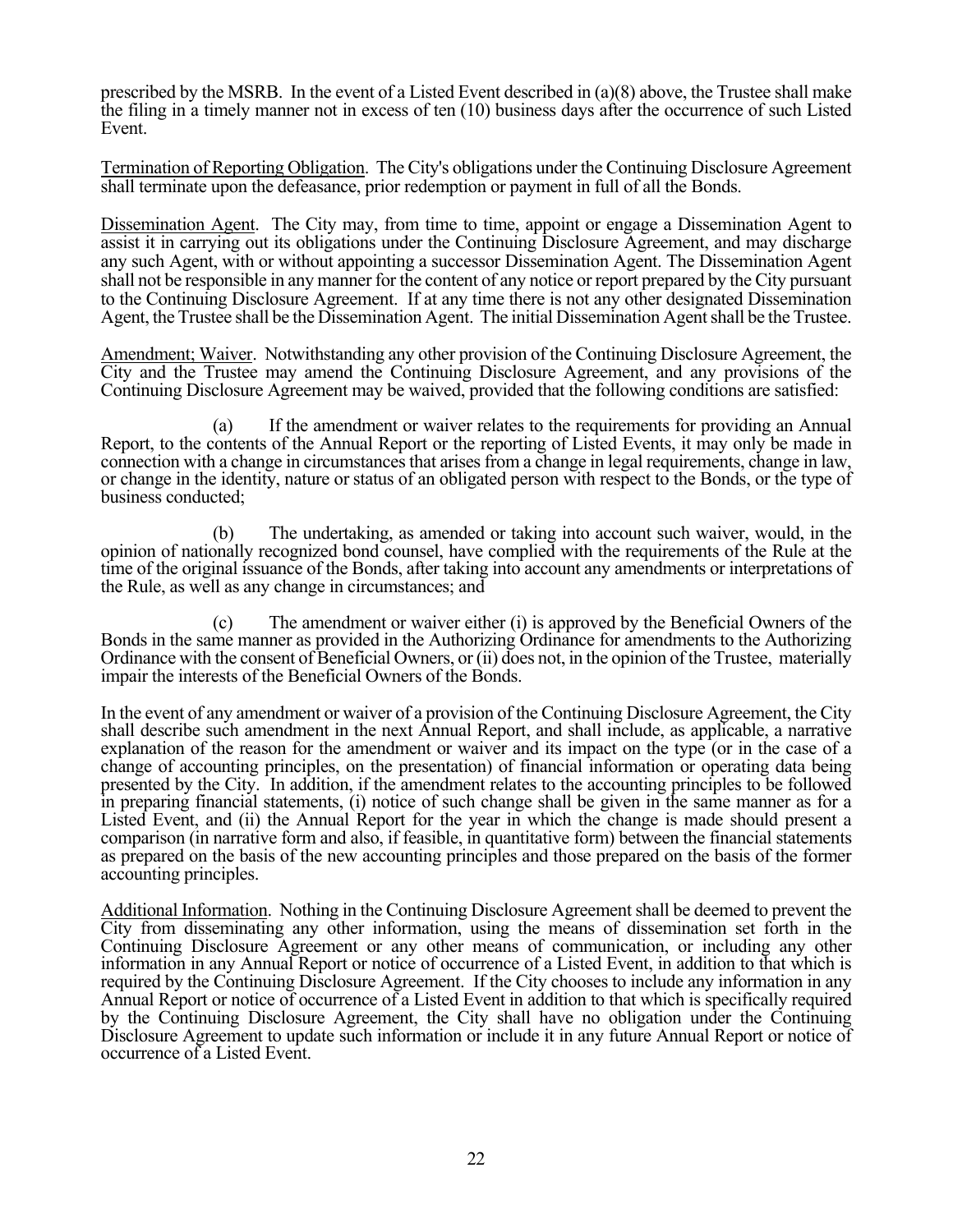Default. In the event of a failure of the City or the Trustee to comply with any provision of the Continuing Disclosure Agreement, the Trustee, the City or any Beneficial Owner may (and the Trustee, at the request of the Underwriter or the Beneficial Owners of at least 25% aggregate principal amount of outstanding Bonds, shall) take such actions as may be necessary and appropriate, including seeking mandamus or specific performance by court order, to cause the City or the Trustee, as the case may be, to comply with its obligations under the Continuing Disclosure Agreement. A default under the Continuing Disclosure Agreement shall not be deemed a default under the Authorizing Ordinance, and the sole remedy under the Continuing Disclosure Agreement in the event of any failure of the City or the Trustee to comply with the Continuing Disclosure Agreement shall be an action to compel performance.

Duties of Trustee and Dissemination Agent and Right of Indemnity. The Dissemination Agent (if other than the Trustee) and the Trustee in its capacity as Dissemination Agent shall have only such duties as are specifically set forth in the Continuing Disclosure Agreement, and the City agrees to indemnify and save the Dissemination Agent and the Trustee, their officers, directors, employees and agents, harmless against any loss, expense and liabilities which they may incur arising out of or in the exercise or performance of their powers and duties hereunder, including the costs and expenses (including attorney's fees) of defending against any claim of liability, but excluding liabilities due to the Dissemination Agent's or the Trustee's gross negligence or willful misconduct.

Beneficiaries. The Continuing Disclosure Agreement shall inure solely to the benefit of the City, the Trustee, the Dissemination Agent, the Underwriter and the Beneficial Owners and shall create no rights in any other person or entity.

### **FINANCIAL INFORMATION**

Set forth in Exhibit A to this Official Statement are the audited financial statements for the System for the fiscal year ended December 31, 2019. Such audited financial statements were prepared using accounting principles generally accepted in the United States of America and were audited in accordance with auditing standards generally accepted in the United States of America and the standards applicable to financial audits contained in *Government Auditing Standards*, issued by the Comptroller General of the United States. These financial statements deal with the System and System Revenues and should be read in their entirety, together with any notes and supplemental information affixed thereto.

The Commission operates the City's cable television system and it provides internet services to customers in and around the City. As such, the financial statements reflect cable television system and internet service revenues and assets and liabilities related thereto. Cable television system revenues and internet service revenues are not pledged to the Bonds, and liabilities related to the provision of cable television services and internet services are not liabilities of the System.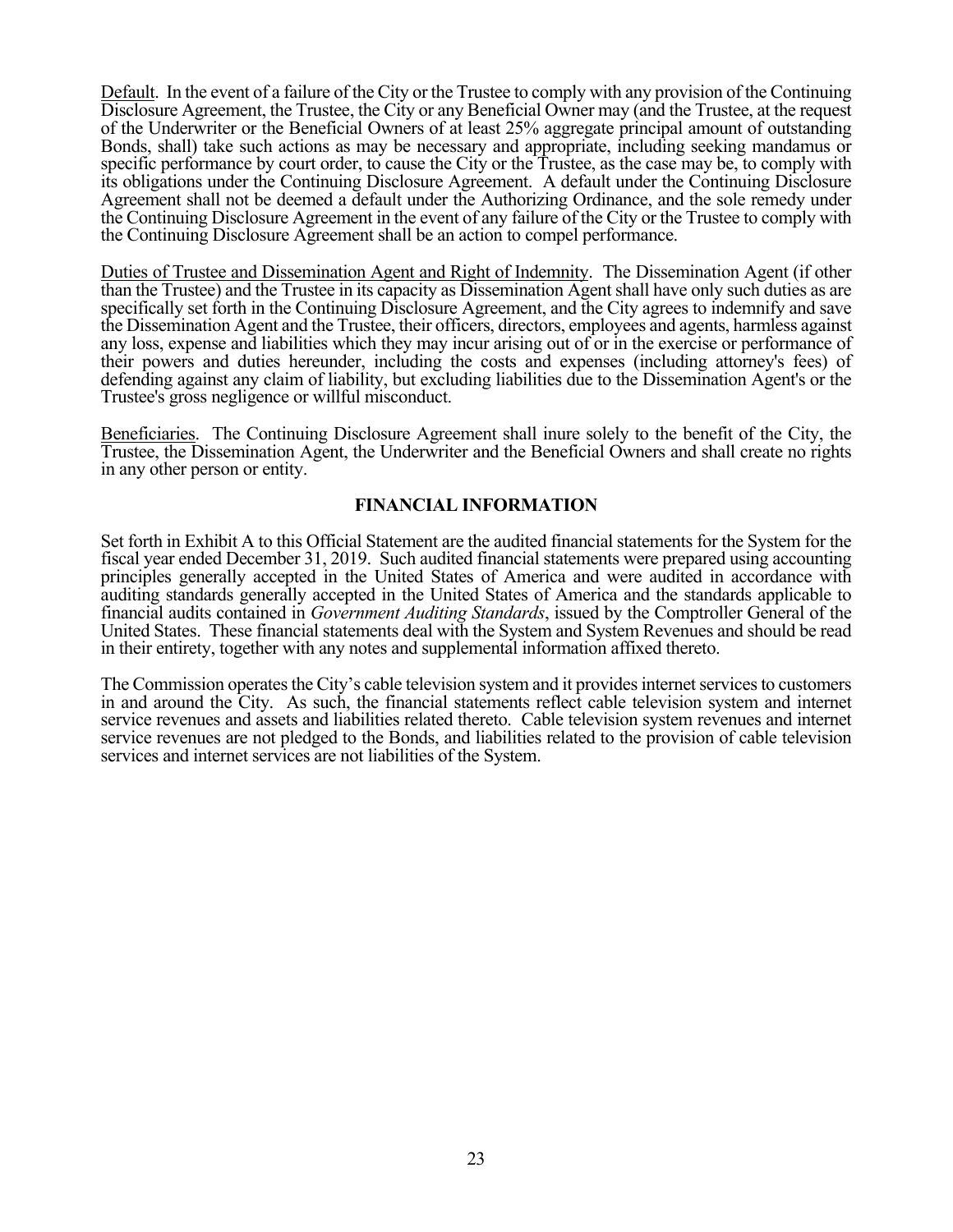Revenues and expenses of the System (electric, water and sewer facilities) after elimination of inter-System sales and expenses, are summarized by management of the System as follows for the preceding five years (years ended December 31) and for the nine-month period ended September 30, 2020:

|                                                             | Unaudited                                                        | Audited              |                      |                      |                      |                      |  |  |
|-------------------------------------------------------------|------------------------------------------------------------------|----------------------|----------------------|----------------------|----------------------|----------------------|--|--|
| Operating<br>Revenues                                       | Nine-Month<br>Period Ended<br>September 30, 2020<br>\$35,781,769 | 2019<br>\$48,806,845 | 2018<br>\$51,265,492 | 2017<br>\$49,044,166 | 2016<br>\$47,160,871 | 2015<br>\$49,344,964 |  |  |
| Operating<br><b>Expenses</b><br>(Excluding<br>Depreciation) | (30,766,612)                                                     | (40, 351, 712)       | (43,388,245)         | (41, 188, 770)       | (39, 331, 254)       | (41, 977, 081)       |  |  |
| Operating<br>Income                                         | 5,015,157                                                        | 8,455,133            | 7,877,247            | 7,855,396            | 7,829,617            | 7,367,883            |  |  |
| Depreciation                                                | (3,606,046)                                                      | (4,685,141)          | (4,635,164)          | (4,538,295)          | (4,294,623)          | (4,257,054)          |  |  |
| Other Income<br>(Expense)                                   | 140,997                                                          | (33, 784)            | (105, 885)           | (197,540)            | (280,968)            | (417, 430)           |  |  |
| Net Income                                                  | \$1,550,108                                                      | \$3,736,208          | \$3,136,198          | \$3,119,561          | \$3,254,026          | \$2,693,399          |  |  |

#### **DEBT SERVICE COVERAGE**

The following table shows the net revenues available for debt service on the Bonds and the Parity Bonds for the fiscal year ended December 31, 2019, the amount of maximum annual debt service expected to be due, and the extent to which debt service is covered by such funds:

| Revenues $(1)$                                                                          | \$48,806,845 |
|-----------------------------------------------------------------------------------------|--------------|
| Less: Expenses $(1)(2)$                                                                 | (40,351,712) |
| Net Revenues Available for Debt Service <sup>(A)</sup>                                  | 8,455,133    |
| Maximum Annual Debt Service Requirements<br>on Bonds and Parity Bonds <sup>(B)(3)</sup> | 1,568,919    |
| Debt Service Coverage (A/B)                                                             | 5.39x        |

 $\overline{^{(1)}\text{Based on}}$  the audited financial statements of the System for the fiscal year ended December 31, 2019. Revenues do not include non-operating income.

(2) Total operating expenses before depreciation, interest and bond amortization expenses. (3) Using a year ending December 31.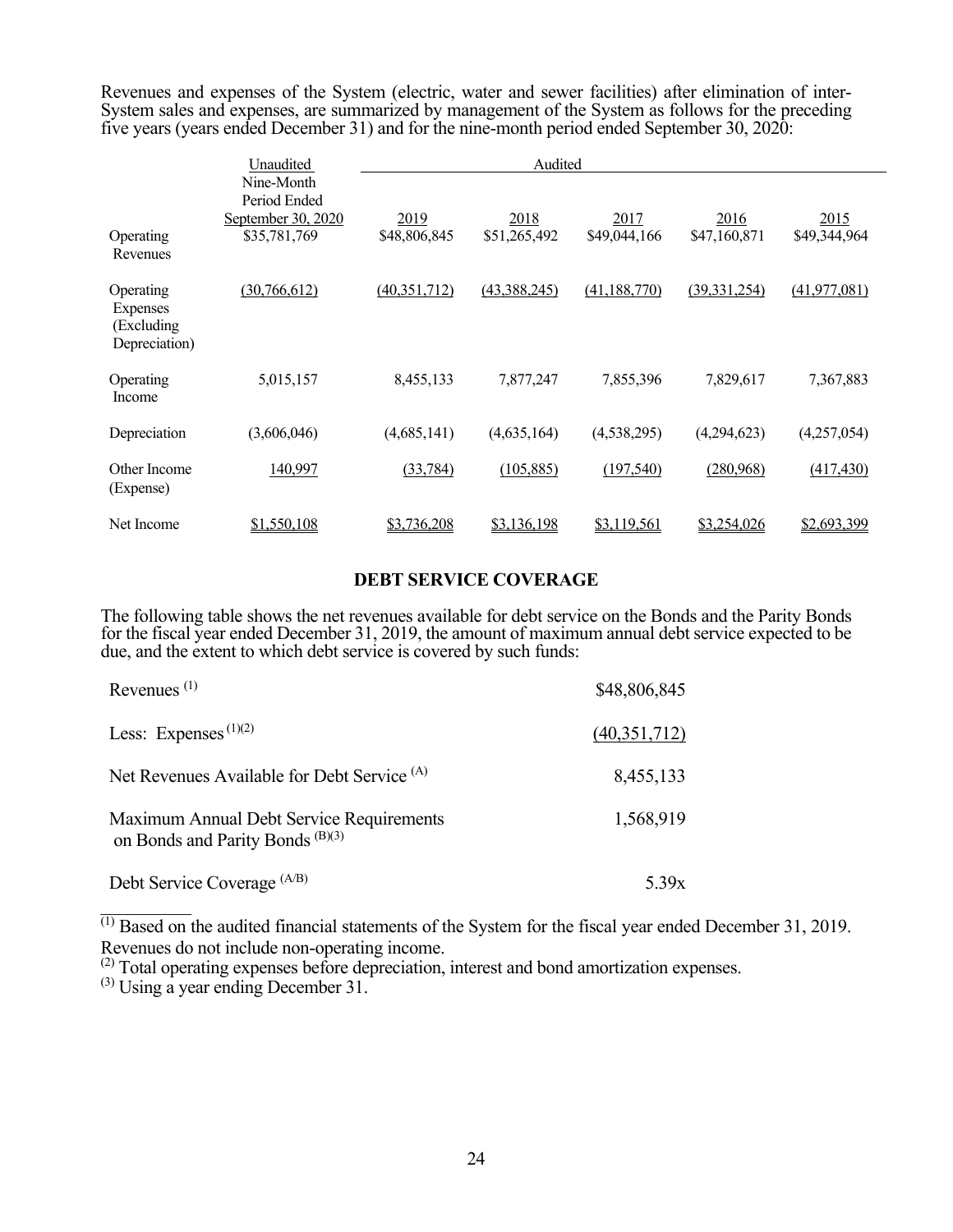# **DEBT SERVICE REQUIREMENTS**

Set forth below are the debt service requirements for the Bonds:

| Year          | Principal     | Interest         | <b>Total Debt Service</b> |
|---------------|---------------|------------------|---------------------------|
| $\sqrt{2021}$ | \$<br>270,000 | \$<br>694,059.85 | \$<br>964,059.85          |
| 2022          | 265,000       | 698,356.26       | 963, 356. 26              |
| 2023          | 280,000       | 685,106.26       | 965,106.26                |
| 2024          | 290,000       | 671,106.26       | 961,106.26                |
| 2025          | 305,000       | 656,606.26       | 961,606.26                |
| 2026          | 320,000       | 641,356.26       | 961,356.26                |
| 2027          | 340,000       | 625,356.26       | 965, 356. 26              |
| 2028          | 960,000       | 608,356.26       | 1,568,356.26              |
| 2029          | 995,000       | 569,956.26       | 1,564,956.26              |
| 2030          | 1,035,000     | 530,156.26       | 1,565,156.26              |
| 2031          | 1,065,000     | 499,106.26       | 1,564,106.26              |
| 2032          | 1,100,000     | 467,156.26       | 1,567,156.26              |
| 2033          | 1,130,000     | 434,156.26       | 1,564,156.26              |
| 2034          | 1,165,000     | 400,256.26       | 1,565,256.26              |
| 2035          | 1,200,000     | 365,306.26       | 1,565,306.26              |
| 2036          | 1,235,000     | 329,306.26       | 1,564,306.26              |
| 2037          | 1,265,000     | 301,518.76       | 1,566,518.76              |
| 2038          | 1,295,000     | 273,056.26       | 1,568,056.26              |
| 2039          | 1,325,000     | 243,918.76       | 1,568,918.76              |
| 2040          | 1,355,000     | 212,450.00       | 1,567,450.00              |
| 2041          | 1,385,000     | 180,268.76       | 1,565,268.76              |
| 2042          | 1,420,000     | 147,375.00       | 1,567,375.00              |
| 2043          | 1,455,000     | 111,875.00       | 1,566,875.00              |
| 2044          | 1,490,000     | 75,500.00        | 1,565,500.00              |
| 2045          | 1,530,000     | 38,250.00        | 1,568,250.00              |
| TOTALS        | \$24,475,000  | \$10,459,916.29  | \$34,934,916.29           |
|               |               |                  |                           |

# [Remainder of page intentionally left blank]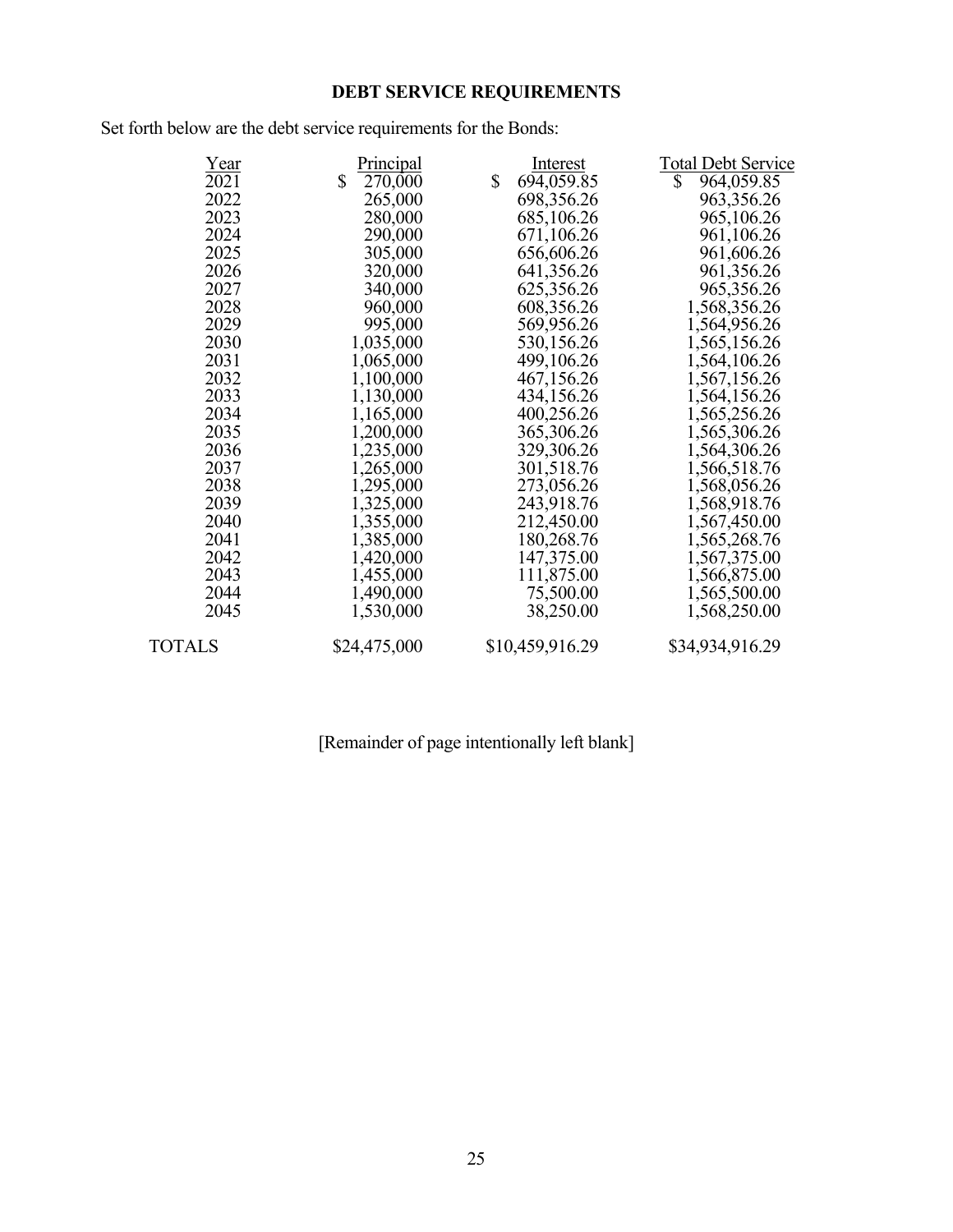Set forth below are the debt service requirements for the Bonds and the Parity Bonds:

|        |                  | Debt                       |              |                 |
|--------|------------------|----------------------------|--------------|-----------------|
|        | Bond             | Service for                |              | Total           |
| Year   | Debt Service     | Parity Bonds               |              | Debt Service    |
| 2021   | \$<br>964,059.85 | $\mathbb{S}$<br>599,062.50 | $\mathbb{S}$ | 1,563,122.35    |
| 2022   | 963,356.26       | 603,512.50                 |              | 1,566,868.76    |
| 2023   | 965,106.26       | 602,712.50                 |              | 1,567,818.76    |
| 2024   | 961,106.26       | 606,382.50                 |              | 1,567,488.76    |
| 2025   | 961,606.26       | 604,232.50                 |              | 1,565,838.76    |
| 2026   | 961,356.26       | 601,147.50                 |              | 1,562,503.76    |
| 2027   | 965,356.26       | 592,166.25                 |              | 1,557,522.51    |
| 2028   | 1,568,356.26     |                            |              | 1,568,356.26    |
| 2029   | 1,564,956.26     |                            |              | 1,564,956.26    |
| 2030   | 1,565,156.26     |                            |              | 1,565,156.26    |
| 2031   | 1,564,106.26     |                            |              | 1,564,106.26    |
| 2032   | 1,567,156.26     |                            |              | 1,567,156.26    |
| 2033   | 1,564,156.26     |                            |              | 1,564,156.26    |
| 2034   | 1,565,256.26     |                            |              | 1,565,256.26    |
| 2035   | 1,565,306.26     |                            |              | 1,565,306.26    |
| 2036   | 1,564,306.26     |                            |              | 1,564,306.26    |
| 2037   | 1,566,518.76     |                            |              | 1,566,518.76    |
| 2038   | 1,568,056.26     |                            |              | 1,568,056.26    |
| 2039   | 1,568,918.76     |                            |              | 1,568,918.76    |
| 2040   | 1,567,450.00     |                            |              | 1,567,450.00    |
| 2041   | 1,565,268.76     |                            |              | 1,565,268.76    |
| 2042   | 1,567,375.00     |                            |              | 1,567,375.00    |
| 2043   | 1,566,875.00     |                            |              | 1,566,875.00    |
| 2044   | 1,565,500.00     |                            |              | 1,565,500.00    |
| 2045   | 1,568,250.00     |                            |              | 1,568,250.00    |
| TOTALS | \$34,934,916.29  | \$4,209,216.25             |              | \$39,144,132.54 |

#### **LEGAL MATTERS**

Legal Proceedings. There is no litigation pending seeking to restrain or enjoin the issuance or delivery of the Bonds, or questioning or affecting the legality of the Bonds or the proceedings and authority under which the Bonds are to be issued, or questioning the right of the City to adopt the Authorizing Ordinance or to issue the Bonds.

Legal Opinions. Legal matters incident to the authorization and issuance of the Bonds are subject to the unqualified approving opinion of Friday, Eldredge & Clark, LLP, Little Rock, Arkansas, Bond Counsel.

Tax Exemption. In the opinion of Bond Counsel, under existing law, the interest on the Bonds is exempt from all State income taxes and the Bonds are exempt from property taxation in the State.

Also, in the opinion of Bond Counsel, interest on the Bonds under existing law is excludable from gross income for federal income tax purposes and is not an item of tax preference for purposes of the federal alternative minimum tax. The opinions set forth above are subject to the condition that the City comply with all requirements of the Code that must be satisfied subsequent to the issuance of the Bonds in order that interest thereon be (or continue to be) excludable from gross income for federal income tax purposes. These requirements generally relate to arbitrage, the use of the proceeds of the Bonds and the System. Failure to comply with certain of such requirements could cause the interest on the Bonds to be so included in gross income retroactive to the date of issuance of the Bonds. The City has covenanted in the Authorizing Ordinance to comply with all such requirements.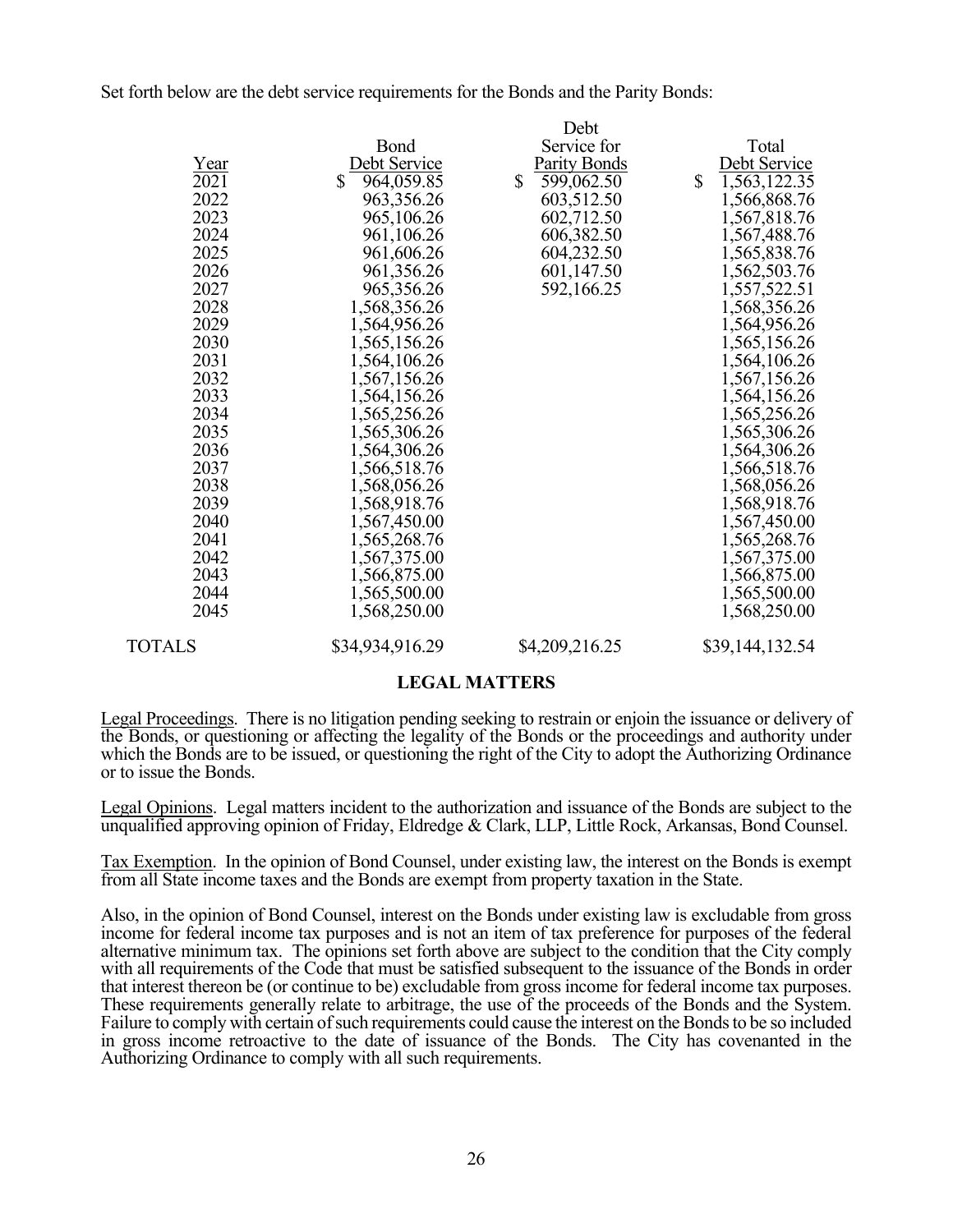Prospective purchasers of the Bonds should be aware that (i) with respect to insurance companies subject to the tax imposed by Section 831 of the Code, Section  $\frac{832(b)(5)(B)}{i}$  reduces the deduction for loss reserves by 15 percent of the sum of certain items, including interest on the Bonds, (ii) interest on the Bonds earned by certain foreign corporations doing business in the United States could be subject to a branch profits tax imposed by Section 884 of the Code, (iii) passive investment income including interest on the Bonds, may be subject to federal income taxation under Section 1375 of the Code for Subchapter S corporations that have Subchapter C earnings and profits at the close of the taxable year if greater than 25% of the gross receipts of such Subchapter S corporation is passive investment income and (iv) Section 86 of the Code requires recipients of certain Social Security and certain Railroad Retirement benefits to take into account in determining gross income, receipts or accruals of interest on the Bonds.

Prospective purchasers of the Bonds should be further aware that Section 265 of the Code denies a deduction for interest on indebtedness incurred or continued to purchase or carry the Bonds or, in the case of a financial institution, that portion of a holder's interest expense allocated to interest on the Bonds, except with respect to certain financial institutions (within the meaning of Section 265(b)(5) of the Code).

As shown on the cover page of this Official Statement, certain of the Bonds are being sold at an original issue discount (collectively, the "Discount Bonds"). The difference between the initial public offering prices, as set forth on the cover page, of such Discount Bonds and their stated amounts to be paid at maturity constitutes original issue discount treated as interest which is excluded from gross income for federal income tax purposes, as described above.

The amount of original issue discount which is treated as having accrued with respect to such Discount Bond is added to the cost basis of the owner in determining, for federal income tax purposes, gain or loss upon disposition of such Discount Bond (including its sale, redemption, or payment at maturity). Amounts received upon disposition of such Discount Bond which are attributable to accrued original issue discount will be treated as tax-exempt interest, rather than as taxable gain, for federal income tax purposes.

Original issue discount is treated as compounding semiannually, at a rate determined by reference to the yield to maturity of each individual Discount Bond, on days which are determined by reference to the maturity date of such Discount Bond. The amount treated as original issue discount on such Discount Bond for a particular semiannual accrual period is equal to the product of (i) the yield of maturity for such Discount Bond (determined by compounding at the close of each accrual period) and (ii) the amount which would have been the tax basis of such Discount Bond at the beginning of the particular accrual period if held by the original purchaser, less the amount of any interest payable for such Discount Bond during the accrual period. The tax basis is determined by adding to the initial public offering price on such Discount Bond the sum of the amounts which have been treated as original issue discount for such purposes during all prior periods. If such Discount Bond is sold between semiannual compounding dates, original issue discount which would have been accrued for that semiannual compounding period for federal income tax purposes is to be apportioned in equal amounts among the days in such compounding period.

Owners of the Discount Bonds should consult their tax advisors with respect to the determination and treatment of original issue discount accrued as of any date and with respect to the state and local tax consequences of owning a Discount Bond.

As shown on the cover page of this Official Statement, certain of the Bonds are being sold at an original issue premium (collectively, the "Premium Bonds"). An amount equal to the excess of the issue price of a Premium Bond over its stated redemption price at maturity constitutes premium on such Premium Bond. An initial purchaser of a Premium Bond must amortize any premium over such Premium Bond's term using constant yield principles, based on the purchaser's yield to maturity (or, in the case of Premium Bonds callable prior to their maturity, by amortizing the premium to the call date, based on the purchaser's yield to the call date and giving effect to the call premium). As premium is amortized, the amount of the amortization offsets a corresponding amount of interest for the period and the purchaser's basis in such Premium Bond is reduced by a corresponding amount resulting in an increase in the gain (or decrease in the loss) to be recognized for federal income tax purposes upon a sale or disposition of such Premium Bond prior to its maturity. Even though the purchaser's basis may be reduced, no federal income tax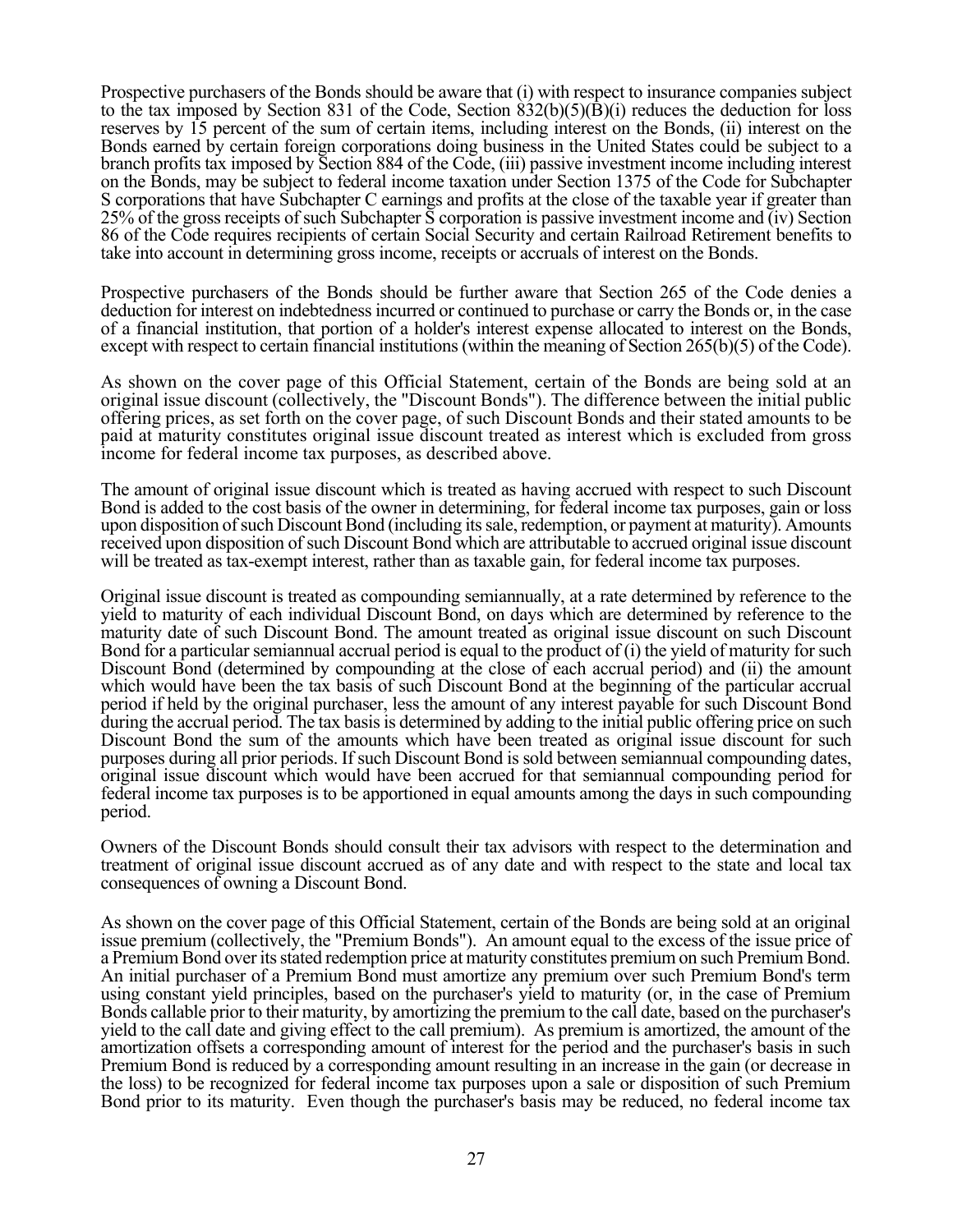deduction is allowed. Purchasers of the Premium Bonds should consult their tax advisors with respect to the determination and treatment of premium for federal income tax purposes and with respect to the state and local tax consequences of owning a Premium Bond.

Current and future legislative proposals, if enacted into law, clarification of the Code or court decisions may cause interest on the Bonds to be subject, directly or indirectly, in whole or in part, to federal income taxation or otherwise prevent holders of the Bonds from realizing the full current benefit of the tax status of such interest. On December 20, 2017, Congress passed The Tax Cuts and Jobs Act (the "Tax Legislation"), which, for tax years beginning after December 31, 2017, among other things, significantly changed the income tax rates for individuals and corporations, modified the current provisions relative to the federal alternative minimum tax on individuals and eliminated the federal alternative minimum tax for corporations. The Tax Legislation or the introduction or enactment of any other legislative proposals or clarification of the Code or court decisions may affect, perhaps significantly, the market price for, or marketability of, the Bonds. Prospective purchasers of the Bonds should consult their own tax advisors regarding any proposed or enacted federal or state tax legislation (including particularly, without limitation, the Tax Legislation), regulations or litigation, as to which Bond Counsel expresses no opinion.

It is not an event of default on the Bonds if legislation is enacted reducing or eliminating the exclusion of interest on state and local government bonds from gross income for federal or state income tax purposes.

### **MISCELLANEOUS**

Enforceability of Remedies. Rights of the registered owners of the Bonds and the enforceability of the remedies available under the Authorizing Ordinance may depend on judicial action and may be subject to the valid exercise of the constitutional powers of the United States of America and of the sovereign police powers of the State or other governmental units having jurisdiction, and to the application of federal bankruptcy laws or other debtor relief or moratorium laws in general. Therefore, enforcement of those remedies may be delayed or limited, or the remedies may be modified or unavailable, subject to the exercise of judicial discretion in accordance with general principles of equity. Bond Counsel expresses no opinion as to any effect upon any right, title, interest or relationship created by or arising under the Authorizing Ordinance resulting from the application of state or federal bankruptcy, insolvency, reorganization, moratorium or similar debtor relief laws affecting creditors' rights which are presently or may from time to time be in effect.

Underwriting. Stephens Inc., the Underwriter, has agreed, subject to certain conditions precedent, to purchase the Bonds from the City at an aggregate purchase price of \$25,301,545.30 (representing the aggregate principal amount of the Bonds plus net original issue premium of \$1,071,295.30 and less Underwriter's discount of \$244,750). The Underwriter is committed to purchase all of the Bonds if any are purchased.

The Bonds are being purchased by the Underwriter for reoffering in the normal course of the Underwriter's business activities. The Underwriter may offer and sell the Bonds to certain dealers (including dealers depositing Bonds into investment accounts) and others at prices lower than the offering price stated on the cover page hereof. After the initial public offering, the public offering price may be changed from time to time by the Underwriter.

Rating. S&P Global Ratings ("S&P") is expected to assign its municipal bond rating of "A+" (stable outlook) to the Bonds. Any explanation of such rating may only be obtained from S&P. Generally, rating agencies base their ratings upon information and materials supplied to them and on their own investigations, studies and assumptions. There is no assurance that such ratings, once assigned, will remain for any given period of time or that they will not be lowered or withdrawn entirely by the rating agency if in its judgment circumstances so warrant. Any such downward change or withdrawal of the rating assigned to the Bonds by S&P may have an adverse effect on the market price of the Bonds. The Underwriter and the City have undertaken no responsibility after issuance of the Bonds to assure the maintenance of the rating or to oppose any such revision or withdrawal.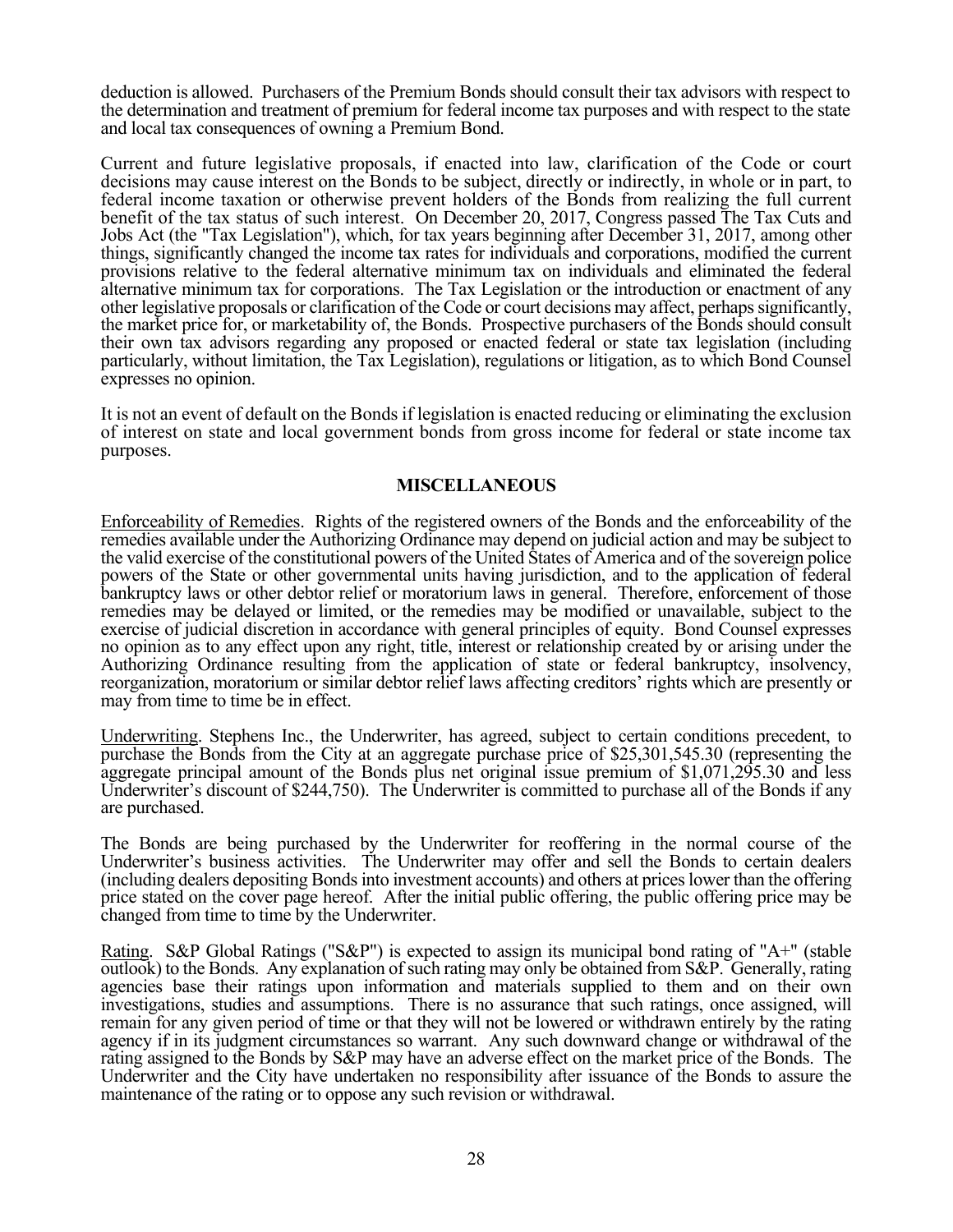Information in the Official Statement. Any statements made in this Official Statement involving matters of opinion or of estimates, whether or not so expressly stated, are set forth as such and not as representations of fact, and no representation is made that any of the estimates will be realized. This Official Statement is not to be construed as a contract or agreement between the City and the purchasers or owners of any of the Bonds.

The information contained in this Official Statement has been taken from sources considered to be reliable, but is not guaranteed. To the best of the knowledge of the undersigned the Official Statement does not include any untrue statement of a material fact, nor does it omit the statement of any material fact required to be stated therein, or necessary to make the statements therein, in light of the circumstances under which they were made, not misleading.

The execution and delivery of this Official Statement on behalf of the City has been authorized by the City.

CITY OF PARAGOULD, ARKANSAS

By /s/ Mike Gaskill Mayor

Dated: As of the Cover Page hereof.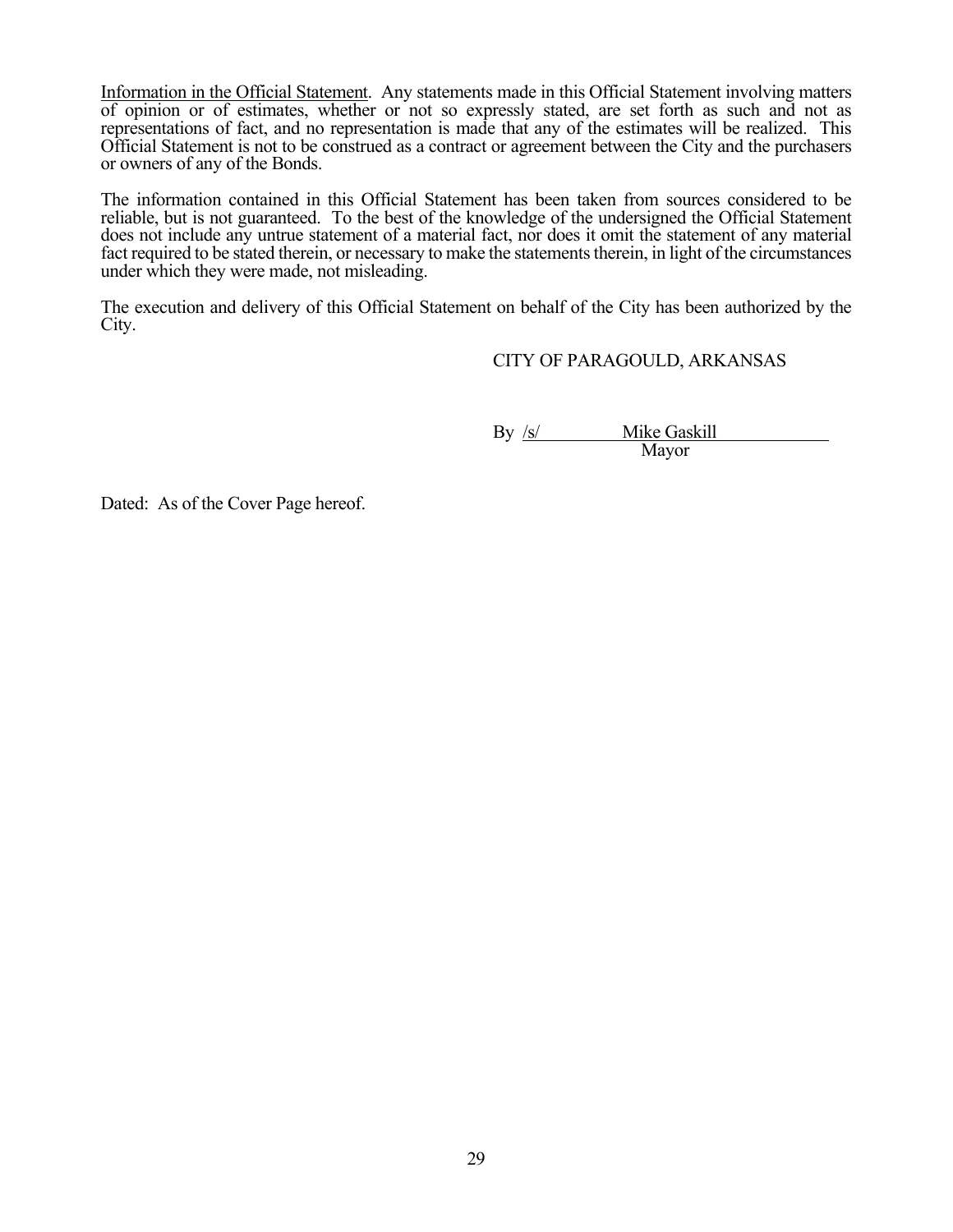# **EXHIBIT A**

#### **Audited Financial Statements of the System for the Fiscal Year Ended December 31, 2019**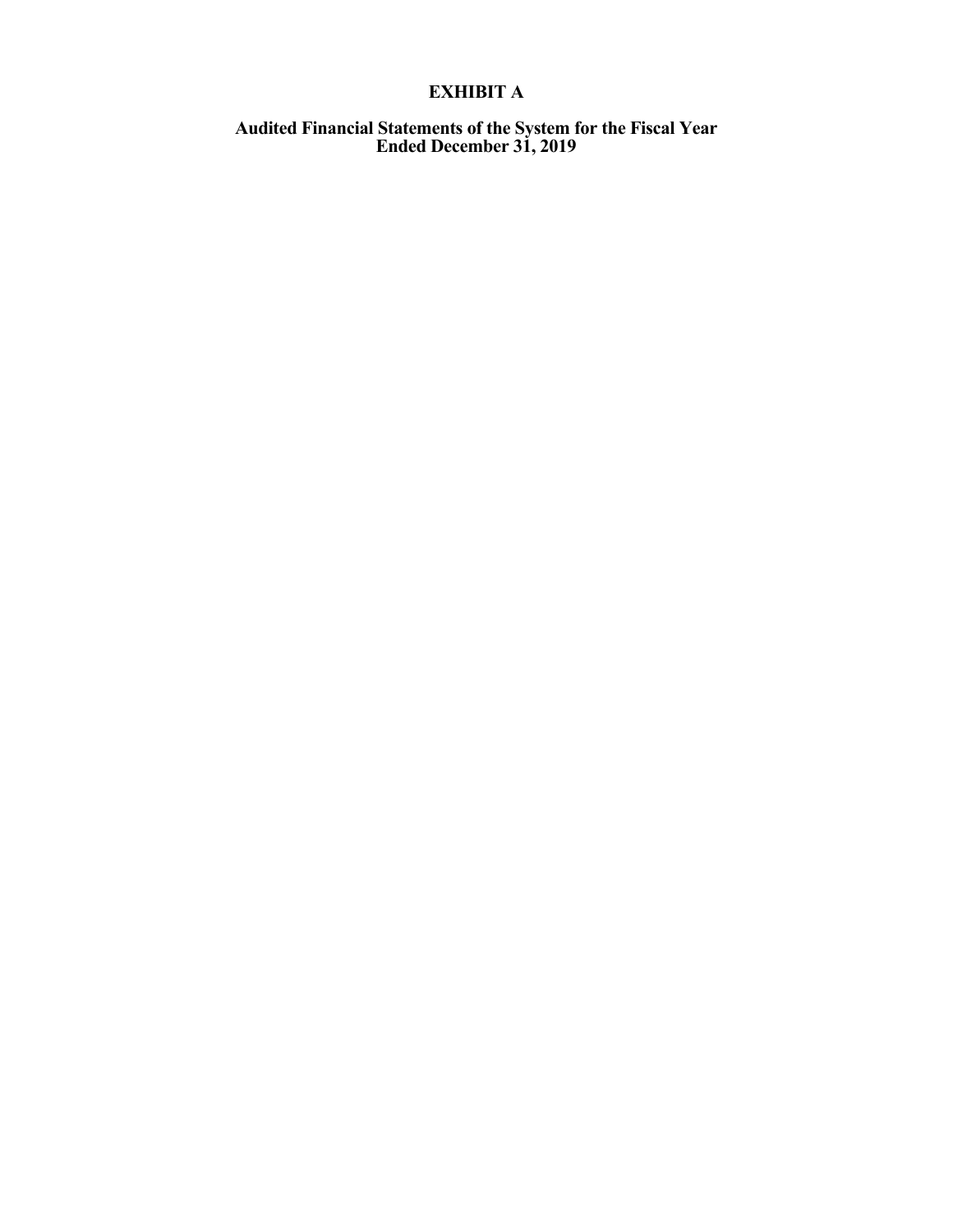

#### PARAGOULD LIGHT AND WATER COMMISSION  $D/B/A$ PARAGOULD LIGHT, WATER AND CABLE

December 31,2019

Financial Statements And Supplementary Information

with

Independent Auditor's Report

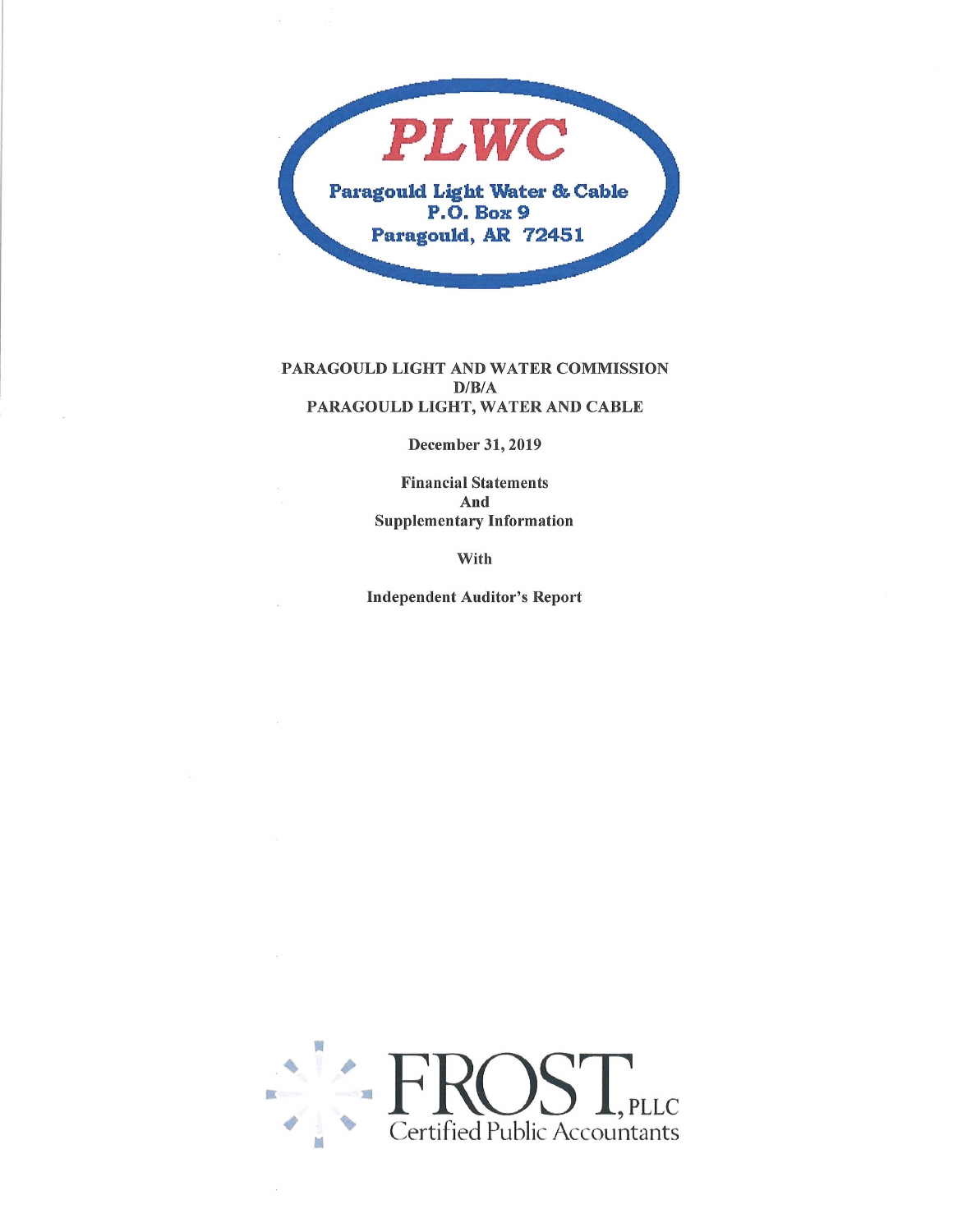# **EXHIBIT B**

**Unaudited Financial Statements of the System for the Nine-Month Period Ended September 30, 2020**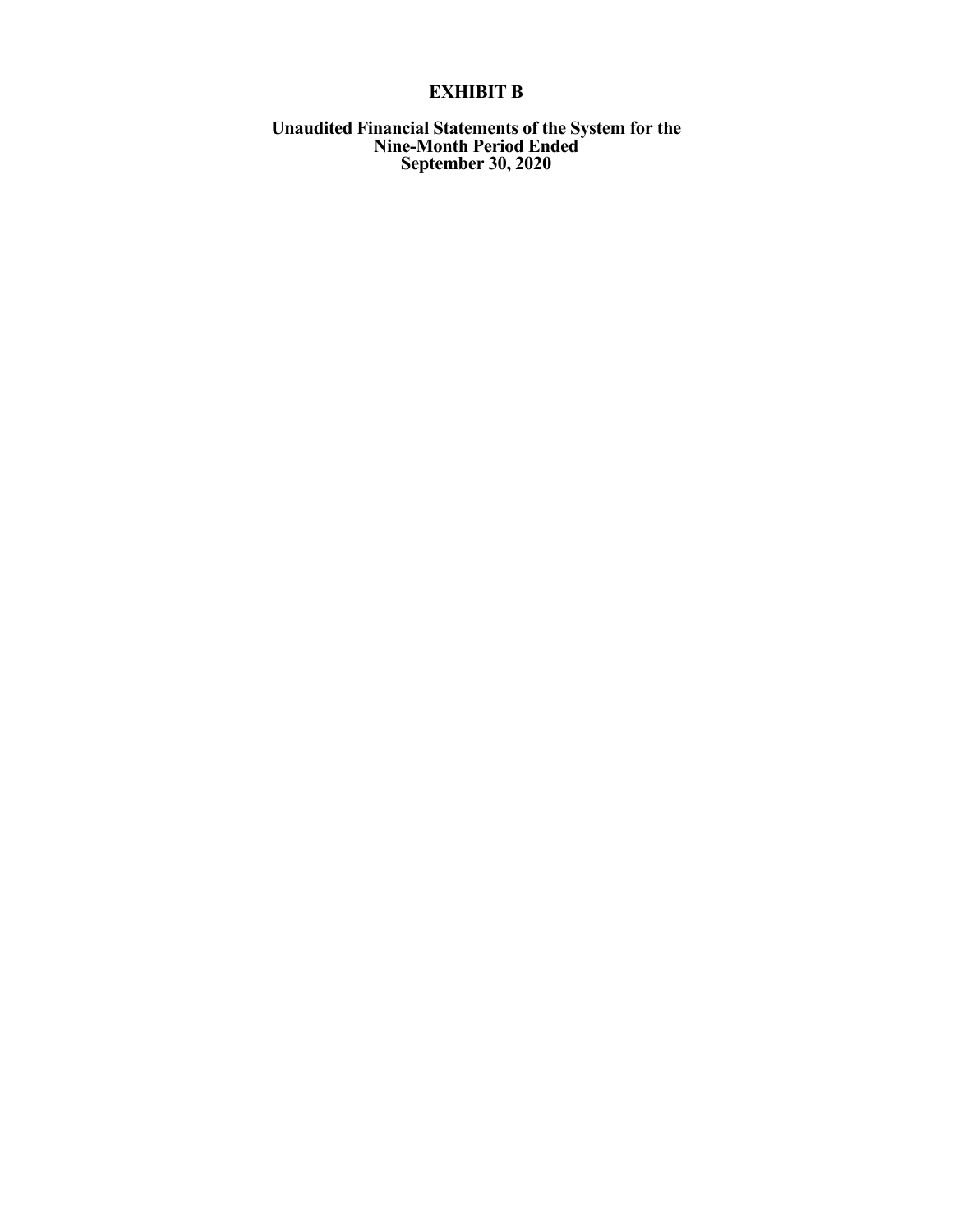# PARAGOULD LIGHT WATER & CABLE

# Statement of Revenues

# **For the Nine Months Ended September 30, 2020**

|                                      | 2020<br><b>Period Actual</b> | 2020<br><b>YTD Actual</b> | 2020<br><b>YTD Budget</b> |    | 2019<br><b>Period Amt</b> |      | 2019<br><b>YTD</b> |
|--------------------------------------|------------------------------|---------------------------|---------------------------|----|---------------------------|------|--------------------|
| <b>CABLE</b>                         |                              |                           |                           |    |                           |      |                    |
| <b>Revenues</b>                      |                              |                           |                           |    |                           |      |                    |
| Subscriber Revenue                   | \$<br>513,663.51             | \$<br>4,693,089.36        | \$<br>4,771,609.47        | S  | 534,446.56                | \$   | 4,909,275.29       |
| <b>Advertising Revenue</b>           | 26,616.77                    | 203,094.80                | 226,875.00                |    | 24,755.41                 |      | 221,917.24         |
| <b>Other Operating Revenue</b>       | 12,900.00                    | 108,008.78                | 109,500.00                |    | 12,450.00                 |      | 115,974.72         |
| Total Revenues \$                    | 553,180.28                   | \$<br>5,004,192.94        | \$<br>5,107,984.47        | \$ | 571,651.97                | \$   | 5,247,167.25       |
| <b>Expenses</b>                      |                              |                           |                           |    |                           |      |                    |
| Programming                          | \$<br>376,876.68             | \$<br>3,352,219.40        | \$<br>3,658,392.97        | \$ | 405,613.86                | \$   | 3,764,160.78       |
| <b>Production &amp; Distribution</b> | 138,440.61                   | 1,355,956.24              | 1,337,079.33              |    | 144,350.10                |      | 1,322,584.03       |
| <b>Customer Account Operation</b>    | 12,417.59                    | 133,609.58                | 137,408.43                |    | 19,209.45                 |      | 134,488.90         |
| Admin & Gen Operations               | 20,842.75                    | 222,319.36                | 182,751.19                |    | 19,184.35                 |      | 189,107.42         |
| Depreciation & Amortization          | 94,212.12                    | 866,440.36                | 1,086,750.00              |    | 88,373.87                 |      | 809,221.76         |
| Total Expenses \$                    | 642,789.75                   | \$<br>5,930,544.94        | \$<br>6,402,381.92        |    | 676,731.63                | \$   | 6,219,562.89       |
| Operating Income \$                  | (89,609.47)                  | \$<br>(926, 352.00)       | \$(1,294,397.45)          |    | \$(105,079.66)            | - \$ | (972, 395.64)      |
| Non Operating Revenues & Exp.        |                              |                           |                           |    |                           |      |                    |
| Interest & Misc. Income              | \$<br>453.99                 | \$<br>20,904.35           | \$<br>15,000.00           | \$ | 1,585.56                  | \$   | 17,048.13          |
| Interest & Misc. Expense             |                              |                           |                           |    |                           |      |                    |
| Contributions in Aid of Const        |                              |                           | 7,500.00                  |    |                           |      | 9,487.08           |
| Net Non Operating Income \$          | 453.99                       | \$<br>20,904.35           | \$<br>22,500.00           | \$ | 1,585.56                  | \$   | 26,535.21          |
| Change in Net AssetsCable \$         | (89, 155.48)                 | \$<br>(905, 447.65)       | \$(1,271,897.45)          |    | (103, 494.10)             | \$   | (945, 860.43)      |
|                                      |                              |                           |                           |    |                           |      |                    |
| <b>TELECOMMUNICATIONS</b>            |                              |                           |                           |    |                           |      |                    |
| <b>Revenues</b>                      |                              |                           |                           |    |                           |      |                    |
| <b>Operating Revenue</b>             | \$<br>549,128.89             | \$<br>4,623,387.97        | \$<br>4,006,983.58        | \$ | 471,673.80                | \$   | 4,097,418.78       |
| <b>Expenses</b>                      |                              |                           |                           |    |                           |      |                    |
| Production & Distribution            | \$<br>103,370.67             | \$<br>1,114,809.98        | \$<br>1,103,801.96        | \$ | 113,782.71                | -\$  | 999,956.20         |
| <b>Customer Account Operation</b>    | 6,768.64                     | 74,066.31                 | 86,285.97                 |    | 11,659.81                 |      | 77,302.98          |
| Admin & Gen Operations               | 14,071.48                    | 132,851.32                | 125,298.60                |    | 11,937.73                 |      | 127,136.39         |
| Depreciation & Amortization          | 65,379.29                    | 464,743.32                | 476,250.00                |    | 40,316.31                 |      | 341,513.24         |

| 50p.00.0000.000 x 7 0.110.000.0011       |            |   | .                                          |      | .               |    | .         |                            |
|------------------------------------------|------------|---|--------------------------------------------|------|-----------------|----|-----------|----------------------------|
| <b>Telco Services</b>                    | 30.104.05  |   | 246.132.91                                 |      | 328.125.00      |    | 40.596.64 | 291.952.34                 |
| Total Expenses \$                        |            |   | 219.694.13 \$ 2.032.603.84                 |      | \$ 2.119.761.53 | \$ |           | 218,293.20 \$ 1,837,861.15 |
| Operating Income \$                      |            |   | 329,434.76 \$ 2,590,784.13 \$ 1,887,222.05 |      |                 | \$ |           | 253,380.60 \$ 2,259,557.63 |
| Non Operating Revenues & Exp.            |            |   |                                            |      |                 |    |           |                            |
| Interest & Contributions in Aid Incom \$ | 408.61     | S | 19.883.11                                  | - \$ | 8.250.00        | -S | 939.50    | \$<br>9.812.52             |
|                                          |            |   |                                            |      |                 |    |           |                            |
| Change in Net AssetsTelecom. \$          | 329.843.37 |   | \$ 2,610,667.24                            | \$.  | 1.895.472.05    |    |           | 254.320.10 \$ 2.269.370.15 |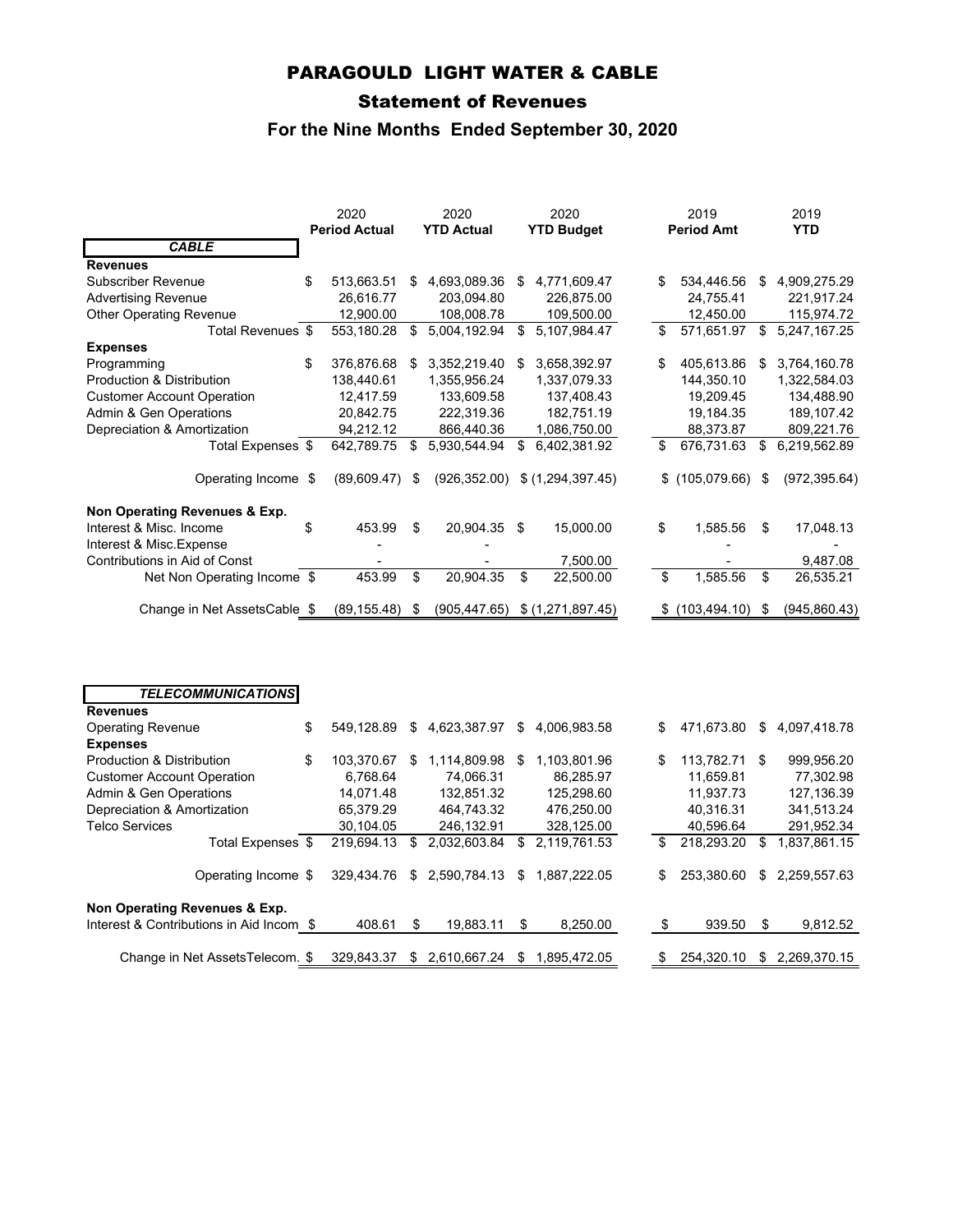|                                                           | 2020                             |      | 2020                                       |      | 2020              |    | 2019                 |    | 2019                      |  |
|-----------------------------------------------------------|----------------------------------|------|--------------------------------------------|------|-------------------|----|----------------------|----|---------------------------|--|
| <b>ELECTRIC</b>                                           | <b>Period Actual</b>             |      | <b>YTD Actual</b>                          |      | <b>YTD Budget</b> |    | <b>Period Actual</b> |    | <b>YTD</b>                |  |
| <b>Revenues</b>                                           |                                  |      |                                            |      |                   |    |                      |    |                           |  |
| <b>Operating Revenue</b>                                  | \$ 3,652,006.02 \$ 29,769,866.59 |      |                                            |      | \$30,989,641.29   |    | \$3,681,259.05       |    | \$31,166,132.72           |  |
| <b>Wholesale Revenue</b>                                  |                                  |      |                                            |      |                   |    |                      |    |                           |  |
| Total Revenues \$ 3,652,006.02                            |                                  |      | \$29,769,866.59                            |      | \$30,989,641.29   |    | \$3,681,259.05       |    | \$31,166,132.72           |  |
| <b>Expenses</b>                                           |                                  |      |                                            |      |                   |    |                      |    |                           |  |
| Production & Distribution                                 | \$<br>427,531.90                 | \$   | 3,389,002.50                               | \$   | 3,277,331.00      | \$ | 290,329.13           | \$ | 3, 187, 175.90            |  |
| <b>Customer Account Operation</b>                         | 15,726.07                        |      | 264,837.90                                 |      | 294,838.98        |    | 82,032.65            |    | 293,701.43                |  |
| Admin & Gen Operations                                    | 31,411.78                        |      | 402,239.39                                 |      | 485,949.35        |    | 26,635.07            |    | 471,568.05                |  |
| Depreciation & Amortization                               | 182,992.08                       |      | 1,641,913.69                               |      | 1,688,835.00      |    | 180,095.76           |    | 1,627,909.21              |  |
| <b>Purchased Power</b>                                    | 2,404,477.47                     |      | 21,659,167.49                              |      | 22,188,583.15     |    | 2,381,494.80         |    | 22,011,336.35             |  |
| Total Expenses \$ 3,062,139.30                            |                                  |      | \$27,357,160.97                            |      | \$27,935,537.48   |    | \$2,960,587.41       |    | \$27,591,690.94           |  |
|                                                           |                                  |      |                                            |      |                   |    |                      |    |                           |  |
| Operating Income \$                                       | 589,866.72                       |      | \$ 2,412,705.62                            | \$   | 3,054,103.81      |    | 720,671.64           | \$ | 3,574,441.78              |  |
|                                                           |                                  |      |                                            |      |                   |    |                      |    |                           |  |
| Non Operating Revenues & Exp.                             |                                  |      |                                            |      |                   |    |                      |    |                           |  |
| Interest & Misc. Income                                   | \$<br>11,738.70 \$               |      | 151,557.67 \$                              |      | 210,000.00        | \$ | 30,587.26            | \$ | 292,474.19                |  |
| Interest & Misc. Expense                                  | 14,158.33                        |      | 127,424.97                                 |      | 129,000.00        |    | 16,096.01            |    | 141,399.37                |  |
| Contributions in Aid of Const                             | 52,308.01                        |      | 76,062.22                                  |      | 18,750.00         |    | 4,111.41             |    | 41,123.88                 |  |
| Net Non Operating Income \$                               | 49,888.38                        | \$   | 100,194.92                                 | \$   | 99,750.00         | \$ | 18,602.66            | \$ | 192,198.70                |  |
|                                                           |                                  |      |                                            |      |                   |    |                      |    |                           |  |
|                                                           |                                  |      |                                            |      |                   |    |                      |    |                           |  |
| Change in Net AssetsElectric \$                           |                                  |      | 639,755.10 \$ 2,512,900.54 \$ 3,153,853.81 |      |                   | S  | 739,274.30           |    | \$3,766,640.48            |  |
|                                                           |                                  |      |                                            |      |                   |    |                      |    |                           |  |
| <b>WATER</b>                                              |                                  |      |                                            |      |                   |    |                      |    |                           |  |
| <b>Revenues</b>                                           |                                  |      |                                            |      |                   |    |                      |    |                           |  |
| <b>Operating Revenue</b>                                  | \$<br>348,828.97                 | \$   | 2,746,134.43                               | \$   | 2,715,303.75      | \$ | 338,183.08           | \$ | 2,691,462.87              |  |
| <b>Expenses</b>                                           |                                  |      |                                            |      |                   |    |                      |    |                           |  |
| Production & Distribution                                 | \$<br>216,813.38 \$              |      | 2,160,225.13                               | \$   | 2,178,549.77      | \$ | 245,000.31           | \$ | 2,168,154.07              |  |
| <b>Customer Account Operation</b>                         | 11,611.84                        |      | 124,114.47                                 |      | 127,073.18        |    | 15,654.47            |    | 122,130.60                |  |
| Admin & Gen Operations                                    | 24,328.50                        |      | 255,777.90                                 |      | 228,515.75        |    | 23,387.25            |    | 236,089.23                |  |
| Depreciation & Amortization                               | 90,413.25                        |      | 820,078.50                                 |      | 825,000.00        |    | 92,455.02            |    | 825,261.84                |  |
| Total Expenses \$                                         | 343,166.97                       | \$   | 3,360,196.00                               | \$   | 3,359,138.70      | \$ | 376,497.05           | \$ | 3,351,635.74              |  |
|                                                           |                                  |      |                                            |      |                   |    |                      |    |                           |  |
| Operating Income \$                                       | 5,662.00                         | S    | (614,061.57)                               | \$   | (643, 834.95)     | \$ | (38, 313.97)         | \$ | (660, 172.87)             |  |
|                                                           |                                  |      |                                            |      |                   |    |                      |    |                           |  |
| Non Operating Revenues & Exp.                             |                                  |      |                                            |      |                   |    |                      |    |                           |  |
| Interest & Misc. Income                                   | \$<br>7,539.49                   | \$   | 69,229.29                                  | \$   | 70,500.00         | \$ | 7,759.98             | \$ | 69,924.86                 |  |
| Contributions in Aid of Const                             | 10,450.00                        |      | 24,550.00                                  |      | 33,750.00         |    | 14,650.00            |    | 46,325.00                 |  |
| Net Non Operating Income \$                               | 17,989.49                        | \$   | 93,779.29                                  | \$   | 104,250.00        | \$ | 22,409.98            | \$ | 116,249.86                |  |
|                                                           |                                  |      |                                            |      |                   |    |                      |    |                           |  |
| Change in Net AssetsWater \$                              | 23,651.49                        | \$   | (520, 282.28)                              | \$   | (539, 584.95)     | \$ | (15,903.99)          | \$ | (543, 923.01)             |  |
|                                                           |                                  |      |                                            |      |                   |    |                      |    |                           |  |
| <b>SEWER</b>                                              |                                  |      |                                            |      |                   |    |                      |    |                           |  |
| <b>Revenues</b>                                           |                                  |      |                                            |      |                   |    |                      |    |                           |  |
| <b>Operating Revenue</b>                                  | \$<br>399,015.99                 | \$   | 3,265,767.69                               |      | \$ 3,290,438.25   | \$ | 391,143.96           | \$ | 3,269,794.51              |  |
| <b>Expenses</b>                                           |                                  |      |                                            |      |                   |    |                      |    |                           |  |
| Production & Distribution                                 | \$<br>214,525.13                 | - \$ | 2,196,084.40                               | \$   | 2,437,074.72      | S  | 256,703.32           | \$ | 2,220,241.55              |  |
| <b>Customer Account Operation</b>                         | 11,297.66                        |      | 119,110.69                                 |      | 125,129.86        |    | 16,099.50            |    | 118,971.93                |  |
| Admin & Gen Operations                                    | 18,417.64                        |      | 196,052.28                                 |      | 167,568.77        |    | 18,026.24            |    | 174,277.48                |  |
| Depreciation & Amortization                               | 126,904.62                       |      | 1,144,053.69                               |      | 1,204,320.00      |    | 128,787.02           |    | 1,114,065.30              |  |
| Total Expenses \$                                         | 371,145.05                       | \$   | 3,655,301.06                               | \$   | 3,934,093.35      | \$ | 419,616.08           | \$ | 3,627,556.26              |  |
|                                                           |                                  |      |                                            |      |                   |    |                      |    |                           |  |
|                                                           | 27,870.94                        | \$   | (389, 533.37)                              | - \$ | (643, 655.10)     | \$ | $(28, 472.12)$ \$    |    |                           |  |
| Operating Income \$                                       |                                  |      |                                            |      |                   |    |                      |    | (357, 761.75)             |  |
| Non Operating Revenues & Exp.                             |                                  |      |                                            |      |                   |    |                      |    |                           |  |
| Interest & Misc. Income                                   | \$<br>613.59                     |      | 10,119.66 \$                               |      | 13,500.00         | \$ | 1,676.53 \$          |    | 17,970.58                 |  |
|                                                           |                                  |      |                                            |      |                   |    |                      |    |                           |  |
| Interest & Misc. Expense<br>Contributions in Aid of Const | 7,021.88<br>2,350.00             |      | 67,446.92<br>4,350.00                      |      | 67,500.00         |    | 7,871.88             |    | 75,013.57                 |  |
|                                                           |                                  |      |                                            |      | 5,250.00          |    | 1,000.00             |    | 4,650.00                  |  |
| Net Non Operating Income \$                               | $(4,058.29)$ \$                  |      | (52, 977.26)                               | \$   | (48, 750.00)      | \$ | (5, 195.35)          | \$ | (52, 392.99)              |  |
|                                                           |                                  |      |                                            |      |                   |    |                      |    |                           |  |
| Change in Net AssetsSewer \$                              | 23,812.65                        | \$   | (442,510.63)                               | \$   | (692, 405.10)     | \$ | (33,667.47)          | \$ | (410, 154.74)             |  |
|                                                           |                                  |      |                                            |      |                   |    |                      |    |                           |  |
|                                                           |                                  |      |                                            |      |                   |    |                      |    |                           |  |
| COMBINED CHANGES IN NET ASSETS                            | \$                               |      | 927,907.13 \$ 3,255,327.22 \$ 2,545,438.36 |      |                   | \$ |                      |    | 840,528.84 \$4,136,072.45 |  |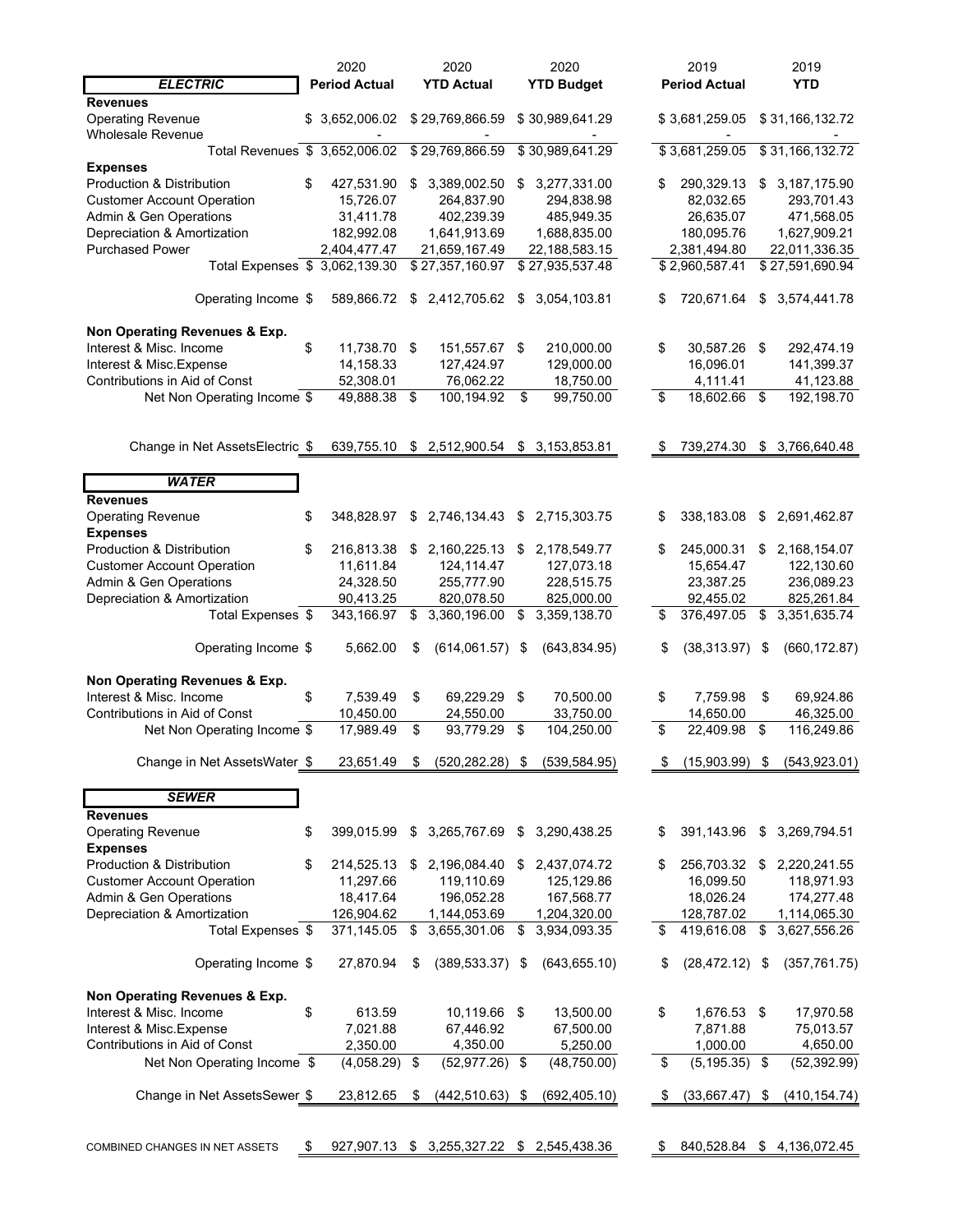# PARAGOULD LIGHT WATER & CABLE

### Combined Statement of Revenues

**For the Nine Months Ended September 30, 2020**

|                                                                                                                                                                                                                | 2020<br><b>Period Actual</b>                                                                   |          | 2020<br><b>YTD Actual</b>                                                                             |          | 2020<br><b>YTD Budget</b>                                                                             |           | 2019<br><b>Period Amt</b>                                                                |          | 2019<br><b>YTD</b>                                                                                   |
|----------------------------------------------------------------------------------------------------------------------------------------------------------------------------------------------------------------|------------------------------------------------------------------------------------------------|----------|-------------------------------------------------------------------------------------------------------|----------|-------------------------------------------------------------------------------------------------------|-----------|------------------------------------------------------------------------------------------|----------|------------------------------------------------------------------------------------------------------|
| <b>Operating Revenue</b>                                                                                                                                                                                       | \$<br>5,502,160                                                                                |          | \$45,409,350                                                                                          |          | \$46,110,351                                                                                          | \$        | 5,453,912                                                                                |          | \$46,471,976                                                                                         |
| <b>Expenses</b>                                                                                                                                                                                                |                                                                                                |          |                                                                                                       |          |                                                                                                       |           |                                                                                          |          |                                                                                                      |
| Production & Distribution<br><b>Customer Account Operation</b><br>Admin & Gen Operations<br>Depreciation & Amortization<br><b>Purchased Power</b><br>Programming<br><b>Telco Services</b><br>Total Expenses \$ | \$<br>1,100,682<br>57,822<br>109,072<br>559,901<br>2,404,477<br>376,877<br>30,104<br>4,638,935 | \$       | 10,216,078<br>715,739<br>1,209,240<br>4,937,230<br>21,659,167<br>3,352,219<br>246,133<br>\$42,335,807 | \$.      | 10,333,837<br>770,736<br>1,190,084<br>5,281,155<br>22,188,583<br>3,658,393<br>328,125<br>\$43,750,913 | \$.<br>\$ | 1,050,166<br>144,656<br>99,171<br>530,028<br>2,381,495<br>405,614<br>40,597<br>4,651,725 | \$.      | 9,898,112<br>746,596<br>1,198,179<br>4,717,971<br>22,011,336<br>3,764,161<br>291,952<br>\$42,628,307 |
| Non Operating Revenues & Exp.<br>Interest & Misc. Income<br>Interest & Misc. Expense<br>Contributions in Aid of Const<br>Net Non Operating Income \$                                                           | \$<br>20,754<br>21,180<br>65,108<br>64,682                                                     | \$<br>\$ | 271,694<br>194,872<br>104,962<br>181,784                                                              | \$<br>\$ | 317,250<br>196,500<br>65,250<br>186,000                                                               | \$<br>\$  | 42,549<br>23,968<br>19,761<br>38,342                                                     | \$<br>\$ | 407,230<br>216,413<br>101,586<br>292,403                                                             |
| Change in Net Assets-All Depts. \$                                                                                                                                                                             | 927,907                                                                                        | \$       | 3,255,327                                                                                             | \$       | 2,545,438                                                                                             | \$        | 840,529                                                                                  | \$       | 4,136,072                                                                                            |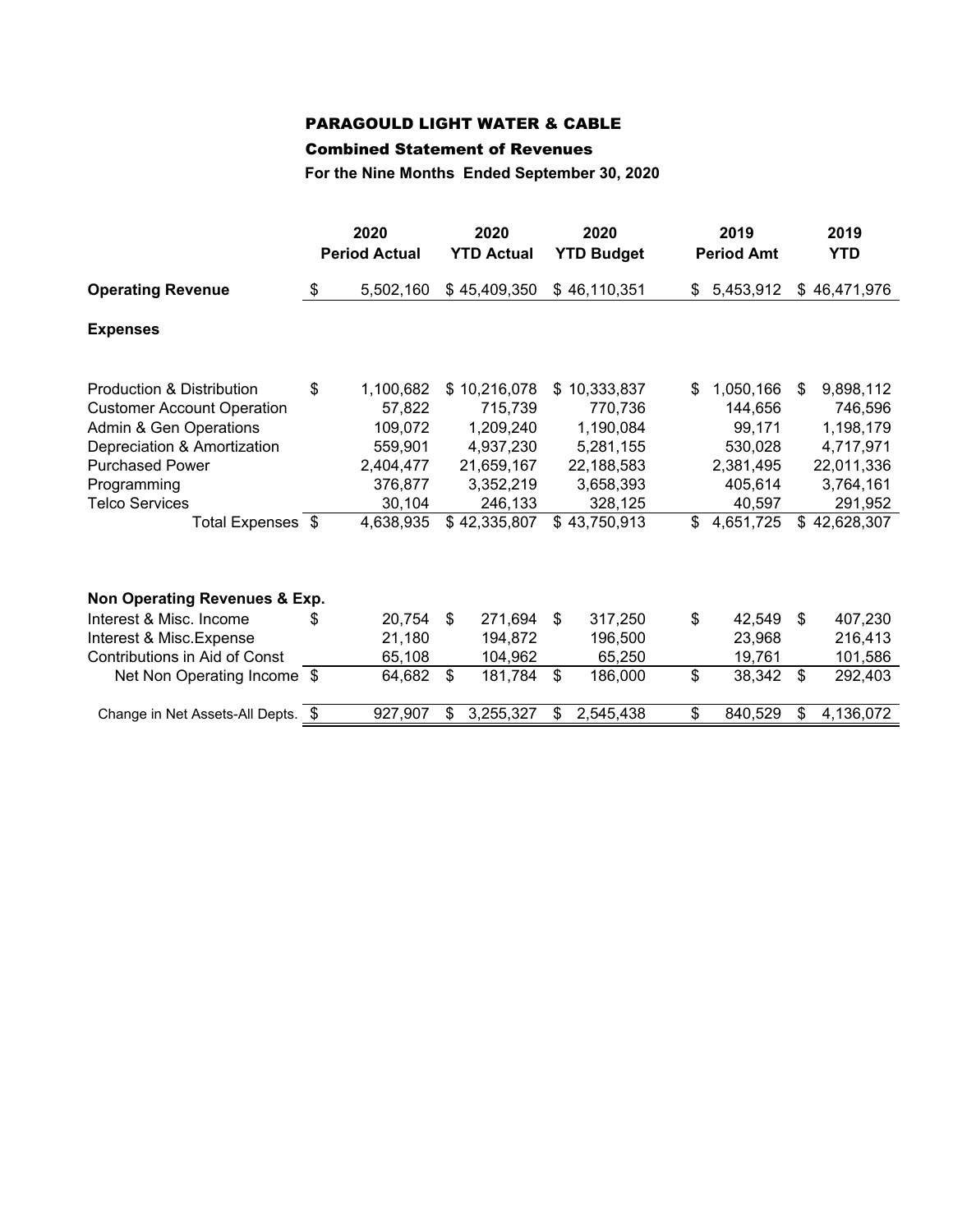# **Paragould Light Water Cable Statement of Net Assets September 30, 2020**

|                                                         |    | Combined               | Cable                | Electric                    | Water              | <b>Sewer</b>                   | <b>Telecom</b>                     |
|---------------------------------------------------------|----|------------------------|----------------------|-----------------------------|--------------------|--------------------------------|------------------------------------|
| <b>Assets</b>                                           |    |                        |                      |                             |                    |                                |                                    |
| <b>Plant in Service</b>                                 | \$ | 221,862,583            | \$<br>20,844,178 \$  | 94,639,283                  | \$<br>37,708,208   | \$<br>54,636,530               | \$<br>14,034,385                   |
| <b>Accumulated Depreciation</b>                         |    | (119, 249, 621)        | (15, 513, 283)       | (54, 143, 474)              | (19,622,283)       | (27, 262, 388)                 | (2,708,193)                        |
| <b>Construction in Progress</b>                         |    | 12,339,742             | 548,094              | 1,284,420                   | 2,494,668          | 6,660,672                      | 1,351,888                          |
| <b>Total Utililty Plant</b>                             | \$ | 114,952,704            | \$<br>5,878,989      | \$<br>41,780,229            | \$<br>20,580,592   | \$<br>34,034,814               | \$<br>12,678,080                   |
|                                                         |    |                        |                      |                             |                    |                                |                                    |
| <b>Current Assets</b>                                   |    |                        |                      |                             |                    |                                |                                    |
| Cash Working Funds<br><b>Accounts Receivable</b>        | \$ | 9,028,518 \$           | 4,807                | \$<br>5,884,604             | \$<br>2,774        | \$<br>143,791                  | \$<br>2,992,543                    |
| Material/Supplies Inventory                             |    | 7,514,961<br>3,373,936 | 602,035<br>1,018,979 | 5,571,304<br>1,853,255      | 425,972<br>382,001 | 526,241<br>118,918             | 389,409<br>783                     |
| <b>Prepaid Expenses</b>                                 |    | 632,218                | 174,502              | 159,526                     | 130,921            | 71,366                         | 95,903                             |
| <b>Total Current Assets</b>                             | \$ | 20,549,634             | \$<br>1,800,323      | \$<br>13,468,689            | \$<br>941,667      | \$<br>860,317                  | \$<br>3,478,638                    |
|                                                         |    |                        |                      |                             |                    |                                |                                    |
| <b>Restricted &amp; Reserved Funds</b>                  |    |                        |                      |                             |                    |                                |                                    |
| <b>Legally Restricted Funds</b>                         | \$ | 1,976,260              | \$<br>$\blacksquare$ | \$<br>1,387,043             | \$                 | \$<br>589,217                  | \$                                 |
| <b>Board Restricted Funds</b>                           |    | 9,998,851              |                      | 9.998.851                   |                    |                                |                                    |
| <b>Total Restricted &amp; Reserved Funds</b>            | \$ | 11,975,112             | \$<br>$\sim$         | \$<br>11,385,894            | \$<br>÷.           | \$<br>589,217                  | \$                                 |
| <b>Other Assets</b>                                     |    |                        |                      |                             |                    |                                |                                    |
| Bond Issue Costs & Def.Outflow                          | \$ | 3,664,253              | \$<br>513,722 \$     | 1,420,064                   | \$<br>610,040      | \$<br>927,783                  | \$<br>192,644                      |
| Intangible Assets                                       |    | 897,323                | 498,704              | 391,869                     |                    |                                | 6,750                              |
| <b>Total Other Assets</b>                               | \$ | 4,561,577              | \$<br>1,012,426      | \$<br>1.811.933             | \$<br>610.040      | \$<br>927.783                  | \$<br>199.394                      |
| <b>Total Assets</b>                                     | \$ | 152,039,027            | \$<br>8,691,739      | \$<br>68,446,746            | \$<br>22,132,299   | \$<br>36,412,131               | \$<br>16,356,112                   |
|                                                         |    |                        |                      |                             |                    |                                |                                    |
| <b>Current Liabilities</b>                              |    |                        |                      |                             |                    |                                |                                    |
| <b>Accrued Interest Payable</b>                         | \$ | 84.721                 | \$                   | \$<br>56,633                | \$                 | \$<br>28,088                   | \$                                 |
| <b>Accounts Payable</b>                                 |    | 4,024,201              | 345,597              | 3,248,755                   | 47,061             | 349,910                        | 32,878                             |
| <b>Customer Deposits</b>                                |    | 1,214,559              |                      | 1,212,359                   | 2,200              |                                |                                    |
| Advance Payments-Solar<br><b>Bank Transfer Clearing</b> |    | 2,000,000              | 15,800,622           | 2,000,000<br>(52, 229, 275) | 11,923,817         |                                |                                    |
| <b>Total Current Liabilities</b>                        | s, | 7,323,482              | \$<br>16,146,220     | \$<br>(45, 711, 527)        | \$<br>11,973,079   | \$<br>33,616,782<br>33,994,779 | \$<br>(9, 111, 947)<br>(9,079,069) |
|                                                         |    |                        |                      |                             |                    |                                |                                    |
| <b>NonCurrent Liabilities</b>                           |    |                        |                      |                             |                    |                                |                                    |
| Compensated Abs & Pension Liab                          | \$ | $(482, 294)$ \$        | $(137,760)$ \$       | $(245, 451)$ \$             | $(33,582)$ \$      | $(63,891)$ \$                  | (1,610)                            |
| <b>Bonds Payable</b>                                    |    | 9,065,000              |                      | 5,170,000                   |                    | 3,895,000                      |                                    |
| Def.Inflow of Resources                                 |    | 2,180,370              | 348,860              | 806,736                     | 414,271            | 479,683                        | 130,820                            |
| Total NonCur. Liab.& Def.Inflows                        | \$ | 10,763,076             | \$<br>211,100        | \$<br>5,731,285             | \$<br>380,689      | \$<br>4,310,792                | \$<br>129,210                      |
| <b>Total Liabilities</b>                                | \$ | 18,086,557             | \$<br>16,357,319 \$  | (39,980,243)                | \$<br>12,353,768   | \$<br>38,305,572               | \$<br>(8,949,859)                  |
|                                                         |    |                        |                      |                             |                    |                                |                                    |
| <b>Net Assets</b>                                       |    |                        |                      |                             |                    |                                |                                    |
| <b>Earnings Reinvested</b>                              | \$ | 121,871,743 \$         | $(6,777,747)$ \$     | 105,066,184                 | \$<br>5,537,120    | \$<br>$(4,649,118)$ \$         | 22,695,303                         |
| Contributions in Aid of Const                           |    | 8,825,400              | 17,613               | 847,904                     | 4,761,694          | 3,198,188                      |                                    |
| <b>Current Earnings</b>                                 |    | 3,255,327              | (905, 448)           | 2,512,901                   | (520, 282)         | (442, 511)                     | 2,610,667                          |
| <b>Total Net Assets</b>                                 | \$ | 133,952,469            | \$<br>(7,665,581)    | \$<br>108,426,989           | \$<br>9,778,532    | \$<br>(1,893,440)              | \$<br>25,305,971                   |
| <b>Total Liabilities and Net Assets</b>                 | \$ | 152.039.027            | \$<br>8.691.739      | \$<br>68.446.746            | \$<br>22.132.299   | \$<br>36,412,131               | \$<br>16.356.112                   |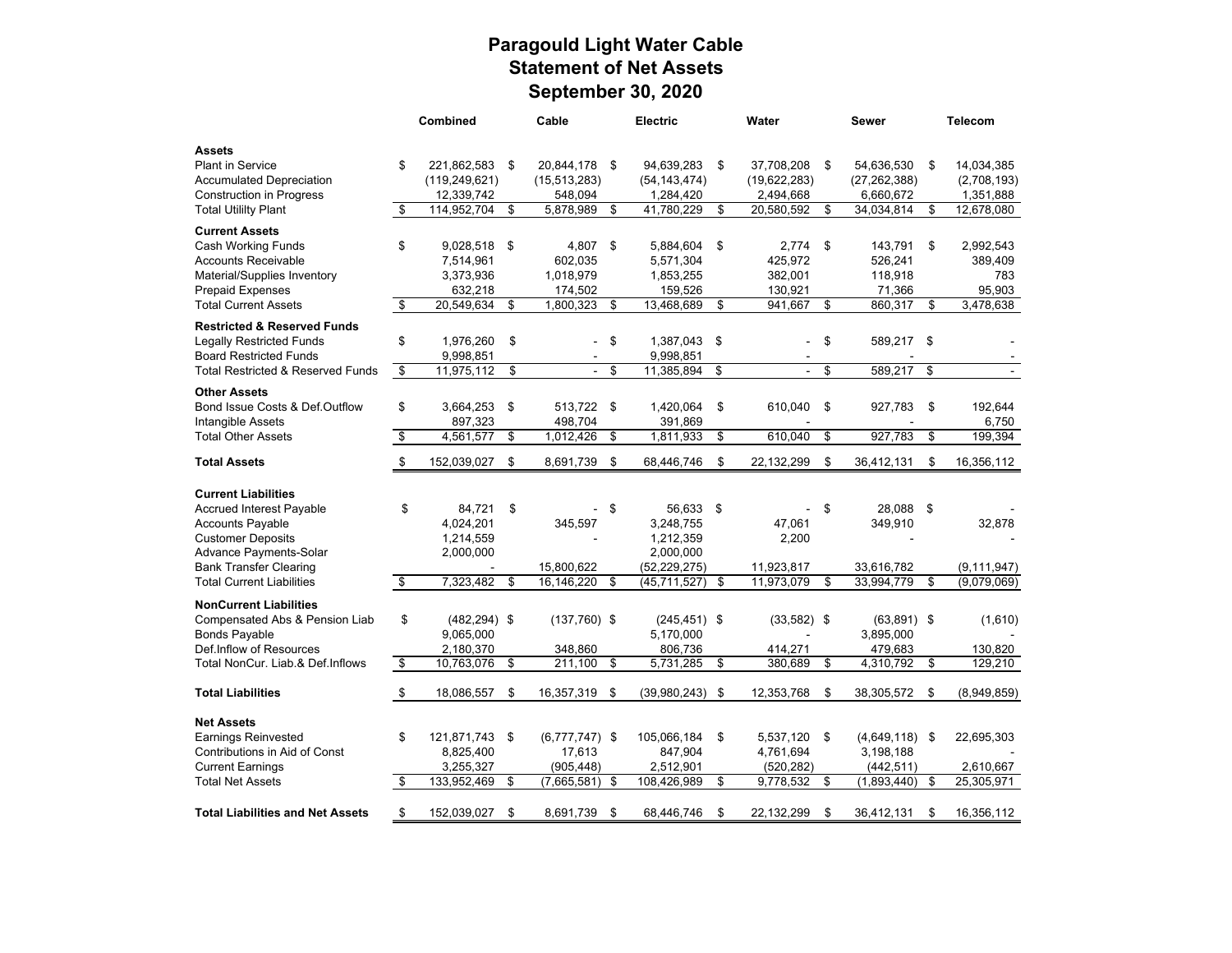# **Paragould Light Water & Cable Statement of Cash Flow September 2020**

|                                                            |    | <b>All Departments</b> |      | C               | Е                | W                     | S               | Τ                        |
|------------------------------------------------------------|----|------------------------|------|-----------------|------------------|-----------------------|-----------------|--------------------------|
| Changes in Net Assets September 30, 2020                   | \$ | 927,907 \$             |      | $(89, 155)$ \$  | 639,755 \$       | 23,651                | \$<br>23,813 \$ | 329,843                  |
| Add back:                                                  |    |                        |      |                 |                  |                       |                 |                          |
| Depreciation & Amortization                                |    | 559.901                |      | 94,212          | 182,992          | 90.413                | 126,905         | 65.379                   |
| Add'l Curr.Liabilities incurred (neg.=liab.paid off)       |    | (8,293)                |      | 20,467          | (41, 349)        | 8,821                 | 2,343           | 1,426                    |
| Interest exp.accrued                                       |    | 21,180                 |      |                 | 14,158           |                       | 7,022           |                          |
| Less:                                                      |    |                        |      |                 |                  |                       |                 |                          |
| Accum.Depr.removed from books                              |    |                        |      |                 |                  |                       |                 |                          |
| Principal pd on debt                                       |    |                        |      |                 |                  |                       |                 |                          |
| Int.pd but expensed in prior months                        |    |                        |      |                 |                  |                       |                 |                          |
| Increase (decrease) in A/R balances                        |    | 212,490                |      | 13,174          | 170,330          | 7,905                 | 9,222           | 11,858                   |
| Increase in inventory on hand                              |    | 5,287                  |      | 91,295          | (77, 228)        | (2,616)               | (6, 164)        |                          |
| Increases to other current assets                          |    | 17,284                 |      | 46,590          | (5,431)          | (12, 767)             | (6,641)         | (4, 467)                 |
| Increases in plant assets& other assets                    |    | 696,660                |      | 51,301          | 190,101          | 130,246               | 18,594          | 306,417                  |
| Add Advance Pmts<br>Add: InterDept. /Transfers             |    |                        |      | 130,000         |                  |                       |                 | (130,000)                |
| <b>Net Cash Flow</b>                                       | \$ | 568,976                | \$   | $(46, 837)$ \$  | 517,784          | \$<br>117             | \$<br>145,071   | \$<br>(47, 160)          |
| Cash in Bank September 1                                   |    | 20,434,656             |      | 51,644          | 16,752,715       | 2,657                 | 587,937         | 3,039,703                |
|                                                            |    |                        |      |                 |                  |                       |                 |                          |
| Cash in Bank September 30                                  | \$ | 21,003,630             | \$   | 4,807           | \$<br>17,270,498 | \$<br>2,774           | \$<br>733,008   | \$<br>2,992,543          |
| Check figure                                               |    | 21,003,632             |      | 4,807           | 17,270,499       | 2,774                 | 733,008         | 2,992,543                |
|                                                            |    | Year-to-Date           |      |                 |                  |                       |                 |                          |
|                                                            |    | <b>All Departments</b> |      | C               | Е                | W                     | S               | T                        |
| Changes in Net Assets                                      | \$ | 3,255,327              | - \$ | $(905, 448)$ \$ | 2,512,901        | \$<br>$(520, 282)$ \$ |                 | $(442,511)$ \$ 2,610,667 |
| Add back:                                                  |    |                        |      |                 |                  |                       |                 |                          |
| Depreciation & Amortization                                |    | 4,937,230              |      | 866,440         | 1,641,914        | 820,079               | 1,144,054       | 464,743                  |
| Neg.amt.=liabilites pd.that had been accrued prior periods |    | (32, 221)              |      | (123,099)       | 221,459          | (77, 494)             | (4,589)         | (48, 498)                |
| Interest exp.accrued (pd.but accrued prior mo.)<br>Less:   |    | 194,872                |      |                 | 127,425          |                       | 67,447          |                          |
| Principal pd on debt                                       |    | 510,000                |      |                 |                  |                       | 510,000         |                          |
| Intpd. But expensed in prior months                        |    | 132,181                |      |                 | 84,950           |                       | 47,231          |                          |
| Increase (decrease) in A/R balances                        |    | 392,885                |      | 22,248          | 321,182          | 13,942                | 15,550          | 19,963                   |
| Increase in inventory on hand                              |    | (214, 199)             |      | (244, 117)      | 31,912           | (12, 449)             | 10,454          |                          |
| Increases to other current assets                          |    | 182,934                |      | 87,200          | 33,149           | 35,573                | 17,010          | 10,002                   |
| Increases in plant assets & other assets                   |    | 7,645,635              |      | 572,195         | 1,453,573        | 1,990,952             | 706,597         | 2,922,317                |
| Accum.Depr.removed from books                              |    | 13,489                 |      | 13,489          |                  |                       |                 |                          |
| Add Bond defeasance transactions. & Advance Pmts           |    | 2,000,000              |      |                 | 2,000,000        |                       |                 |                          |
| InterDept.Transfers & Prior Yr Aud.Adj.                    |    |                        |      | 780,000         | (2,245,000)      | 1,682,000             | 563,000         | (780,000)                |
| <b>Net Cash Flow</b>                                       | \$ | 1,692,283 \$           |      | 166,879         | \$<br>2,333,932  | \$<br>$(123, 717)$ \$ | 20,559          | \$<br>(705, 370)         |
| Add Cash in Bank Beg. Of Period Jan.1,2020                 |    | 19,311,346             |      | (162, 072)      | 14,936,565       | 126,491               | 712,449         | 3,697,913                |
| Cash in Bank September 30                                  | S  | 21,003,630             | \$   | 4,807           | \$17,270,498     | \$<br>$2,774$ \$      | 733,008         | \$2,992,543              |
| Breakdown of Cash in Bank:                                 |    |                        |      |                 |                  |                       |                 |                          |
| Cash Restricted for Bonds                                  | \$ | 1,976,260              |      |                 |                  |                       |                 |                          |
| Cash Restricted for Solar                                  |    | 2,000,000              |      |                 |                  |                       |                 |                          |
| Cash for Long Term Reserves                                |    | 4,010,768              |      |                 |                  |                       |                 |                          |
| <b>Construction Fund</b>                                   |    | 5,988,083              |      |                 |                  |                       |                 |                          |
| Cash Available for Operating Expenses                      |    | 7,028,518              |      |                 |                  |                       |                 |                          |
|                                                            | \$ | 21,003,630             |      |                 |                  |                       |                 |                          |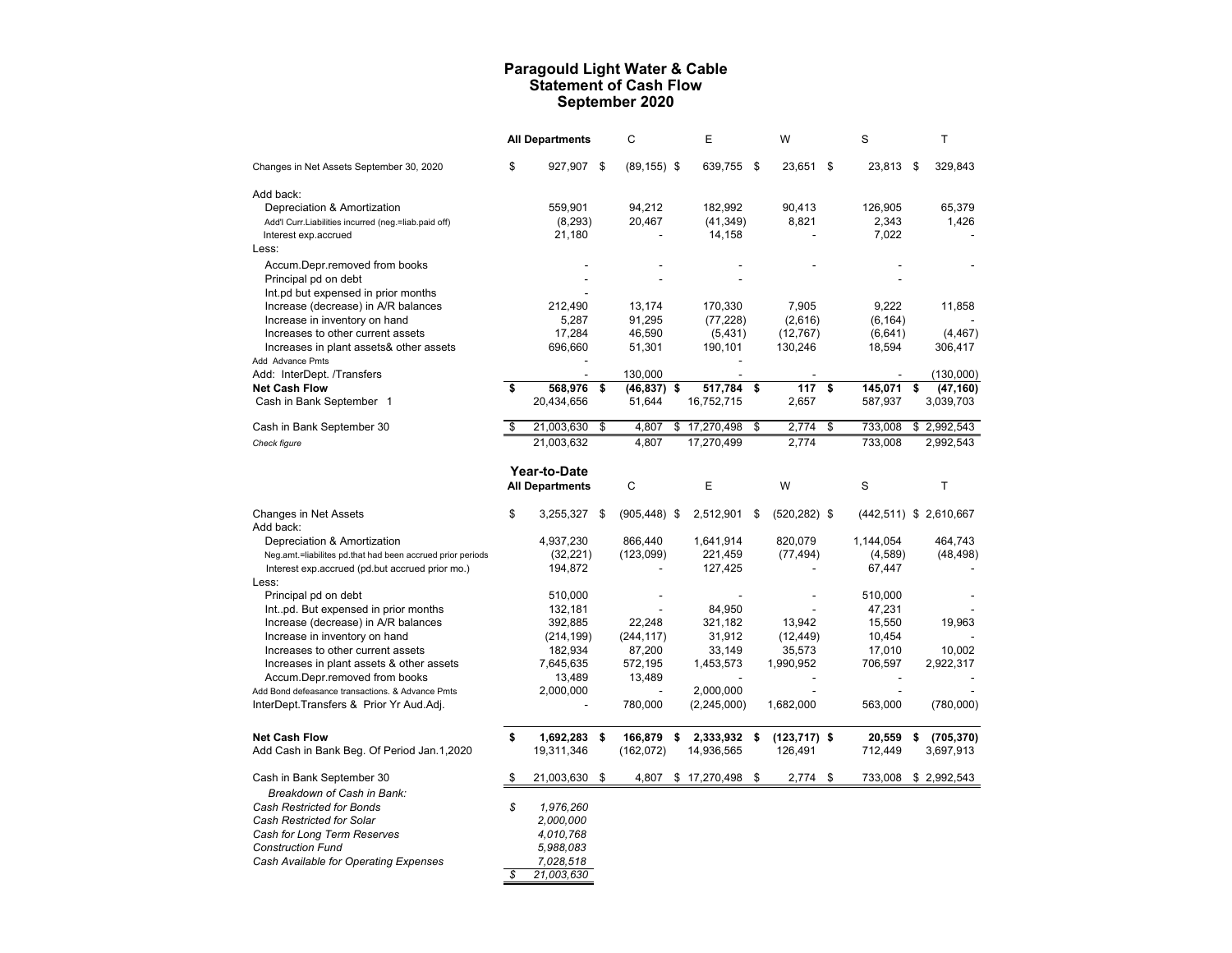### **EXHIBIT C**

### **WATER AND SEWER RATES**

Rates. Set forth below are the monthly water and sewer rates for the System currently in effect.

### Water Rates

# Fixed Charge:

| Meter Size                                                   |                                        | <b>Rate</b>                |  |
|--------------------------------------------------------------|----------------------------------------|----------------------------|--|
| 5/8"                                                         |                                        | $$8.10$ per month          |  |
| 3/4"                                                         |                                        | 8.10 per month             |  |
| 1"                                                           |                                        | 12.13 per month            |  |
| 11/2"                                                        |                                        | 12.13 per month            |  |
| 2"                                                           |                                        | 20.25 per month            |  |
| 3"                                                           |                                        | 60.72 per month            |  |
| 4"                                                           |                                        | 87.69 per month            |  |
| 6"                                                           |                                        | 148.40 per month           |  |
| 8"                                                           |                                        | 256.31 per month           |  |
| 10"                                                          |                                        | 372.88 per month           |  |
| 12"                                                          |                                        | $490.10$ per month         |  |
|                                                              |                                        |                            |  |
| Volume:                                                      |                                        |                            |  |
| For the first 2,000 gallons per month,<br>or portion thereof |                                        | \$1.68 per $1,000$ gallons |  |
| or portion thereof                                           | For the next 18,000 gallons per month, | \$2.96 per $1,000$ gallons |  |
| or portion thereof                                           | For the next 20,000 gallons per month, | \$2.76 per $1,000$ gallons |  |
| Over $40,000$ gallons                                        |                                        | \$2.61 per $1,000$ gallons |  |

The City is authorized to increase its water rates as of January 15 of each year by the amount of the increase in the Consumer Price Index for the preceding year, not to exceed 3%.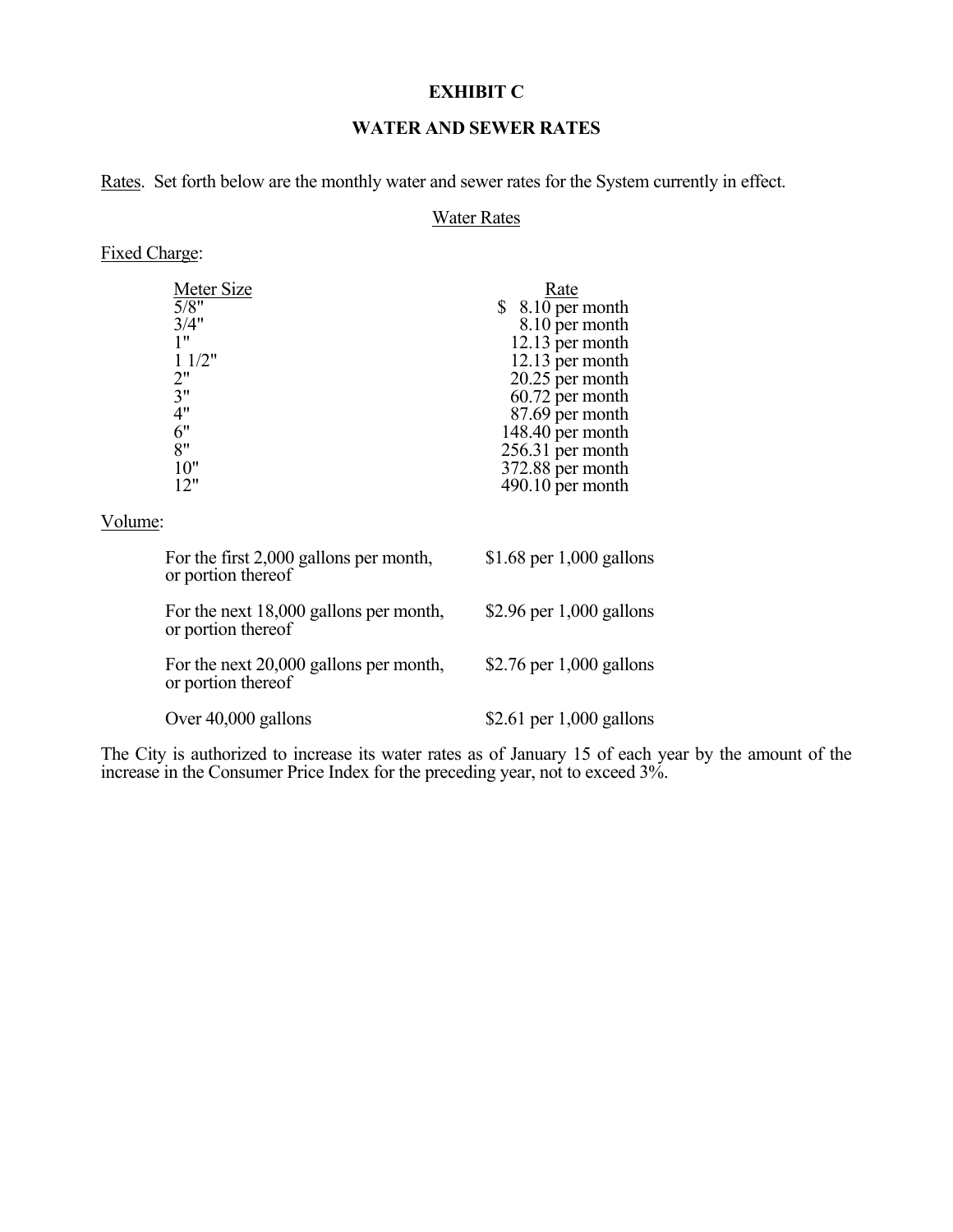### Sewer Rates

### Fixed Charge:

| Meter Size                                                   | Rate                       |
|--------------------------------------------------------------|----------------------------|
| 5/8"                                                         | $$8.41$ per month          |
| 3/4"                                                         | 8.41 per month             |
| 1"                                                           | 11.75 per month            |
| 11/4"                                                        | 14.41 per month            |
| 11/2"                                                        | 17.32 per month            |
| 2"                                                           | 23.98 per month            |
| 3"                                                           | 39.57 per month            |
| 4"                                                           | 61.86 per month            |
| 6"                                                           | 117.49 per month           |
| 8"                                                           | 184.28 per month           |
| 10"                                                          | 273.31 per month           |
| 12"                                                          | $362.37$ per month         |
| Volume:                                                      |                            |
| For the first 2,000 gallons per month,<br>or portion thereof | \$3.17 per $1,000$ gallons |

Gallons in excess of 2,000 per month \$4.29 per 1,000 gallons

The City is authorized to increase its sewer rates as of January 15 of each year by the amount of the increase in the Consumer Price Index for the preceding year, not to exceed 3%.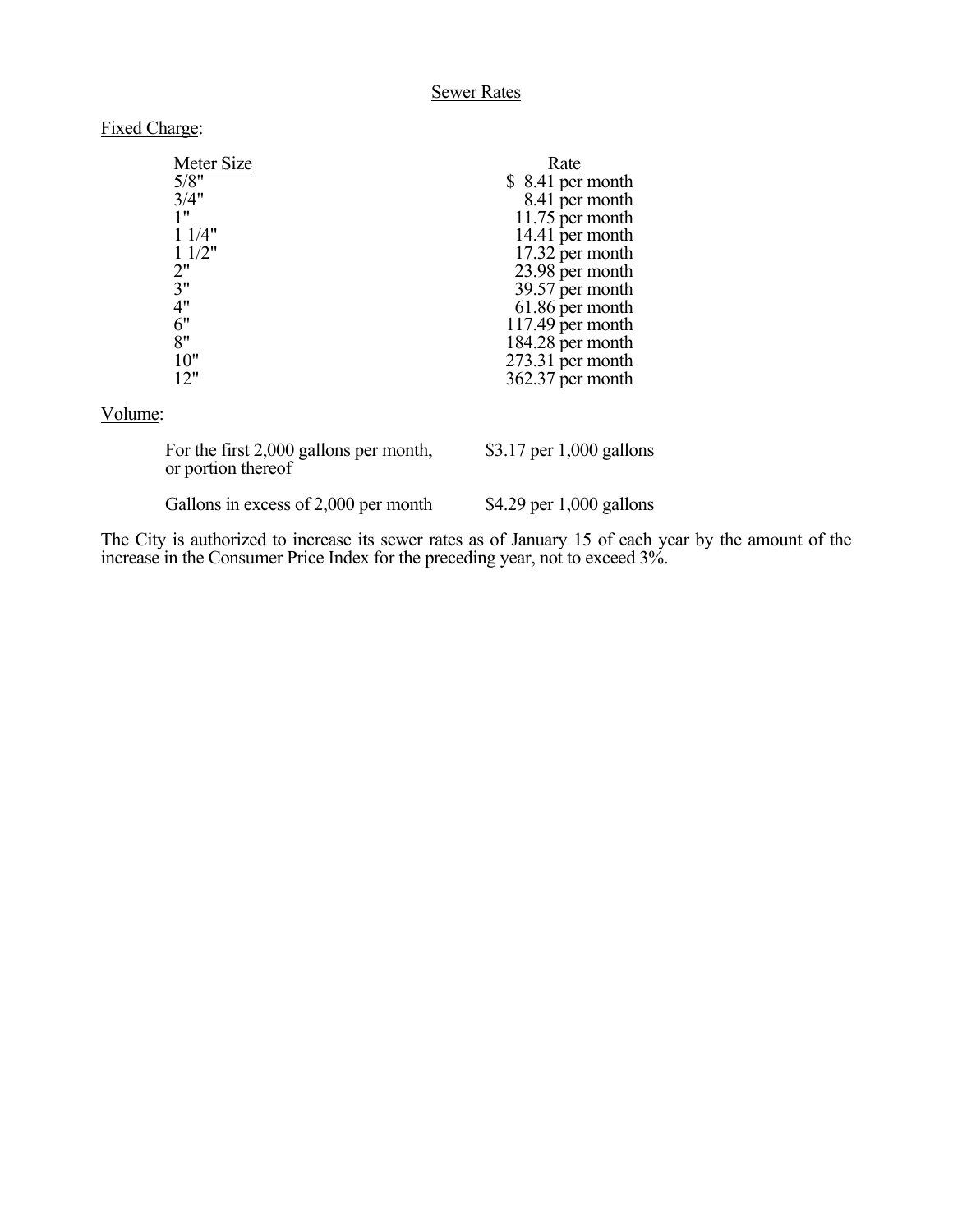# **EXHIBIT D**

# **SCHEDULE OF ELECTRIC RATES**

# **RESIDENTIAL**

| <b>Customer Facility Charge</b>                                    | \$<br>8.00            |
|--------------------------------------------------------------------|-----------------------|
| First 750 kWh                                                      | 0.07468               |
| Excess over 750 kWh                                                | 0.06858               |
| PCA Base (Power cost over this amt passed-thru)                    | 0.04876               |
| <b>GENERAL SERVICE</b>                                             |                       |
| <b>Energy Charge</b>                                               |                       |
| <b>Customer Facility Charge Single-Phase</b>                       | $\mathbb{S}$<br>11.00 |
| <b>Customer Facility Charge Three-Phase</b>                        | $\mathbb{S}$<br>34.60 |
| First 750 kWh                                                      | 0.10752               |
| Next 9,250 kWh                                                     | 0.07906               |
| Over 10,000 kWh                                                    | 0.04985               |
| PCA Base (Power cost over this amt passed-thru)                    | 0.04876               |
| Demand Charge                                                      |                       |
| First 25 kW of Billing Demand                                      | \$<br>$-0-$           |
| Next 475 kW of Billing Demand                                      | \$<br>6.32            |
| Billing Demand in excess of 500 kW                                 | \$<br>5.64            |
| <b>INDUSTRIAL SERVICE</b> (Monthly demand of 250 kW or<br>greater) |                       |
| <b>Energy Charge</b>                                               |                       |
| <b>Customer Facility Chg Three-Phase</b>                           | $\mathbb{S}$<br>34.00 |
| First 750 kWh                                                      | 0.10528               |
| Next 9,250 kWh                                                     | 0.07639               |
| Over 10,000 kWh                                                    | 0.04889               |
| PCA Base (Power cost over this amt passed-thru)                    | 0.04876               |
| Demand Charge                                                      |                       |
| First 25 kW of Billing Demand                                      | \$<br>$-0-$           |
| Next 475 kW of Billing Demand                                      | \$<br>5.81            |
| Billing Demand > of 500 kW                                         | \$<br>5.20            |